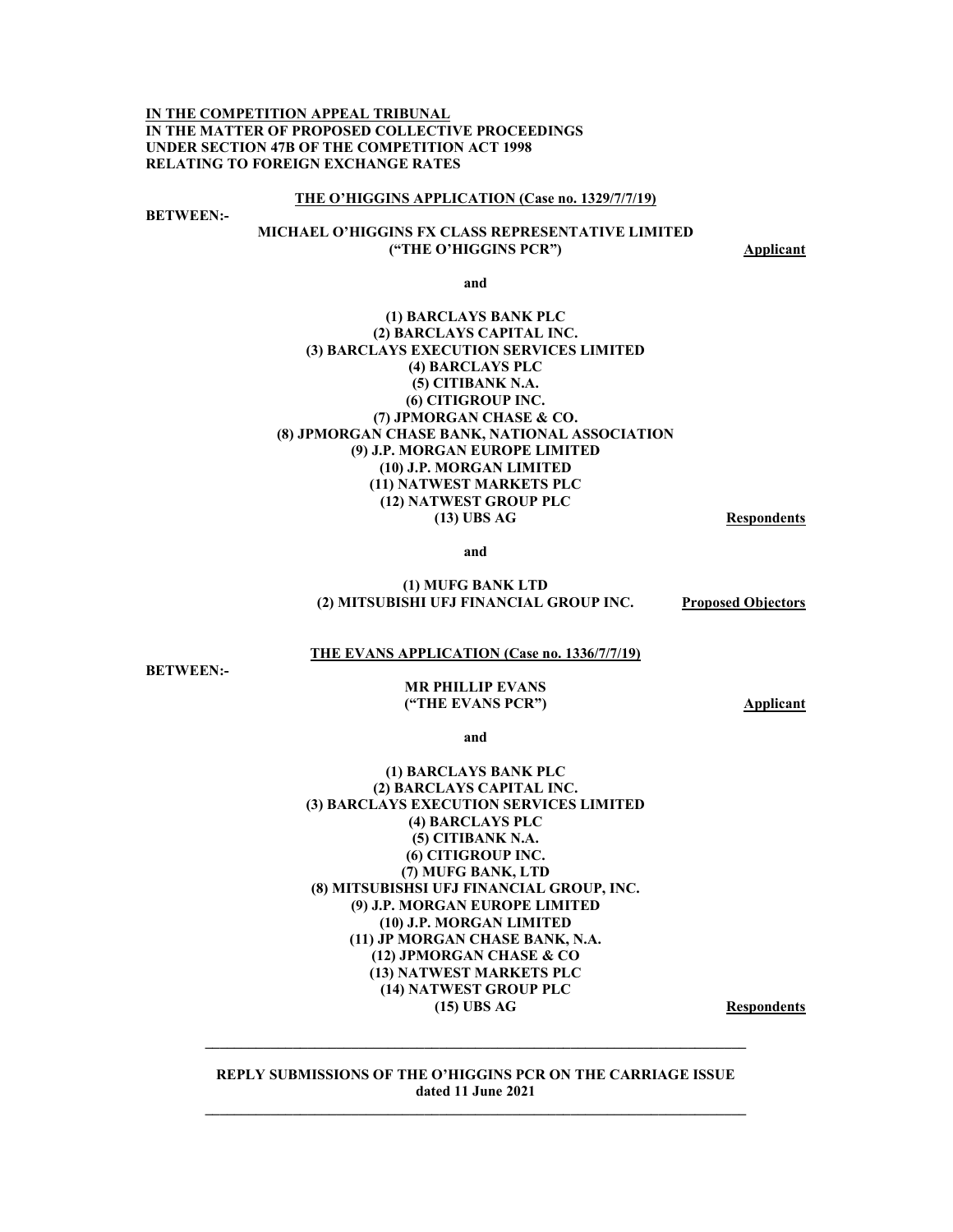# **TABLE OF CONTENTS**

| A.              |                                                    |  |
|-----------------|----------------------------------------------------|--|
| <b>B.</b>       |                                                    |  |
| $\mathcal{C}$ . |                                                    |  |
| D.              |                                                    |  |
| E.              |                                                    |  |
| F.              |                                                    |  |
| G.              |                                                    |  |
| Н.              |                                                    |  |
| Ι.              |                                                    |  |
| J.              |                                                    |  |
| Κ.              |                                                    |  |
| L.              |                                                    |  |
| M.              |                                                    |  |
| N.              |                                                    |  |
| O.              |                                                    |  |
| $P_{\cdot}$     | PREPARATION AND PERFORMANCE AT CARRIAGE HEARING 47 |  |
| Q.              |                                                    |  |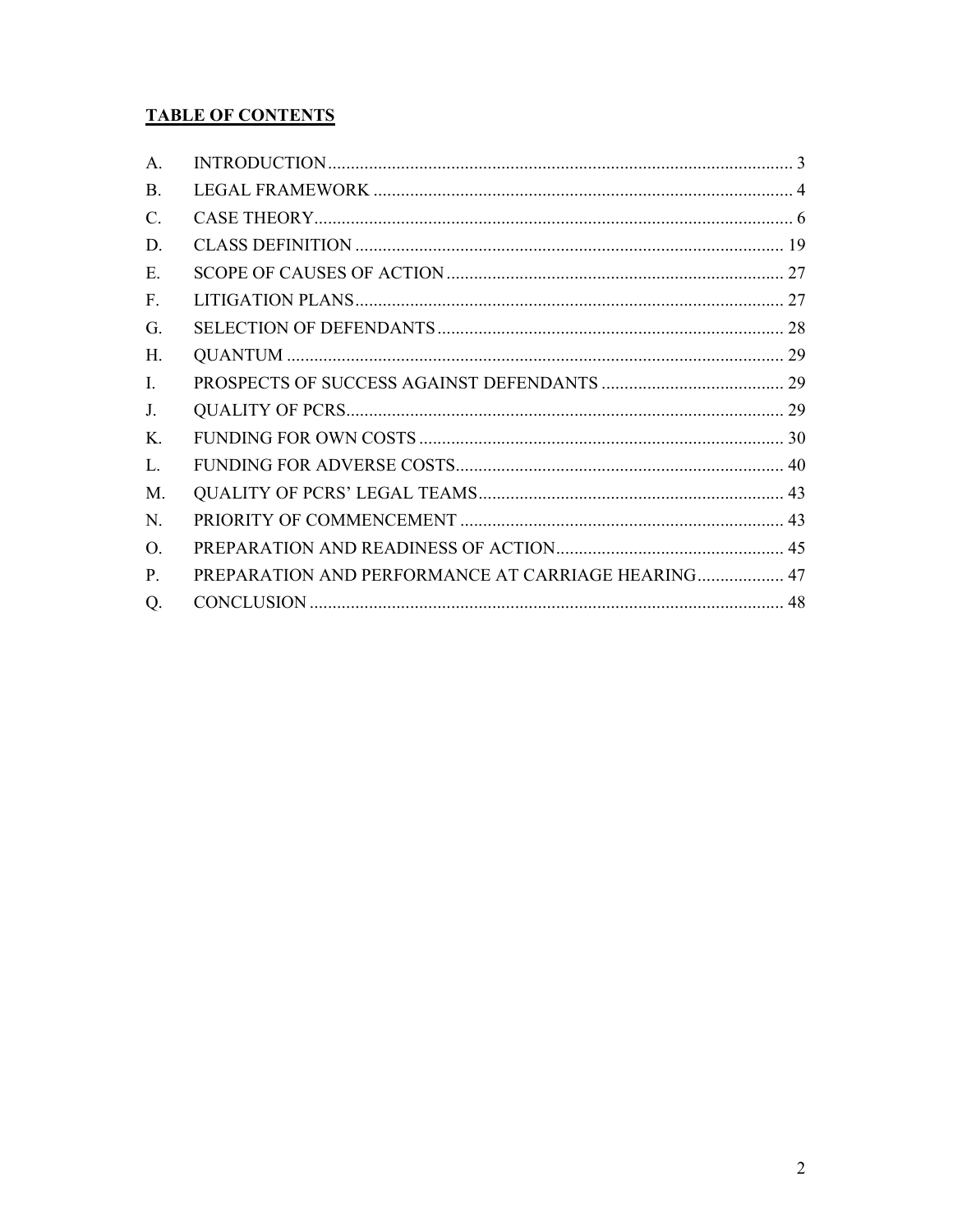## **A. INTRODUCTION**

- 1. These submissions by the O'Higgins PCR are served pursuant to paragraph 8 of the Tribunal's Order of 15 January 2021. They reply to the Evans PCR's Written Submissions on the Carriage Dispute dated 23 April 2021 (the "**Evans Carriage Submissions**"). Paragraph references are to the Evans Carriage Submissions unless otherwise indicated.
- 2. Save where expressly stated, the O'Higgins PCR maintains its case on the issue of whether the O'Higgins PCR or the Evans PCR would be "*the most suitable*" to act as class representative for the purposes of Rule 78(2)(c) (the "**Carriage Issue**"), as set out in its own submissions dated 23 April 2021 (the "**O'Higgins Carriage Submissions**"). Failure to address a point made by the Evans PCR should not be treated as an admission.
- 3. Having received the Evans Carriage Submissions, the O'Higgins PCR remains confident that it is the "*most suitable*" candidate for class representative. In particular:
	- (1) The O'Higgins PCR's experts' proposed damages methodology captures all three of the affected categories of customer orders identified by the Commission Decisions, whereas the Evans PCR's experts' proposed methodology is unnecessarily limited, capturing only one affected category (customer immediate orders) and one type of loss (widening the spread) and in particular omitting to consider any damages at all arising from the manipulation of resting orders and the widespread practice of 'fixing the fix', both of which were major features of the cartels likely to have caused significant harm. (See further paragraphs 16-18 below, as well as paragraph 52 of the O'Higgins Carriage Submissions.)
	- (2) The O'Higgins PCR's experts' proposed methodology is capable of implementation on the basis of data which will be available from the Proposed Defendants. The Evans PCR's experts, by contrast, propose to implement a methodology (requiring the exclusion of resting orders) which experience in the US proceedings with the database available there suggests will be unworkable (see further paragraphs 55-58 below); further, the Evans PCR's methodology generally depends on obtaining non-defendant data, which cannot necessarily be counted upon to be available in the quantity or quality required. (See further paragraph 27 below.)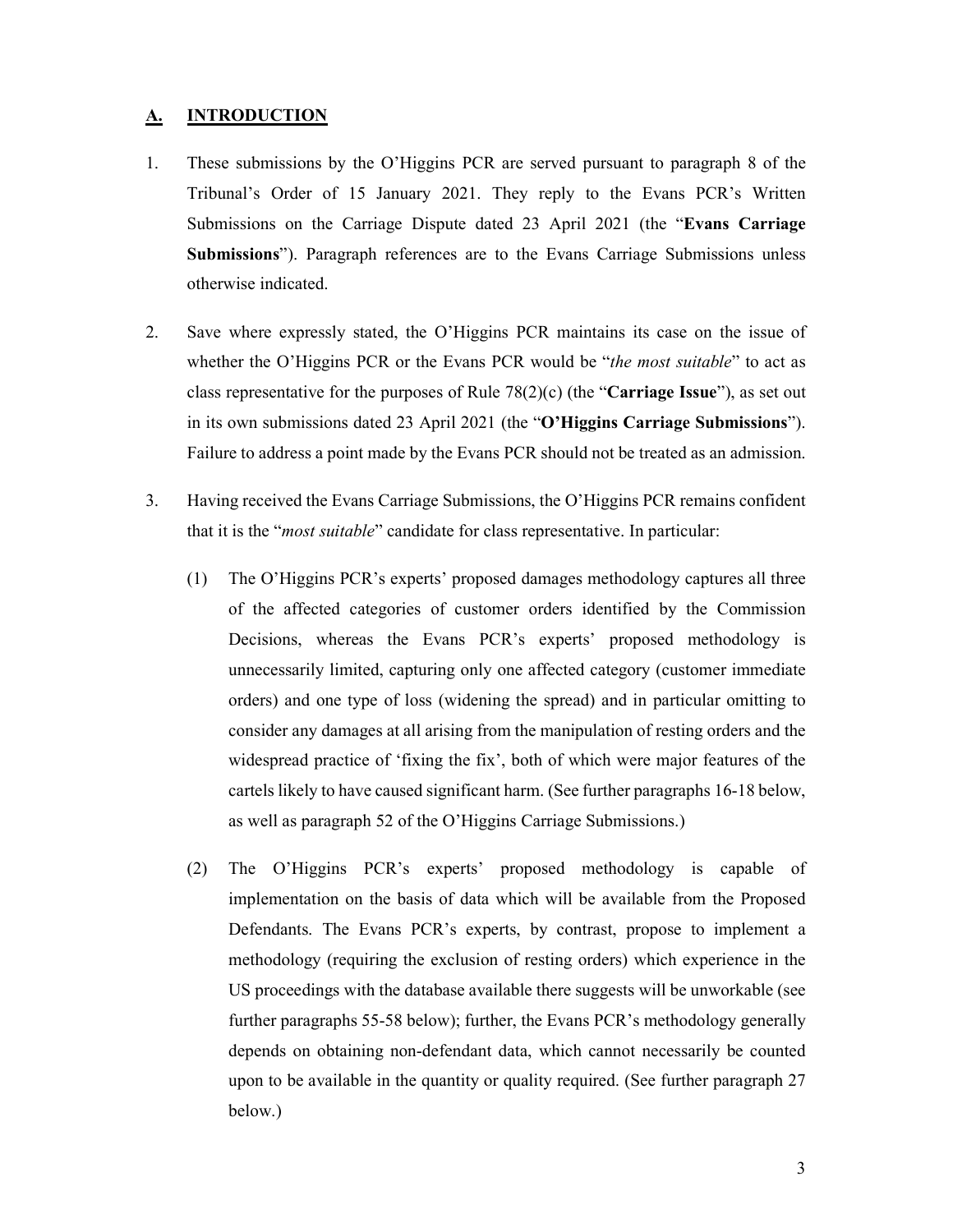(3) The O'Higgins PCR is better funded, has better ATE cover, and has made proper allowances for funding all parts of the case, including the management of nondomiciled opt-in claimants, and the costs of the distribution phase if necessary. (See further paragraphs 83-119 or sections K and L below, as well as paragraphs 36-43 of the O'Higgins Carriage Submissions.)

## **B. LEGAL FRAMEWORK**

4. Although there is substantial common ground between the PCRs on the applicable legal framework for determining a carriage dispute, there are some noteworthy differences, which we now address.

## **B1. Priority of commencement**

- 5. The Evans PCR for obvious reasons unduly relegates the factor which it labels as number 13 of 14 in its table at paragraph 21(e) – "*relative priority of commencement of the claim*".
- 6. Contrary to the Evans PCR's categorisation, that important factor is not fairly to be considered merely an aspect of "*the relative quality of the PCRs' legal teams*". Delay in filing may have nothing to do with the quality of the legal team. It is a highly relevant factor in the present case, where the Evans Application was filed no fewer than 135 days after the O'Higgins Application, for the reasons stated in section C of the O'Higgins Carriage Submissions and supported by the persuasive authority of Canadian law as explained at paragraph 8 of the O'Higgins Carriage Submissions. In particular, placing weight on the relative priority of the commencement of the claim promotes procedural economy and prevents the investment of the first mover from being undermined by subsequent applicants free-riding on its work.
- 7. In sum, the O'Higgins PCR bore the reputational risk of going first, organised counsel, funding and insurance and, in filing the initial claim, necessarily had to design and construct the claim from the ground up without the benefit of looking at someone else's blueprints.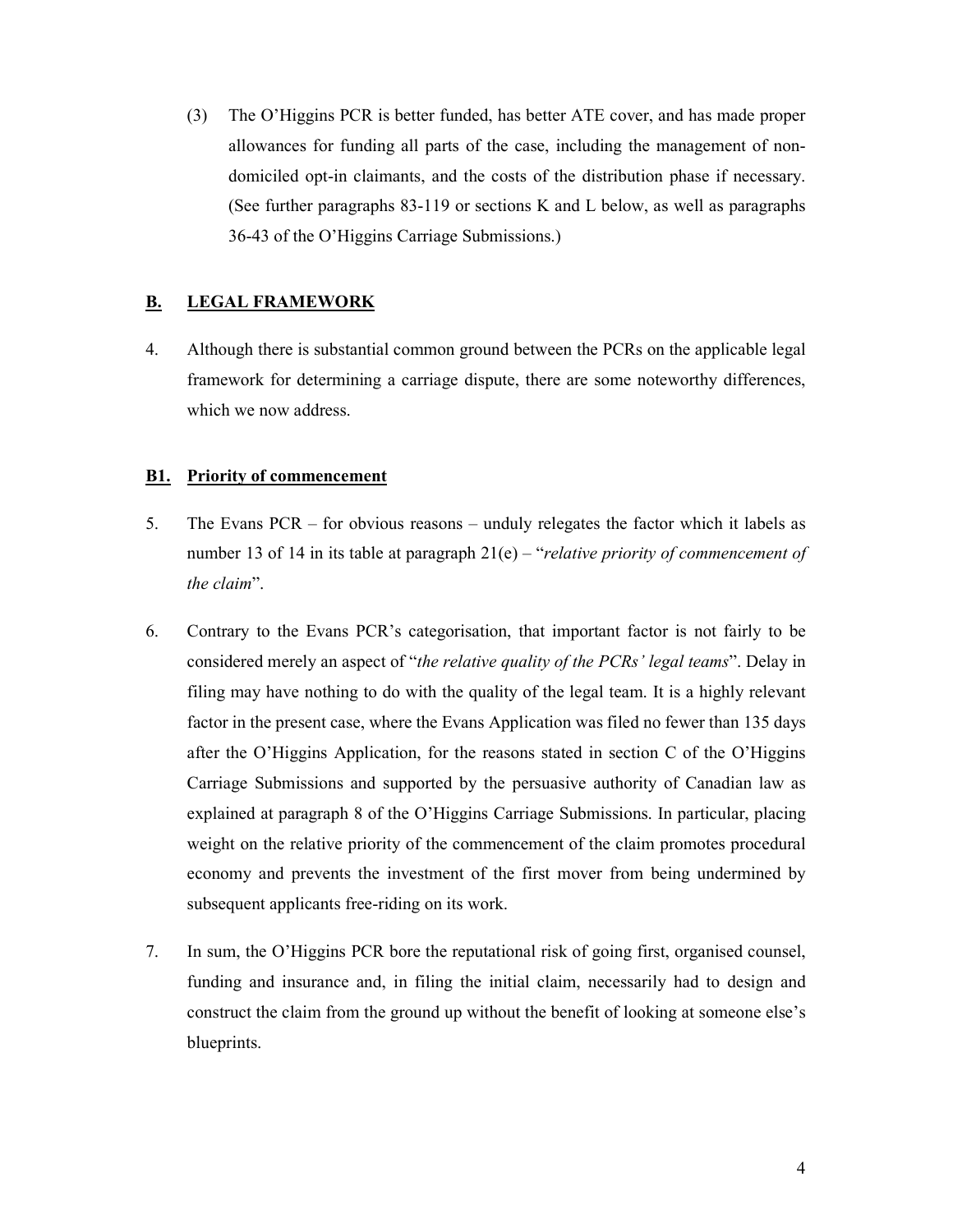## **B2. Case theory**

- 8. It is common ground that "*case theory*", properly understood, may be a relevant factor in the proper determination of a carriage dispute. However, the Evans PCR overstates the importance of "*case theory*" as a relevant factor in the circumstances of the present case.
- 9. The O'Higgins PCR is confident that its case theory is superior as explained in section C. Nevertheless, it is important that the Tribunal should understand the limits of the analysis of case theory which is conducted by Canadian courts when determining carriage disputes. (As the Tribunal will be aware, the UK Supreme Court affirmed in *Merricks*  that the Canadian jurisprudence is "*persuasive in the UK*", in particular "*because of the substantial similarity of purpose underlying both their legislation and ours*" ([41]). The leading Canadian cases, in particular *Pro-Sys Consultants Ltd. v. Microsoft Corpn.*  [2013] SCC 57, were described in some detail at [37]-[41] of Lord Briggs's leading judgment.)
- 10. The genesis of the new provisions of the Ontario Class Proceedings Act referred to in paragraph 29 of the Evans Carriage Submissions is the Report on Class Actions by the Law Commission of Ontario, which recommended the four criteria which now appear in that legislation and noted that the "*theory of the case*" and "*chances for success*" criteria:

"*reflect the prevailing view of courts and plaintiff counsel about the appropriate criteria to decide carriage motions.*"1

11. As intimated in paragraph 30 of the Evans Carriage Submissions and the footnotes thereto, the prevailing view of the Ontario and other Canadian courts was and is to avoid adjudicating on the substantive merits of a proposed claim upon a carriage motion save in a clear case. As Molloy J stated in *Locking v. Armtec*:

"*Clearly, it is inappropriate at the carriage motion stage to get into the likelihood of success on the substantive merits with respect to any given cause of action, or as against any given defendant. That level of scrutiny is not even appropriate at the certification stage*."2

1

<sup>1</sup> Law Commission of Ontario, *Class Actions: Objectives, Experiences and Reforms* (Final Report, July 2019), p. 27.

<sup>2</sup> *Locking v. Armtec Infrastructure Inc.* 2013 ONSC 331 at [19].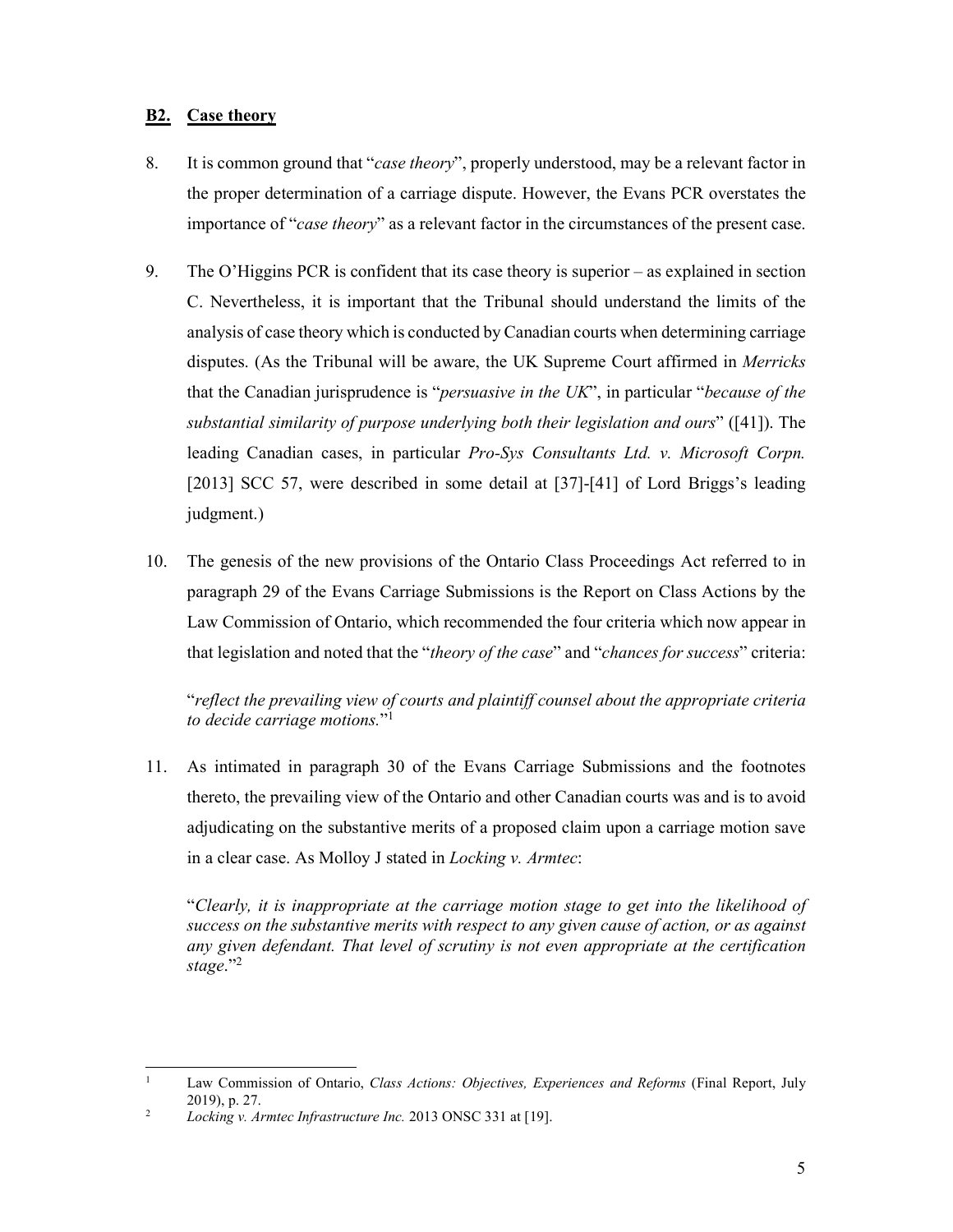12. Whilst, as the Evans PCR notes in footnote 28 of the Evans Carriage Submissions, other of Molloy J's dicta in that case suggest a wider degree of flexibility in the permissible level of analysis in Canada, the correct reading is Perell J's in the subsequent case of *Kowalyshyn v. Valeant*, namely that:

"… *in* Locking v. Armtec Infrastructure*, the Divisional Court was not mobilizing the troops for a fulsome battle about the qualitative nature of the competing actions and about their relative likelihood of success. Rather, the Divisional Court affirmed the approach of* Setterington *that the qualitative analysis should be a limited and restrained analysis and one that does not speculate about which theory will win or about which theory is more likely to win.*"3

13. The limits reflect a sound policy to discourage the conversion of carriage disputes into elaborate and impractical mock trials giving the defendants ideas with which to strengthen their case against the proposed class in the ultimate claim. As Perell J (a Canadian judge with extensive experience of class actions, who in fact certified the FX class action in Canada<sup>4</sup>) observed:

"*It is inappropriate for a court on a carriage motion to embark on an analysis of which claim is more likely to succeed because there is no meaningful objective measure to make the prediction. Moreover, in determining the likelihood of success should the court assume that the plaintiff will be able to prove the facts upon which his or her case theory depends? If not, what measure of probability should the court use for the likelihood of the plaintiff proving those facts? Should the court assume what defences the defendant will mount when the defendant has not pleaded but is benefiting by seeing the competing plaintiffs pick each other's cases apart?*"5

# **C. CASE THEORY**

# **C1. Theory of harm**

14. Paragraphs 33(a) and 34 to 43 of the Evans Carriage Submissions criticise the O'Higgins PCR's theory of harm.

 $\frac{1}{3}$ *Kowalyshyn v. Valeant* 2016 ONSC 3819 at [158]. 4

*Mancinelli v Royal Bank of Canada* 2020 ONSC 1646. 5

*Ibid.* at [154], followed in *Strohmaier v. British Columbia* 2018 BCSC 1613 at [44].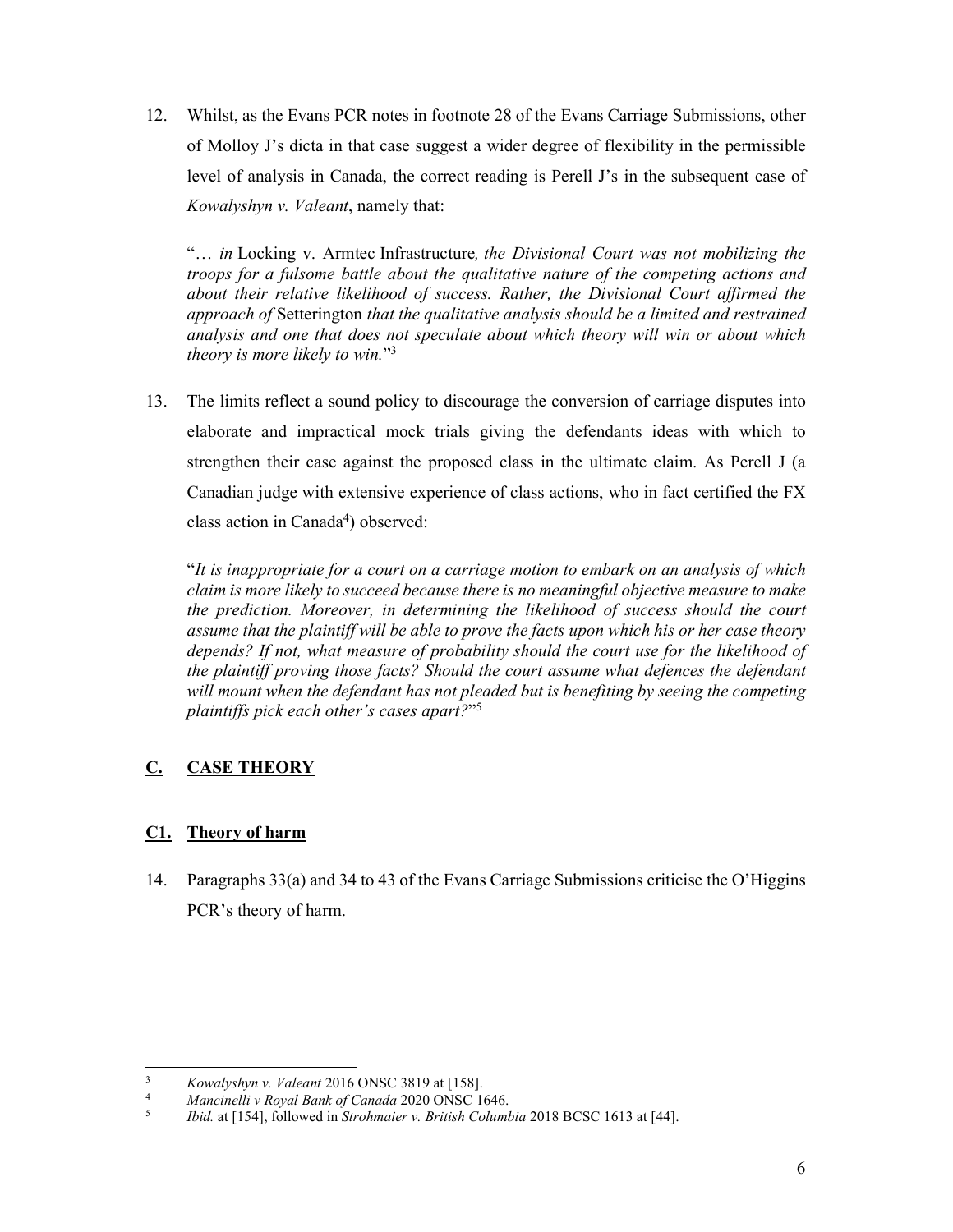### *(a) Direct vs. indirect harm*

- 15. First, the Evans PCR says that the O'Higgins PCR does not sufficiently distinguish between effects on transactions entered into with the Proposed Defendants during their relevant infringement periods (which he terms "*direct harm*") and effects on other transactions (which he terms "*indirect harm*"). This criticism is misplaced:
	- (1) Both forms of harm would be captured by the methodology which the O'Higgins PCR's experts propose to employ to estimate damages.
	- (2) Further, as Professor Bernheim has explained, the O'Higgins PCR's sophisticated dummy variable method can accommodate the possibility that the cartels' effect varied across different types of transactions: paragraphs 92-93 of Bernheim 1.
	- (3) The methodology proposed by the O'Higgins PCR's experts goes further than Mr Evans' experts' methodology. It will capture as many and more types of harm than the methodology proposed by the Evans PCR. That is because the Evans PCR's experts confine their analysis to an effective spread analysis. Professor Breedon (for the O'Higgins PCR) proposes to use *both* an effective spread methodology, as per Mr Evans' experts, and *also* a realised spread methodology. Analysis of realised spread has the ability to capture coordinated price manipulation, whereas analysis confined to effective spread will not.
	- (4) It is simply not necessary to distinguish between so-called "*direct*" and "*indirect*" harm in order to calculate aggregate damages to the O'Higgins PCR's proposed class. For the purpose of calculating aggregate damages, one is looking to assess class-wide loss. The task is simply to identify damage caused by the cartels to the class as a whole. It might perhaps become necessary to distinguish between subcategories within that proposed class at the stage of distribution of an aggregate damages award, if this is thought appropriate at that stage. However, that would be a separate exercise to be undertaken after analysis of the data and after trial of the claim against the Proposed Defendants. The Evans PCR's distinction between direct and indirect harm is likely to be too simplistic for that purpose. Whilst the O'Higgins PCR's experts consider that what the Evans PCR terms 'direct harm' may be less likely to have occurred, it is not possible to know before conducting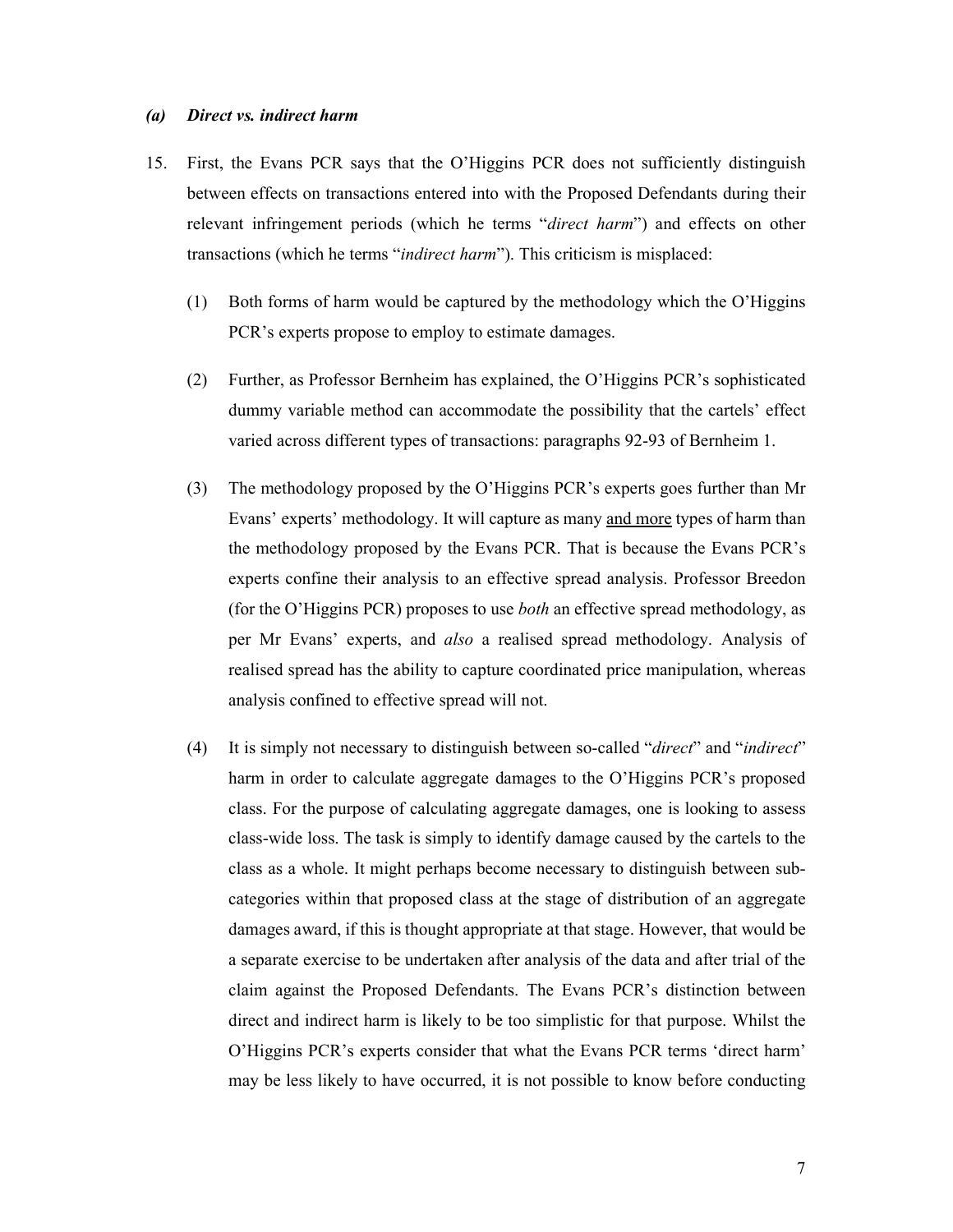empirical analysis of the data. Unlike the Evans PCR, the O'Higgins PCR's methodology makes no assumptions in this regard.

(5) In sum, like the Evans PCR's proposal to have two classes, the proposal to distinguish between direct and indirect harm is premature, misapprehends basic mechanics of the FX market, and simply leads to complexity at this stage in the proceedings.

## *(b) Coordinated trading strategies*

- 16. Secondly, the Evans PCR contends that the O'Higgins PCR is wrong to include harm caused by coordinated trading, on the alleged basis that it would be short-term in nature and only affect the specific customers that were transacting at the time of the conduct (see paragraph 36 of the Evans Carriage Submissions).
- 17. The Evans PCR is mistaken. For the Tribunal to accept his approach would deny recovery to victims of the cartels:
	- (1) The coordinated trading strategies concerned (collusive front-running, triggering of conditional price orders – such as resting orders – and benchmark manipulation) form a significant part of the findings in the Commission Decisions. See in particular recital (9) of each Decision which lists the three types of orders affected by the cartels:

"*The following three types of orders characterising the customer-driven trading activity (market making) of the participating traders are pertinent in the present infringement:* 

*(1) Customer immediate orders, to immediately enter trades for a certain amount of currency based on the prevailing market rate;* 

*(2) Customer conditional orders, which are triggered when a given price level is reached and opens the traders' risk exposure. They only become executable when the market reaches a certain level (for example a stop-loss or take-profit order);* 

*(3) Customer orders to execute a trade at a specific Forex benchmark rate or "fixing" for particular currency pairs, which in the current case only concerned the WM/Reuters Closing Spot Rates (hereinafter the "WMR fixes") and the European Central Bank foreign exchange reference rates (hereinafter the "ECB fixes").*"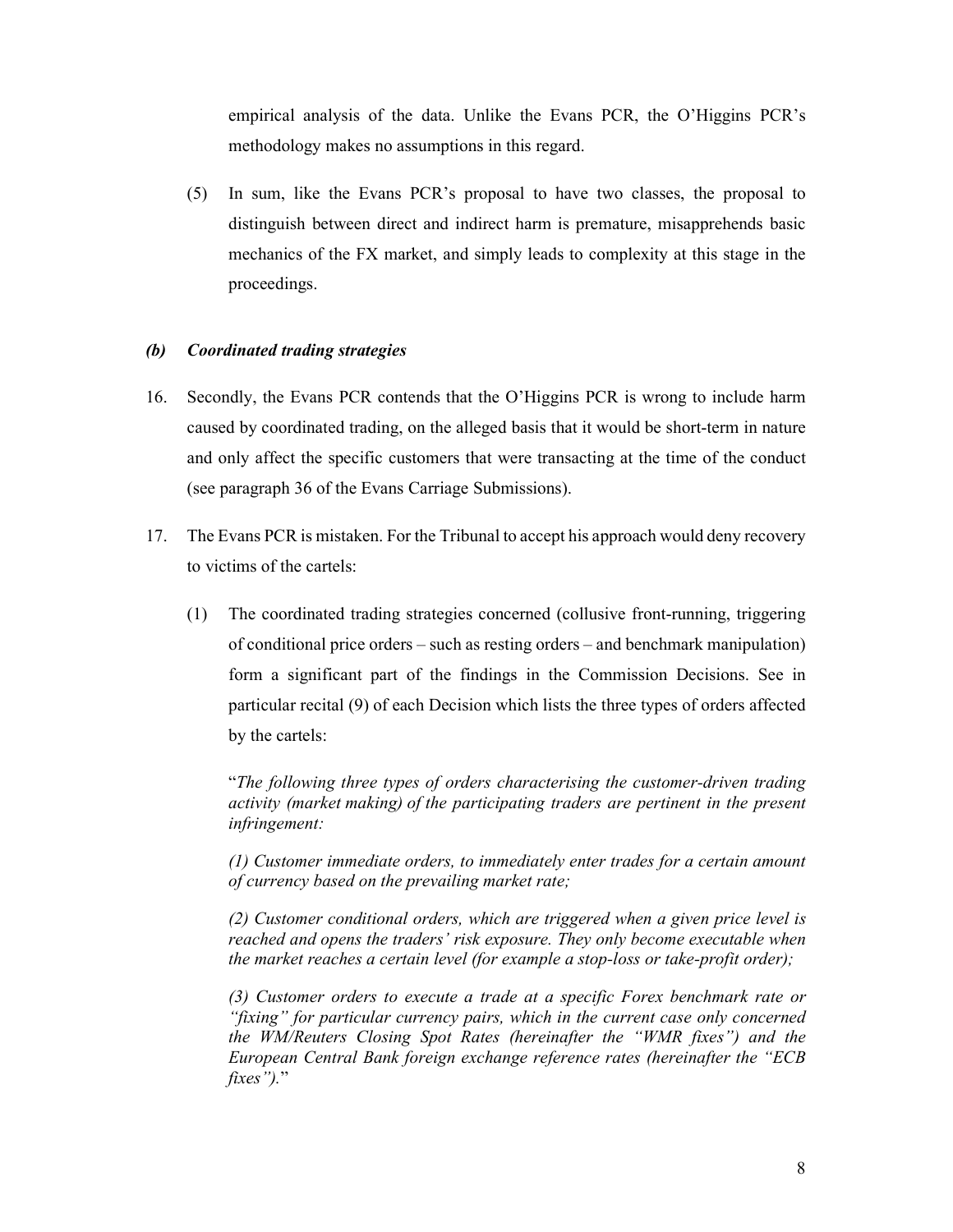The Evans PCR's proposed methodology covers losses relating only to type (1) orders (and in consequence the Evans PCR's two proposed classes cover only spot and outright forward transactions, which are type (1) orders). The Evans PCR's proposed methodology excludes losses relating to types (2) and (3) customer orders – even losses caused in relation to such orders by widened bid-ask spreads, a type of loss which the Evans PCR's proposed methodology otherwise purports to measure.

The O'Higgins PCR's proposed methodology, by contrast, covers losses relating to all three types of customer orders – including not only losses caused by widened bid-ask spreads, but also losses caused in relation to types (2) and (3) customer orders by coordinated trading strategies.

The O'Higgins PCR's references to 'coordinated price manipulation(s)' and, 'coordinated trading strategies' include manipulations of types (2) and (3) customer orders.

- (2) It does not follow from the allegedly "*transitory*" nature of the effects of coordinated price manipulations that the class-wide damages from these manipulations were small in aggregate. As the Commission Decisions note (recital (1)), the cartelists' collusive conduct and manipulations were carried out "*on an extensive and recurrent basis*". It follows, as Professor Breedon points out at paragraphs 2.8 and 4.8 to 4.9 of his third report ("**Breedon 3**"), that such conduct will have been likely to have had a pervasive and measurable effect on the entire market. Further, coordinated price manipulation appears to have been a particularly significant part of the cartelists' conduct. If these manipulations were widespread and pervasive, it is likely that such manipulations could produce substantial damages. This is liable to be the case notwithstanding their supposedly "*transitory*" nature when looked at individually. It is inappropriate (and not in the interests of the class) for the Evans PCR's experts to dismiss at the outset, before any disclosure is even obtained from the Respondents, the likelihood of being able to recover damages in respect of such widespread manipulations.
- (3) Further, such substantial damages are likely overall to be shared between all members of the class: customers who trade fairly frequently will almost certainly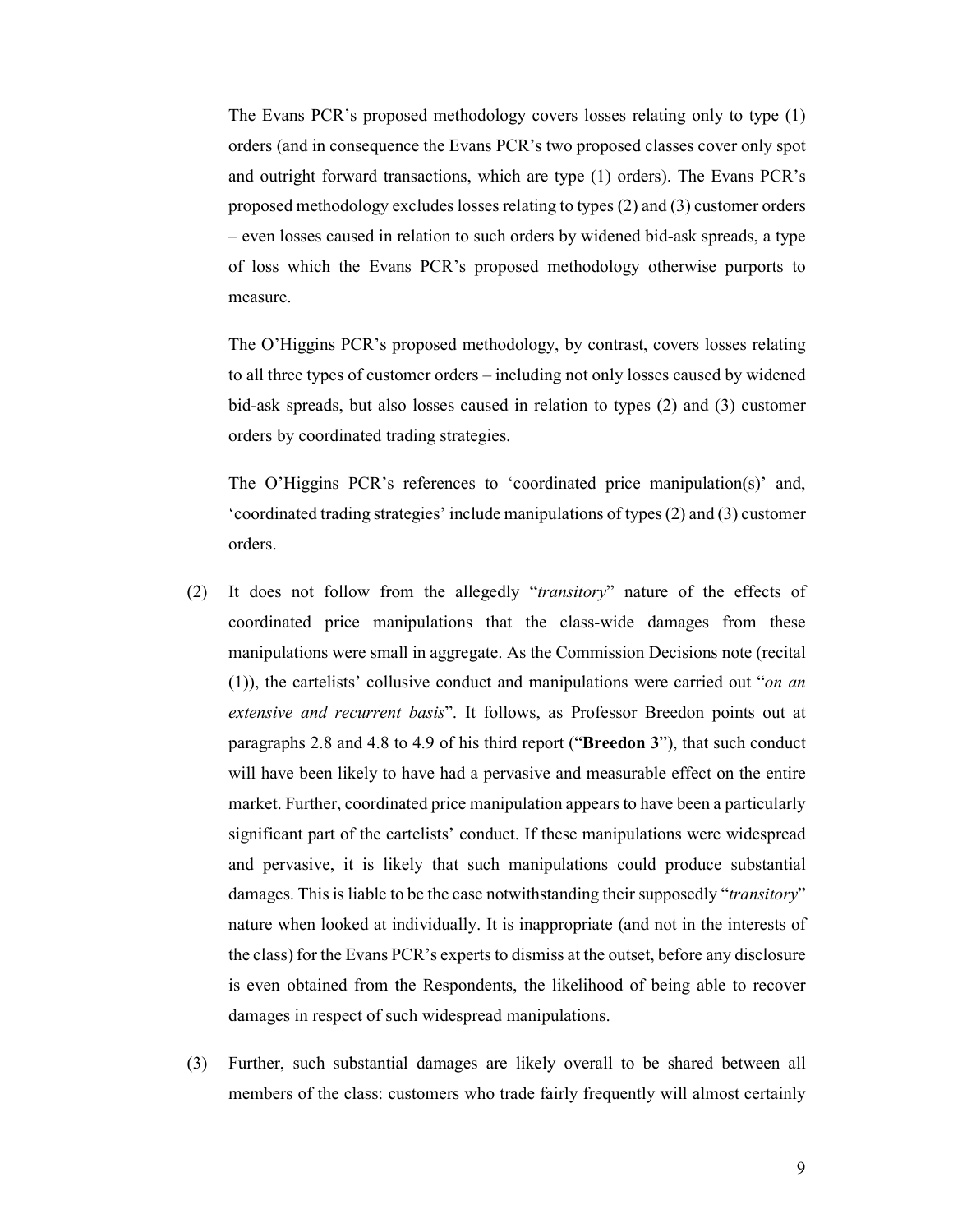have suffered net harm from collusive front-running simply by the law of averages (as Professor Breedon explains at paragraph 4.10 of Breedon 3). There can exist only a tiny number of infrequent traders, if any, that could in principle have, by luck, been net beneficiaries of collusive front running (and of course those individuals may also have suffered other types of losses caused by the cartels). The possible presence of these individuals will not affect the class-wide calculation of damages, which will focus on net loss to the class, and can be addressed at distribution stage if it is really thought necessary.

- (4) If the effect of coordinated price manipulations really were so transitory that it did not impact all transactions, the regression which the O'Higgins PCR's experts propose to conduct will appropriately weight the effect and accurately reflect its average magnitude in the estimate of the overall class-wide overcharge.
- 18. The Evans PCR's approach on this point seems to proceed on the mistaken assumption that in collective proceedings it must be positively demonstrated that all class members have been harmed in a common or consistent way; thus, at paragraph 40 of the Evans Carriage Submissions, emphasis is placed on the idea that harm caused by the infringements in the form of widened bid-ask spreads is the "*harm that would be common to the members of the proposed class*", while at paragraph 42 it is said that conduct such as collusive front-running and benchmark manipulation should be excluded because it "*would not have harmed all class members in a common or consistent way*". No authority is given to support the proposition that the class definition must be limited in this way. It is wrong as a matter of law:
	- (1) If this were a requirement in UK law, it would be a significant limitation on the operation of the UK collective proceedings regime. However, the leading case, *Merricks v. Mastercard* [2020] UKSC 51, [2021] Bus LR 25, contains no hint whatsoever of such a requirement; indeed, it positively disavows any requirement that there be any focus on individual claimants' losses when damages awards are calculated and distributed. Lord Briggs's judgment emphasises the need to quantify damages on a 'broad axe' basis in order to do practical justice and to vindicate claimants' rights against wrongdoers, not least having regard to "*the perception that anti-competitive conduct may never be effectively restrained in the future if wrongdoers cannot be brought to book by the masses of individual consumers*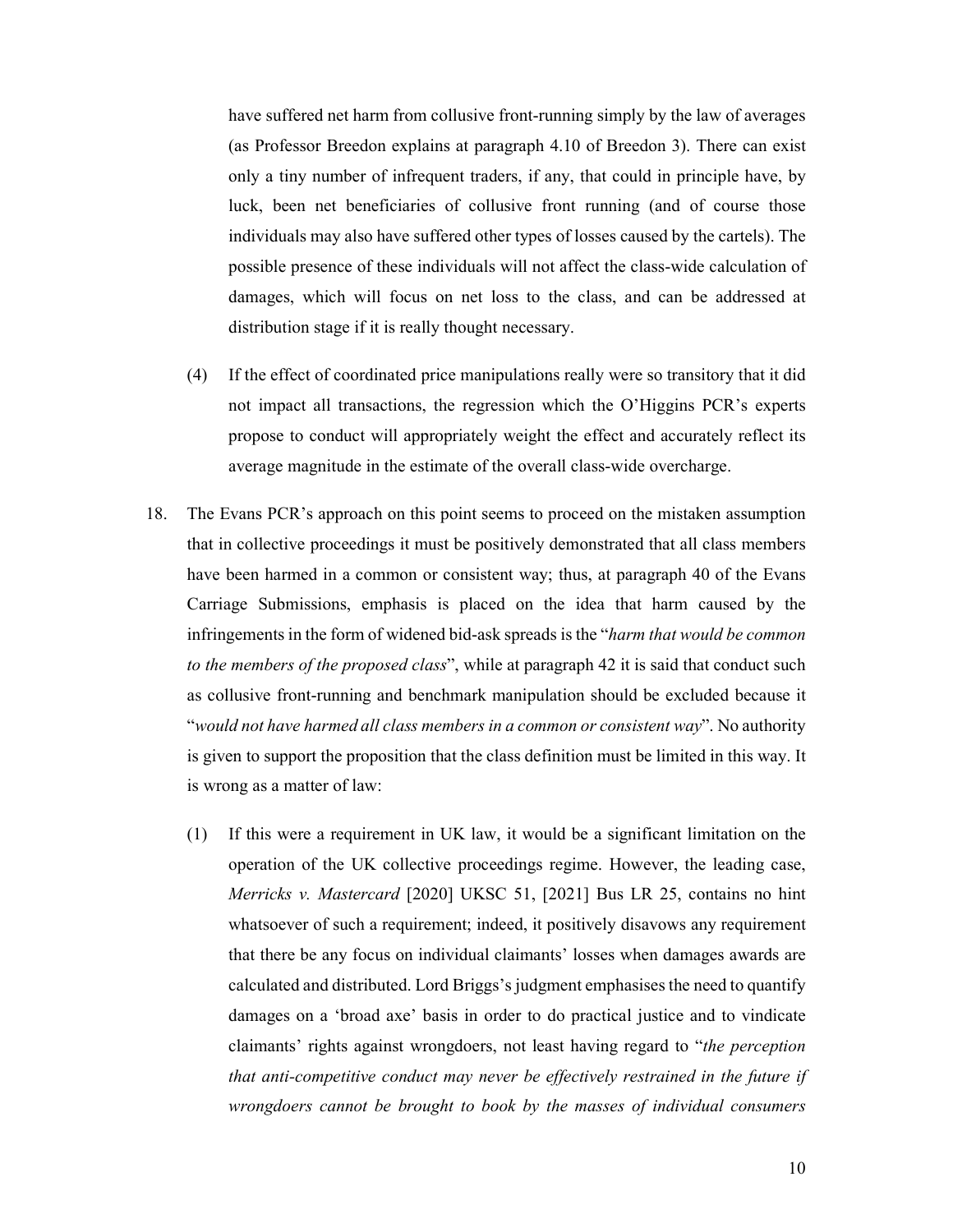[here, FX market participants] *who may bear the ultimate loss from misconduct which has already occurred*" (at [53]). It would run wholly counter to the tenor of his conclusions to insist on a formalistic requirement that every single class member have lost out in the same way.

- (2) The Canadian jurisprudence (which, as noted, is treated as persuasive by the Supreme Court in *Merricks*) makes it clear that the so-called 'commonality' requirement does not import a requirement that every class member have suffered damages in a common or consistent way, or even at all:
	- (a) In *Western Canadian Shopping Centres Inc. v. Dutton* 2001 SCC 46, [2001] 2 SCR 534, the Supreme Court of Canada set out the so-called 'commonality' requirement as follows, at [40]:

"*Success for one class member must mean success for all. All members of the class must benefit from the successful prosecution of the action, although not necessarily to the same extent. A class action should not be allowed if class members have conflicting interests.*"

(b) The Court has subsequently made clear that this requirement must be applied flexibly, and that the key element of it is the requirement that there be *no conflicting interests* as between members of the class. In *Vivendi Canada Inc. v. Dell'Aniello* 2014 SCC 1, [2014] 1 SCR 3, at [45]-[46], the Court said:

"*45. …* [I]*t should be noted that the common success requirement identified in* Dutton *must not be applied inflexibly. A common question can exist even if the answer given to the question might vary from one member of the class to another. Thus, for a question to be common, success for one member of the class does not necessarily have to lead to success for all the members. However, success for one member must not result in failure for another.* 

*46.* Dutton *and* Rumley *therefore establish the principle that a question will be considered common if it can serve to advance the resolution of every class member's claim. As a result, the common question may require nuanced and varied answers based on the situations of individual members. The commonality requirement does not mean that an identical answer is necessary for all the members of the class, or even that the answer must benefit each of them to the same extent. It is enough that the answer to the question does not give rise to conflicting interests among the members.*"

(our emphasis)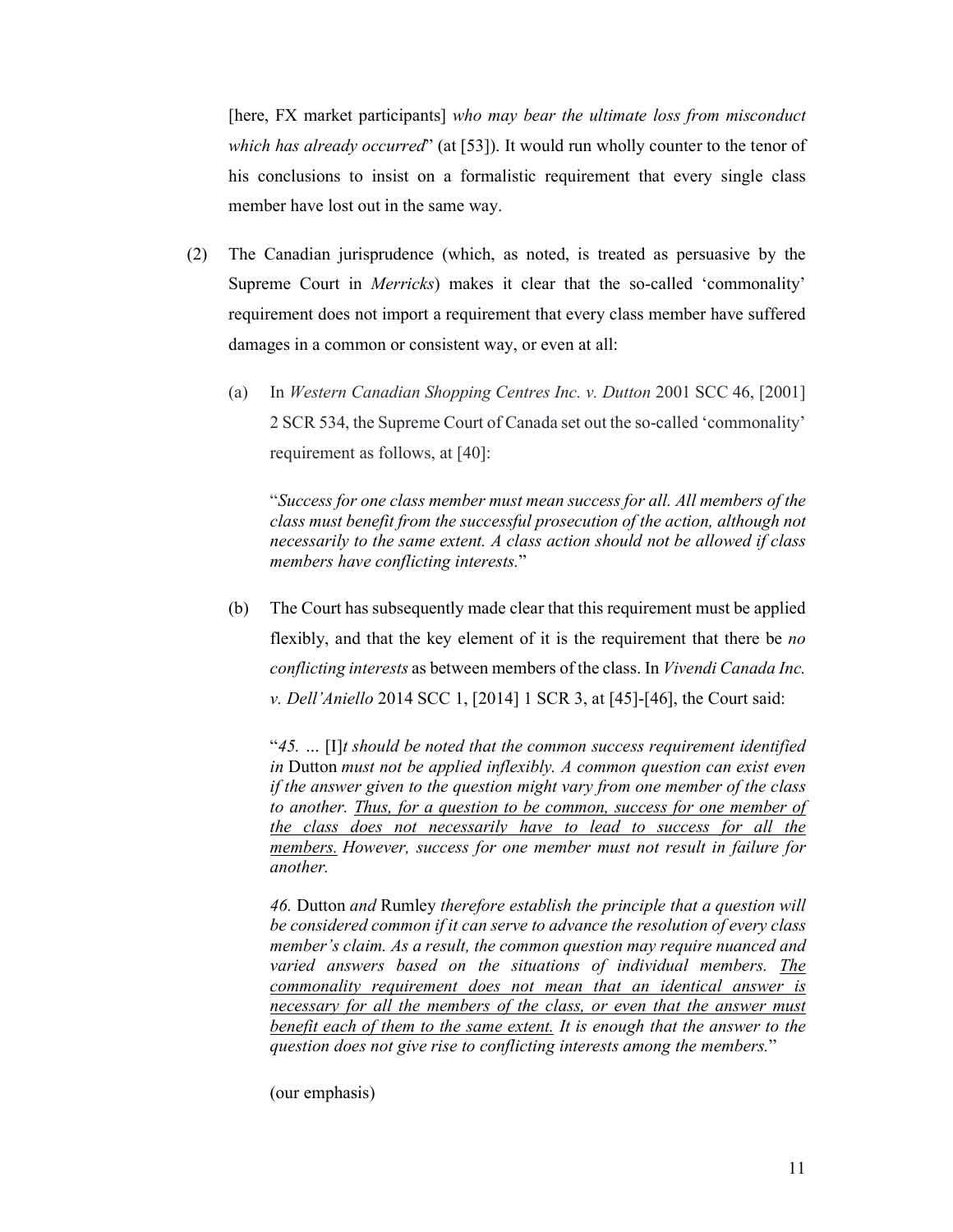- (c) As the Court also emphasised in *Vivendi* (see [4]), the question is whether certification would advance the resolution of the litigation with respect to all the members of the group. There is no requirement that the *answer* to the questions raised by the common issues be identical, or "*common or consistent*" to use the language of the Evans PCR.
- (d) Indeed, the very teaching of *Microsoft*, the leading Canadian case (as noted by the UK Supreme Court in *Merricks*) is that it was necessary only to establish as a common issue at the certification stage that loss had been suffered *at the indirect purchaser level* – not that every single member of the class had suffered such loss. The Canadian Supreme Court explained this recently in *Pioneer Corp. v. Godfrey* 2019 SCC 42, 431 DLR (4<sup>th</sup>) 383, at [107]. The Supreme Court explained that certification of loss as a common issue did not presuppose a finding that all class members had in fact suffered loss. For example, if, at trial, the trial judge concluded that an identifiable subset of class members did not suffer a loss, then in that case the trial judge could exclude those members from participating in an award of damages, and make an aggregate award of damages in respect of the others ([120]).
- (e) Further, as the Court elaborated in *Hollick v. City of Toronto* [2001] SCC 68, [2001] 3 SCR 158, at [19]-[21], all that is required at certification stage is that each class member have a "*colourable claim*", which requires that there be "*some rational connection between the class as defined and the asserted common issues*". This "*identifiable class*" requirement asks the putative representative to show that the class is defined sufficiently narrowly; however:

"*The requirement is not an onerous one. The representative need not show that everyone in the class shares the same interest in the resolution of the asserted common issue. There must be some showing, however, that the class is not unnecessarily broad – that is, that the class could not be defined more narrowly without arbitrarily excluding some people who share the same interest in the resolution of the common issue.*"

(emphasis in original)

(f) It follows that, as a matter of law, a proposed class definition is not overbroad merely because it may include some persons who will not have a successful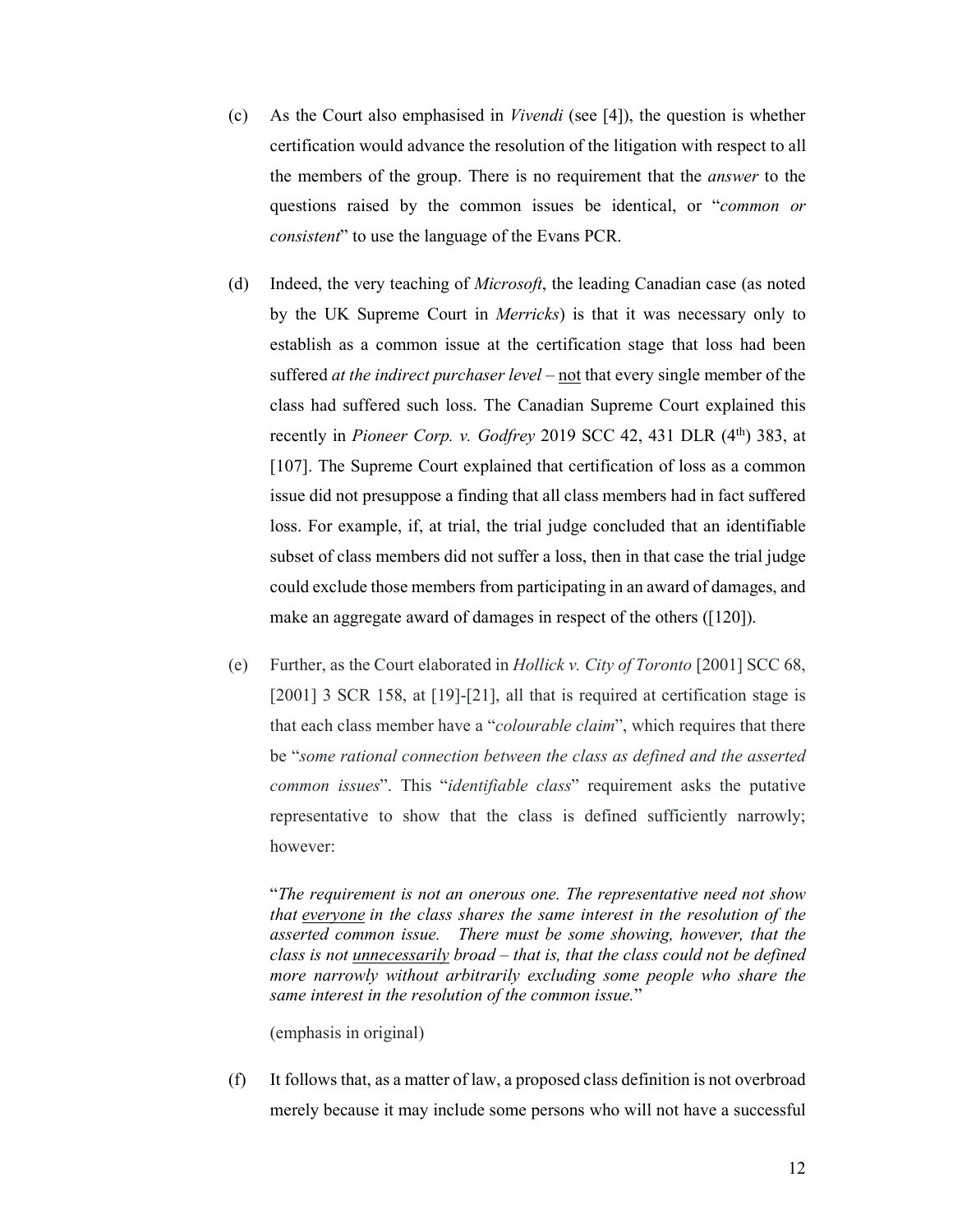claim against the defendants. Conversely, the Evans PCR's approach is arbitrarily narrow by its exclusion of harm caused by collusive front-running, because it excludes a large number of persons (and a very large quantum of losses) apparently simply because of the hypothetical possibility that an exceptionally lucky person may have profited rather than been harmed by the cartel (when in fact the likely scenario is that every class member was harmed overall owing to losses caused by both collusive front-running and by the other adverse selection costs described by Professors Bernheim and Breedon).

- (3) It is possible that, in assuming that a "*common or consistent*" loss requirement applies, the Evans PCR is thinking of the standard applied by the US Supreme Court in *Comcast v. Behrend* 133 S.Ct. 1426 (2013), where the Court referred in passing to the "*requisite commonality of damages*" (fn 6).<sup>6</sup> However:
	- (a) As noted, it is the Canadian and not the American approach which the UK Supreme Court has affirmed as being persuasive in *Merricks*, based on the similarity of purpose of the underlying legislation.
	- (b) Even in the United States, there is variation of approach across circuits in relation to uninjured class members. However, the common approach is to proceed on the basis that a class may be certified even where it is possible that some class members may successfully have avoided injury altogether, and even where there are individual variations in damages across the class: *In re Urethane Antitrust Litig.*, 768 F.3d 1245, 1255 (10th Cir. 2014). If it cannot be presumed that all members of a class have been injured, this is something which should not in itself prevent certification, but can be addressed at trial if necessary: *In Re Asacol Antitrust Litigation* 907 F.3d 42 (1st Cir. 2018).
	- (c) Even that question does not arise here. Again, while one can posit the existence of an exceptionally lucky person who may have profited rather than been harmed by the cartel, this is in practice highly unlikely. For the reasons

 $\frac{1}{6}$  It is unclear why the Evans PCR, who claims that he wishes to "*set the tone*" for the UK collective actions regime (Evans 1, para. 33) is advancing a legal test which is so much more onerous than necessary.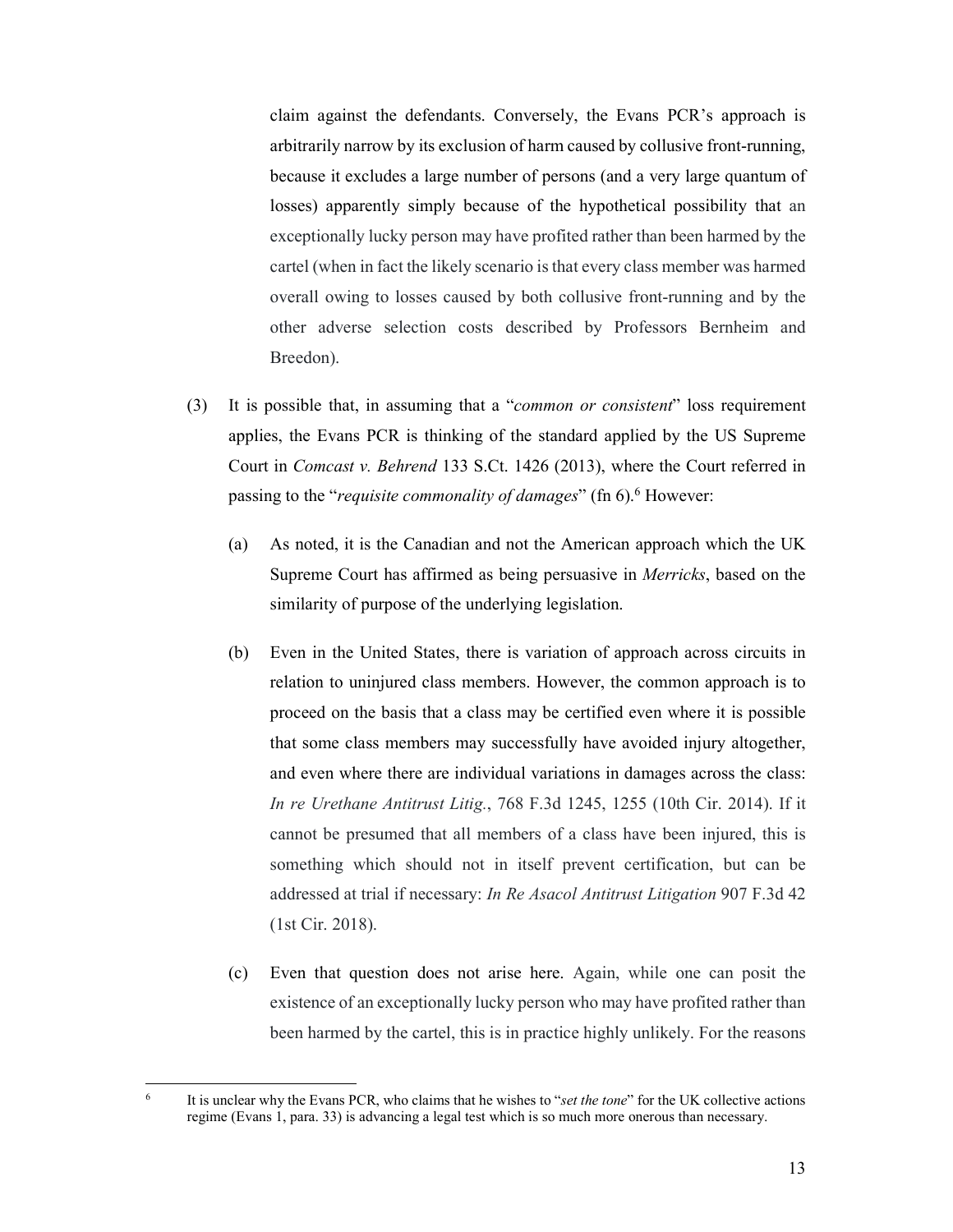already given, it can in practice be presumed that every single class member has been harmed. The question grappled with in cases such as *In Re Asacol*  therefore does not even arise.

### **C2. Quantum methodology**

19. Paragraphs 33(b) and 44 to 70 of the Evans Carriage Submissions criticise the O'Higgins PCR's quantum methodology.

### *(a) Use of realised half-spread as dependent variable*

- 20. The O'Higgins PCR's experts propose to use both effective and realised spreads in their methodology. While using realised spread is their preferred methodology, they consider that it may be beneficial to adopt both approaches, as a comparison may allow them to decompose any measure of harm into pure spread widening and collusive front-running, which would help in understanding and interpreting the results.
- 21. By contrast, the Evans PCR proposes to use effective spreads exclusively, and eschews the use of the realised half-spread on the basis that he claims "*it does not measure customer trading costs*" but rather "*the FX dealer's net revenue*" (para. 58).
- 22. The Evans PCR is mistaken. As Professor Breedon explains at paragraph 4.21 of Breedon 3, although the realised spread can be thought of as a measure of dealer revenue per trade, the extra dealer revenue in this case "*is equivalent to the cost passed on to other market participants (either directly to the customer or indirectly to other non-informed traders*)". It is therefore an appropriate measure of harm. Whilst the effective spread is a fair measure of customer cost for a service which includes absorbing the price impact, it cannot be used to compare different services (one where the dealer bears the price impact and one where the dealer does not). Although the effective spread is the price the customer paid, the service provided is different as a result of collusion, and so the effective spread will tend to understate damages in this circumstance (see paragraph 4.22 of Breedon 3).
- 23. Realised spread is appropriate as a measure of the harm inflicted on the Proposed Class. By using both effective and realised spreads, Professor Breedon's methodology on behalf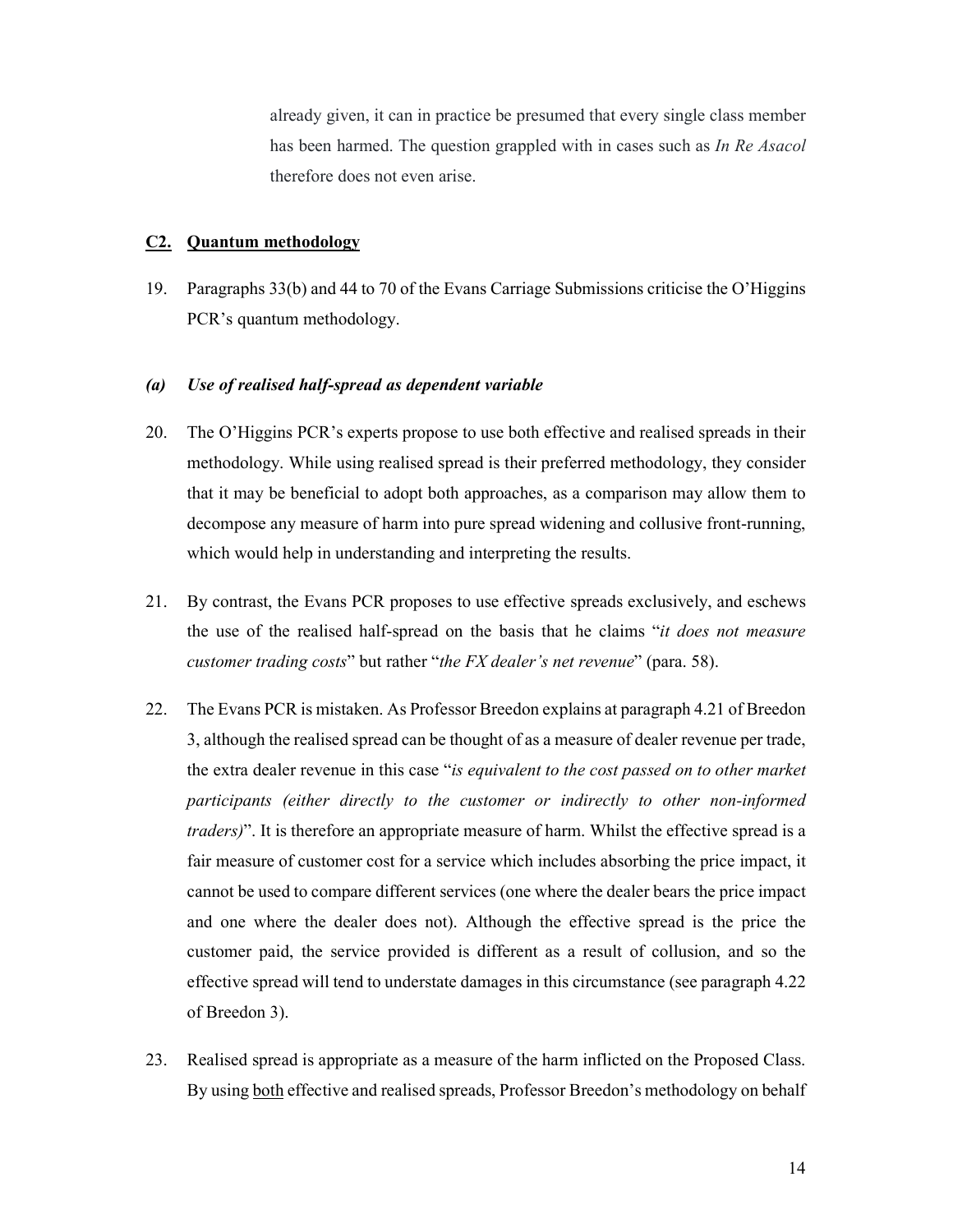of the O'Higgins PCR provides a potential path to capturing damages caused by collusive front-running and benchmark manipulation, provides a sensitivity test for each model, and also provides a basis to check the reliability of the models.

- 24. The Evans PCR's submissions seem to proceed on a confused basis about how it is actually proposed that effective and realised spreads be used.
- 25. First, at paragraph 62 of the Evans Carriage Submissions, the suggestion is made that using both the effective and realised spreads risks double-counting, and conversely if it is proposed to use only one at a time, it is necessary to devise an objective methodology which explains when one or the other is used. Professor Breedon addresses these points at paragraphs 4.12 to 4.15 of Breedon 3 and makes clear that these criticisms are quite misconceived. As he explains:
	- (1) The effective and realised spread measures operate concurrently rather than cumulatively or alternatively, as the Evans PCR seems to assume: by applying them both, it is possible to ensure that the effects of both the widening of effective spread and the effects caused by coordinated price manipulation are caught.
	- (2) Further, there is no question of the use of realised as opposed to effective spreads in any one case mistakenly identifying a smaller cartel effect, as the Evans PCR suggests, on the basis that the realised spread tends to be smaller than the effective spread. That is because the methodology proceeds by measuring *the difference in the spread itself* as between the cartel and benchmark period. Thus, as long as the realised spread is compared with the realised spread, or the effective spread is compared with the effective spread, a consistent cartel effect can be identified.
	- (3) In fact, taking account of both measures (as opposed to only using realised spreads) may make it possible to decompose any measure of harm into pure spreadwidening (affecting type (1) customer orders) and collusive front-running (affecting types (2) and (3) customer orders), which may help in understanding and interpreting the results when the methodology is applied to actual data.
	- (4) Indeed, in the unlikely event that no coordinated price manipulation or collusive front-running occurred and all the harm was purely from spread-widening, then the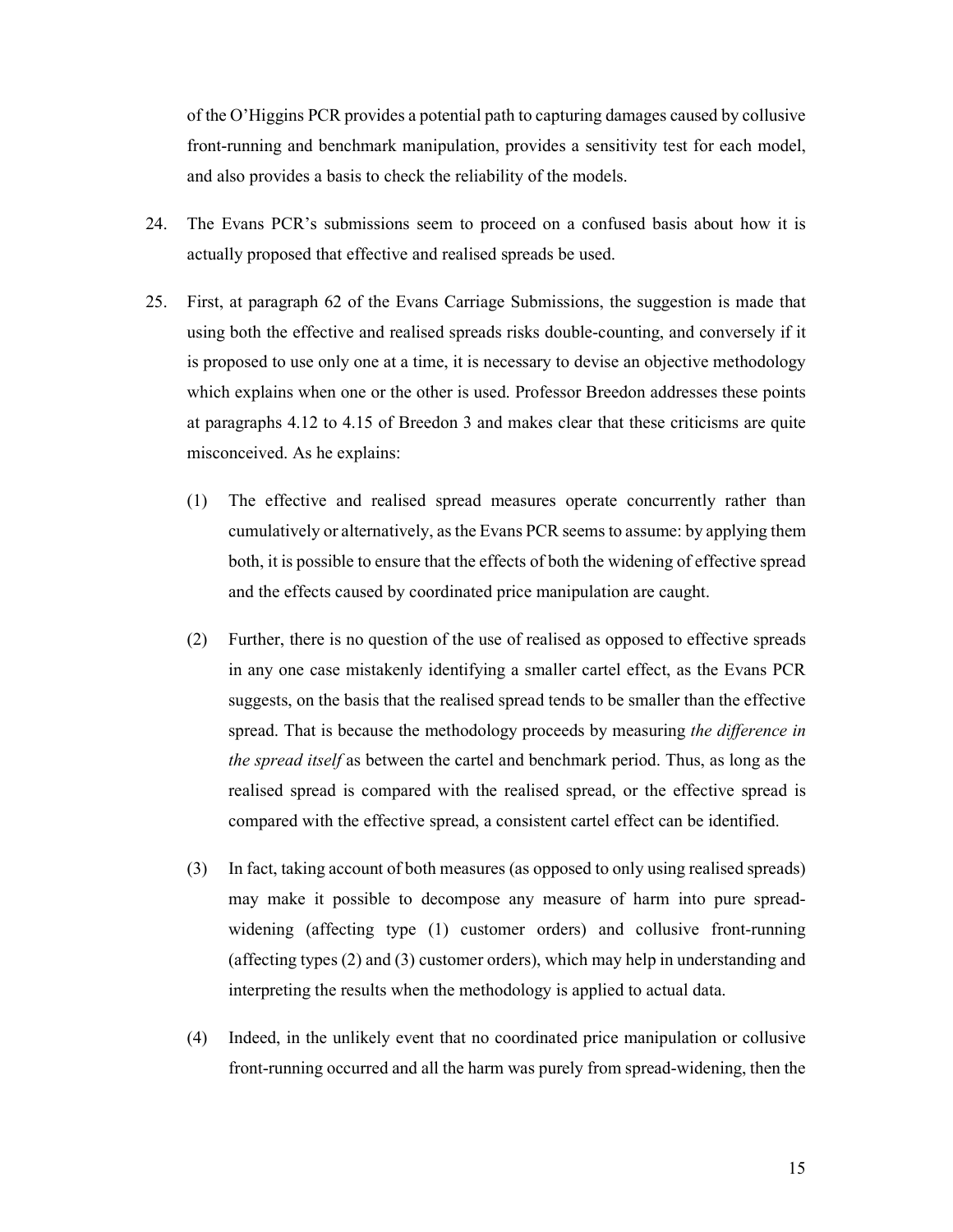realised and effective spreads would converge on the same estimate, so that there is no downside in using both.

26. Second, at paragraphs 63-64 of the Evans Carriage Submissions, criticisms are advanced in relation to the time window proposed to be analysed by Professors Bernheim and Breedon in order to calculate the realised half-spread following a trade. The Evans PCR's criticisms are misplaced. The point made by both Professors Bernheim and Breedon (see paragraphs 80-82 of Professor Bernheim's third report ("**Bernheim 3**") and paragraphs 4.30-4.37 of Breedon 3) is simply that the time window needs to be long enough to identify the immediate impact of the trade – taking into account booking errors, a problem which has been considered in the US proceedings, as pointed out at paragraphs 4.32-4.33 of Breedon 3 – but not so long that it introduces unnecessary noise. The proper approach is to test a range of possible time windows empirically against the data once received to strike the right balance. In advance of seeing the data, it would be futile and arbitrary to pluck a number for a time window out of the air. The O'Higgins PCR's experts' approach is transparent and will be driven by the data.

### *(b) Methodology for calculating 'indirect harm'*

- 27. At paragraph 68(a), the Evans PCR suggests that the O'Higgins PCR's methodology would be handicapped if it were unable to obtain data from third parties. However:
	- (1) Importantly, non-defendant data are not essential in order for Professors Bernheim and Breedon to implement their methodology: see paragraphs 5.7 to 5.11 of Breedon 3 and paragraph 15 of Bernheim 3. Even if non-defendant data were unavailable, an estimate of what the Evans PCR calls 'indirect harm' could be obtained using trades in the defendant data from times when the specific defendant did not participate in the cartels according to the Commission Decisions. Professor Breedon observes in this regard that, if he were to receive data from all of the Proposed Defendants for the whole infringement period, over a quarter would fall into that category (see paragraph 5.10 of Breedon 3). This is, in practice, likely to prove a more effective and direct comparison than attempting to compare between defendant and non-defendant data. (For example, it is possible that non-defendants were in fact members of the cartels or involved in other anticompetitive conduct, albeit that only foreign regulators and not the Commission have identified them as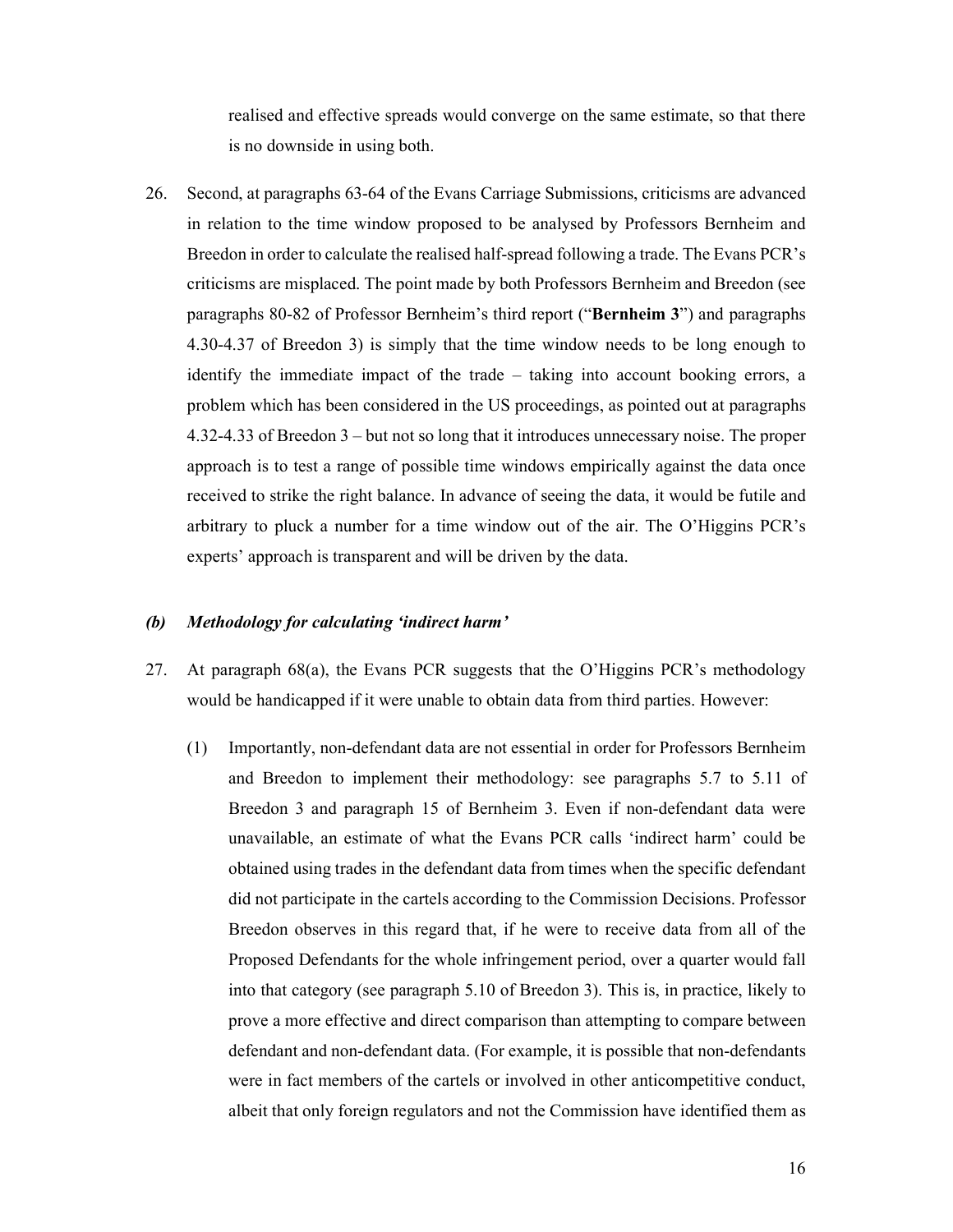such, or that other complicating factors in the market or in the data sets make the comparison difficult.) It follows that the criticism advanced at paragraphs 68(b) and (c), to the effect that so-called indirect harm arising from transactions with nondefendant banks cannot be estimated without data from those banks, is misconceived.

- (2) That criticism is also unrealistic. Taken to its logical conclusion, the Evans PCR's approach requires access to all data for all FX market makers across the cartel period, which is of course not available. There are, moreover, serious problems with the four main data sources which Mr Ramirez proposes to use that are set out at paragraph 67 of the Evans Carriage Submissions. These problems are outlined in paragraph 5.13 of Breedon 3, where Professor Breedon explains why he feels unable to depend on them. Other third-party data sources mentioned by Mr Ramirez in passing are unlikely to be fruitful sources of relevant data, as Professor Breedon explains at paragraph 5.14 of Breedon 3.
- (3) The O'Higgins PCR does not deny that third-party disclosure is a possibility. To the extent that non-defendant data are available, they can obviously be used to corroborate the damages calculation arrived at using only defendant data. Professor Breedon explains the possible utility of non-defendant data at paragraph 5.15 of Breedon 3; Professor Bernheim does so at paragraphs 14-15 of Bernheim 3.
- (4) In particular, as Professor Breedon explains at paragraph 5.7 of Breedon 3, and Professor Bernheim further explains at paragraphs 78-79 of Bernheim 3, they do not contemplate that any non-defendant data would be used in a wholly separate model. As suggested previously, a "*similar analysis*" could be applied in respect of such data once received, though it may be necessary to 'scrub' the data by applying preliminary adjustments to it before incorporating it into the model. All will depend on what the data looks like once received. The Evans PCR's attempts to suggest that there is some difference between the proposals of Professors Bernheim and Breedon in this regard (e.g. at fn. 89 of the Evans Carriage Submissions) are without foundation.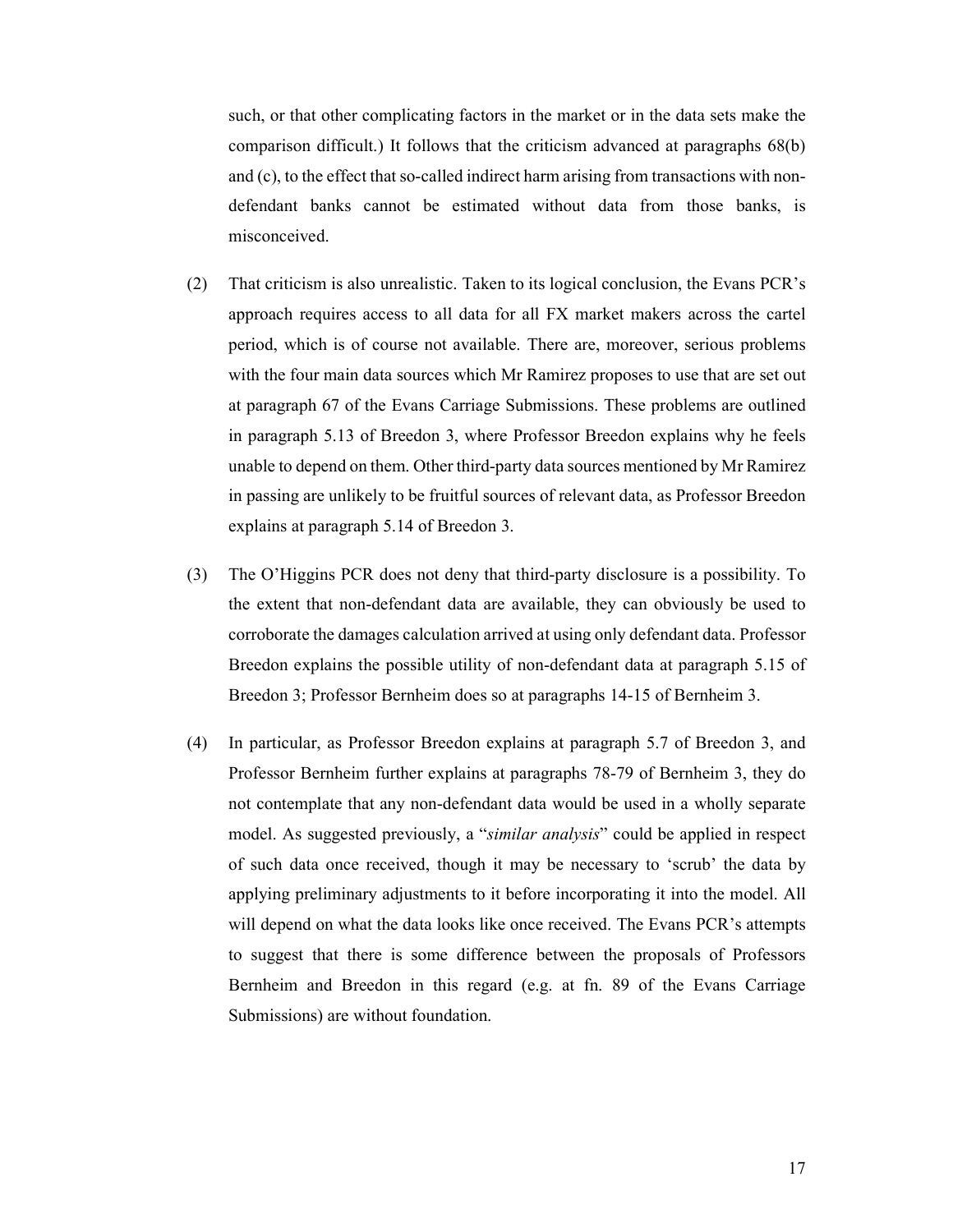### *(c) Class size*

- 28. The criticism of the O'Higgins PCR at paragraph 70(a) of the Evans Carriage Submissions for allegedly not providing a proper estimate of the class size is unfounded.
- 29. The O'Higgins PCR has provided an approximate estimate, sufficient for the pertinent purposes of understanding the scale of its proposed claim and formulating a plan for that claim: see paragraph 36 of its Amended Claim Form and paragraph 27(a) of O'Higgins 1.
- 30. The Evans PCR has provided estimates in the form of wide ranges, with the top of his ranges being double the bottom end, while expressly recognising that these estimates "*have a number of limitations due to a paucity of data on the number of customers who transact FX*" (Ramirez 2, paragraph 111, referring to Ramirez 1, paragraphs 69 and 71). This undermines any superficial air of precision or accuracy in his numbers. Both experts propose to rely on the Respondents' transaction data once received in order to refine their estimates.
- 31. Whilst the O'Higgins PCR stands by his estimate, it is acknowledged that the Tribunal is not presently in a position to assess which of these estimates is correct. Professor Breedon comments that "*a far more precise estimate could be produced after receipt of Respondent data and relevant third-party data*", at paragraph 5.40 of Breedon 3.

## *(d) Volume of commerce*

32. The Evans PCR advances a similar criticism in respect of the PCRs' respective experts' volume of commerce calculations at paragraph 70(b) of the Evans Carriage Submissions. It is there suggested that the O'Higgins PCR's experts do not intend to compute volume of commerce in respect of transactions entered into with non-defendant banks (Relevant Financial Institutions), and that their market share data which Professor Breedon proposes to rely upon do not distinguish the location of the customer. That is a misplaced criticism, since Professor Breedon in fact does calculate a total volume of commerce for the whole opt-out class, and correctly identified the question of domicile as key for this purpose (see paragraph 7.47 and Table 11 of Breedon 1). Professor Breedon further explains his approach at paragraphs 5.24 to 5.34 of Breedon 3.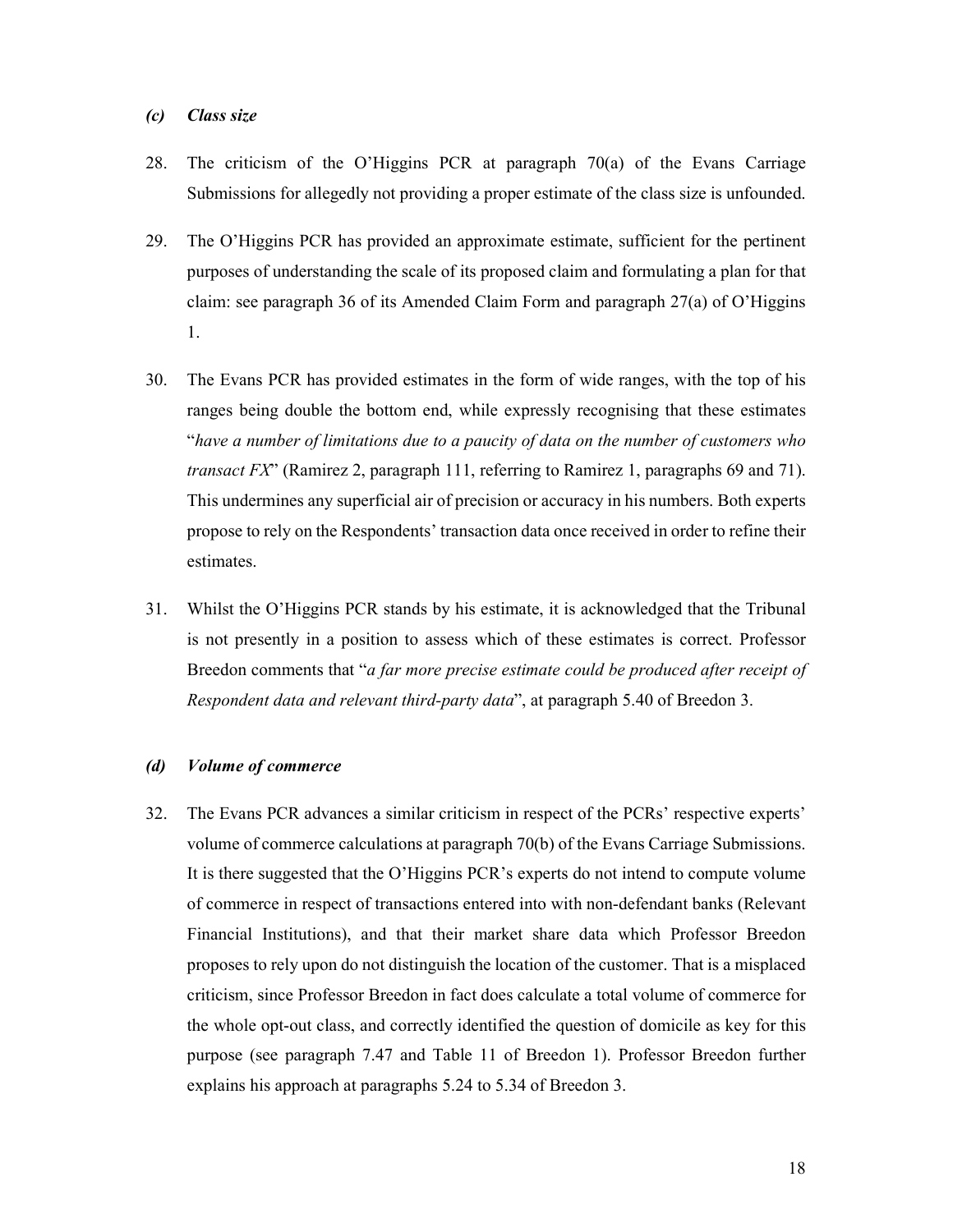33. Such criticisms are in any event beside the point: it stands to reason that both PCRs' experts have only been able to conduct high-level estimates at this stage in the proceedings using such data as are publicly available. As Professor Breedon fairly notes, it is perfectly reasonable that he and Mr Ramirez might have taken into account different parameters at this stage (see paragraph 5.34 of Breedon 3). The Tribunal is not currently in a position sensibly to assess the accuracy of either estimate.

### *(e) Overcharge analysis*

- 34. Paragraph 70(c) of the Evans Carriage Submissions demonstrates a misunderstanding as to how a multiple dummy variable model is estimated. It claims that the O'Higgins PCR's approach would require the "*estimation of millions of overcharge estimates*". In fact, the plan is to introduce dummy variables (interacted with a cartel dummy) to test if the cartel effect differs across key features such as time, currency pair, trade size, dealer identity and client type.
- 35. Whilst this could amount to a fairly large number of dummies, Professor Breedon's confident prediction is that it will be significantly fewer than one million, and probably fewer than one hundred: see Breedon 3, para. 2.17. Professor Bernheim goes into detail on how the model works and explains that the idea that one would use millions of cartel dummy variables, giving rise to a computational feasibility problem, rests on confusion about how the model works and an apparent lack of familiarity with econometric prediction methods: see paragraphs 59-63 of Bernheim 3. Indeed, as he notes at paragraph 63, his proposed approach has been applied in the US proceedings without apparent difficulty.

### **D. CLASS DEFINITION**

### **D1. Content/weight to be accorded**

36. The Evans PCR overlooks an important consideration in a carriage dispute in relation to class definition: the extent to which the definition would lead to loss going uncompensated.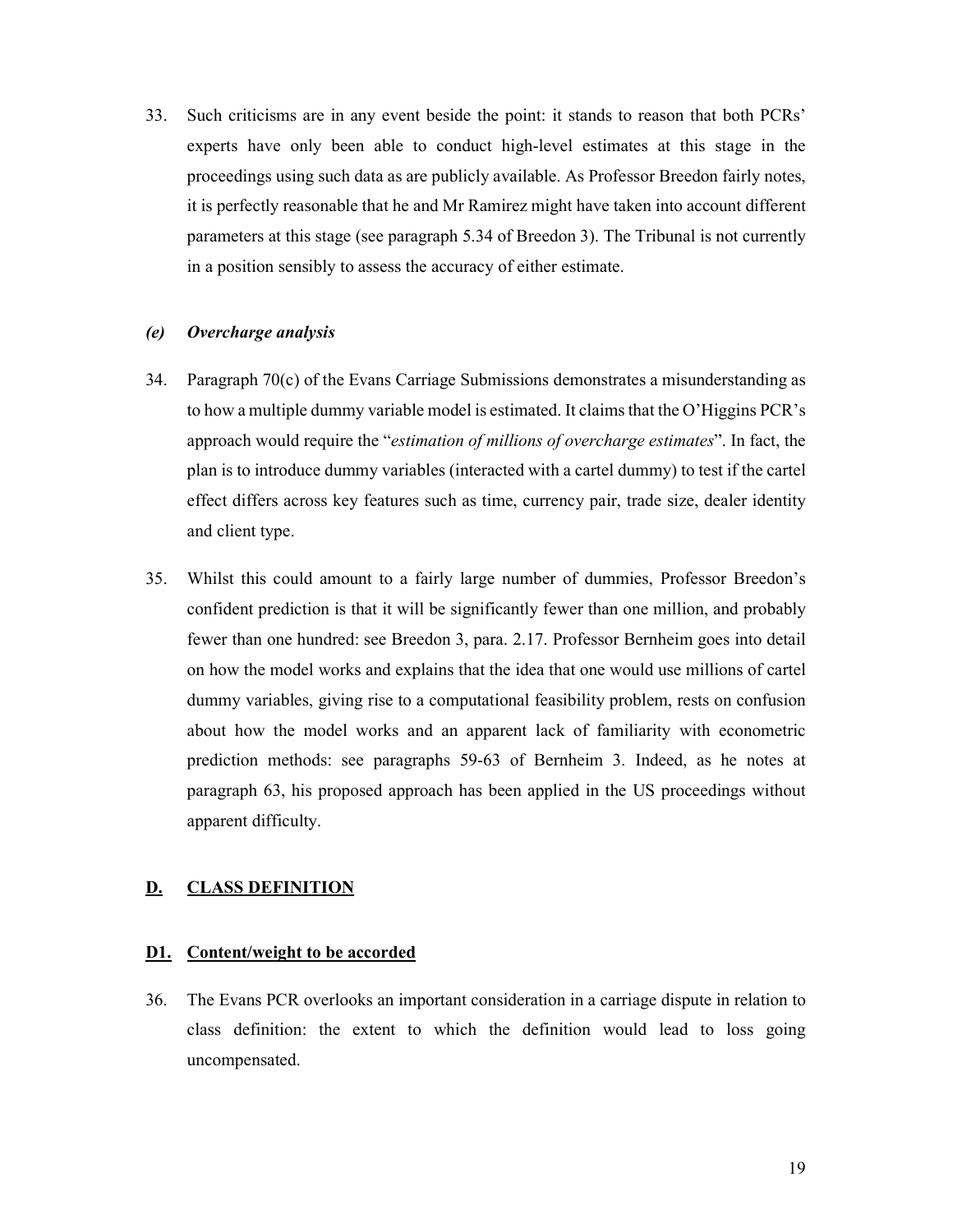- 37. At footnote 97 of the Evans Carriage Submissions, the Evans PCR states that "*the case*  law in the Canadian common law provinces does not contain a clear preference for a *broader or narrower claim*." In fact, the reference work cited states: "*If additional causes of action are not fanciful or frivolous, and may provide a route to damages not available under a narrower claim, then the broader action may be preferable.*"7
- 38. Indeed, as set out at paragraph  $18(2)(e)$ -(f) above, the Supreme Court of Canada has explained in *Hollick v. City of Toronto* [2001] SCC 68, [2001] 3 SCR 158, at [19]-[21], that the class definition should not be arbitrarily narrow. As there noted, the Evans PCR's class definition is arbitrarily narrow, in particular in in its exclusion of harm caused by collusive front-running and arising from customer order types (2) and (3) (as defined at paragraph 17(1) above): see further section D3 below.

## **D2. Two classes**

- 39. The Evans PCR's proposed use of two classes is misguided for the reasons given in paragraph 47 of the O'Higgins Carriage Submissions.
- 40. The matters set out in paragraph 77 of the Evans Carriage Submissions do not, as there claimed, "*necessitate defining two classes*" at this stage. The O'Higgins PCR's approach allows for the possibility of creating sub-classes in due course, and/or taking into account differences between categories of class members at the distribution stage, should that become necessary.

## **D3. Excluded transactions**

- 41. The Evans PCR wrongly excludes benchmark trades and resting orders from his class definition – despite their inclusion in the Commission Decisions from which the proposed claims follow on – whereas the O'Higgins PCR includes them.
- 42. The result of the Tribunal granting a CPO in favour of the Evans PCR would, therefore, be to deprive potential class members of the possibility of recovering damages for such transactions through collective proceedings.

<sup>1</sup> 7 *Branch on Class Actions* (2nd ed., 2019), para. 5.160.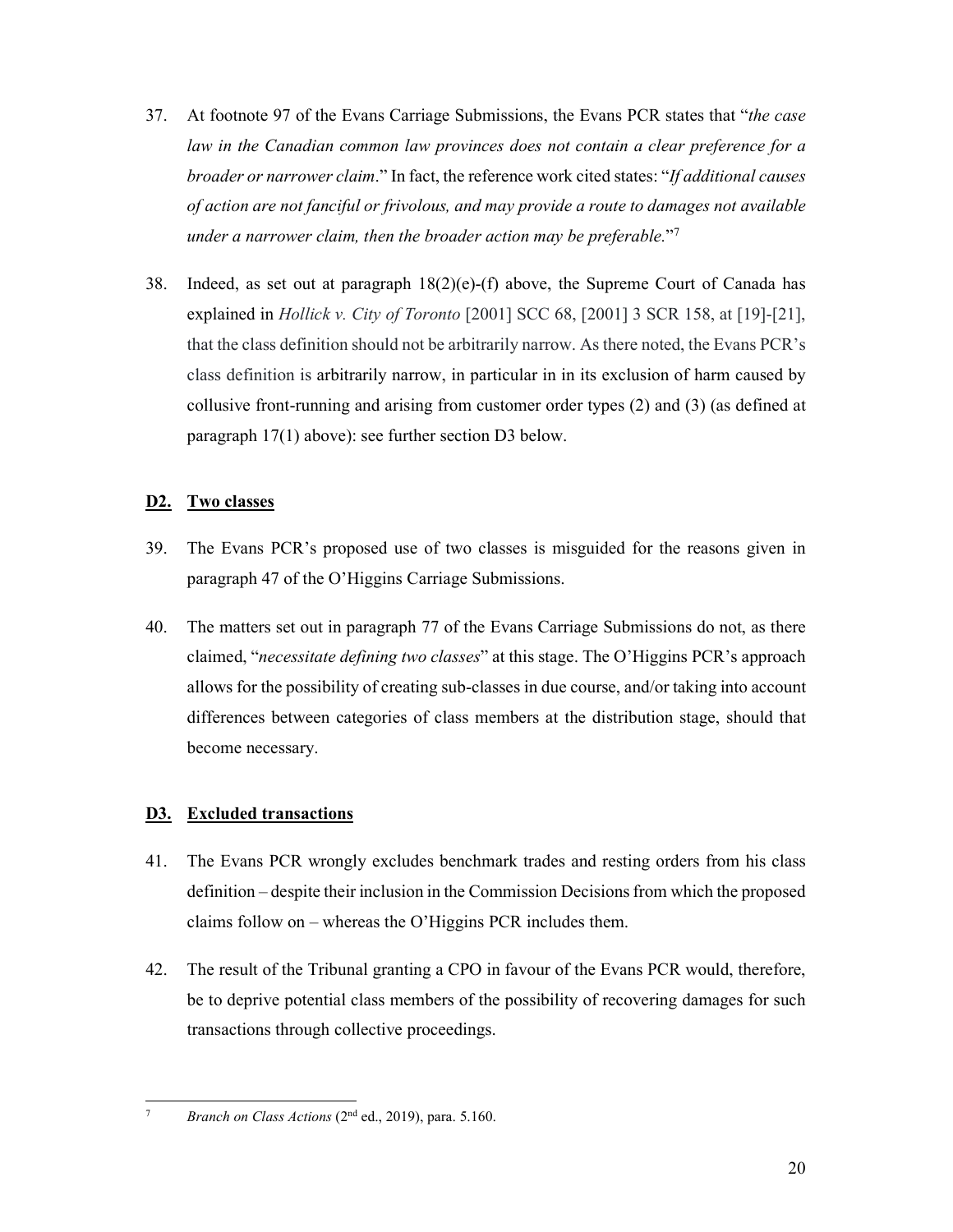43. By contrast, the result of the Tribunal granting a CPO in favour of the O'Higgins PCR would be to allow potential class members that possibility. Of course, if that that aspect of the O'Higgins PCR's claim were subsequently to fail at trial then aggregate damages would not be recovered to that extent. However, the Evans PCR's approach would preclude the Tribunal from even trying that issue.

## *(a) Benchmark trades*

- 44. The Evans PCR's proposal to exclude benchmark transactions means that his approach will fail to capture the impact of the cartels' coordinated trading strategies (e.g. front running) around the time of benchmark fixes.
- 45. The Evans PCR's principal reason for excluding benchmark trades is that they do not fit his preferred methodology, which uses effective spreads. He states at paragraph 80 of the Evans Carriage Submissions:

"*these trades were excluded because they typically do not involve the application of a*  bid-ask spread. Accordingly, such transactions would not be affected by the unlawful *widening of bid-ask spreads, which is the subject of Mr Evans' proposed proceedings.*"

46. The position is expressed even more starkly at paragraph 170 of Rime 2:

"*since Mr. Ramirez's methodology measures the impact of the Cartels on bid-ask spreads, benchmark transactions should be excluded because bid-ask spreads do not apply to them*".

- 47. In other words, the Evans PCR approach is entirely circular. He is here saying that the Tribunal should exclude benchmark trades because his methodology is right, even though the appropriateness of his methodology is a point in issue. The O'Higgins PCR submits that it is a serious problem with the Evans PCR's methodology that it concerns itself only with bid-ask spreads.
- 48. It is recognised that the Evans PCR proceeds in paragraph 80 to state that he does not consider that the infringements identified in the Decisions would cause harm to benchmark trades that is capable of being computed on a class-wide basis. However, the O'Higgins PCR has demonstrated the contrary.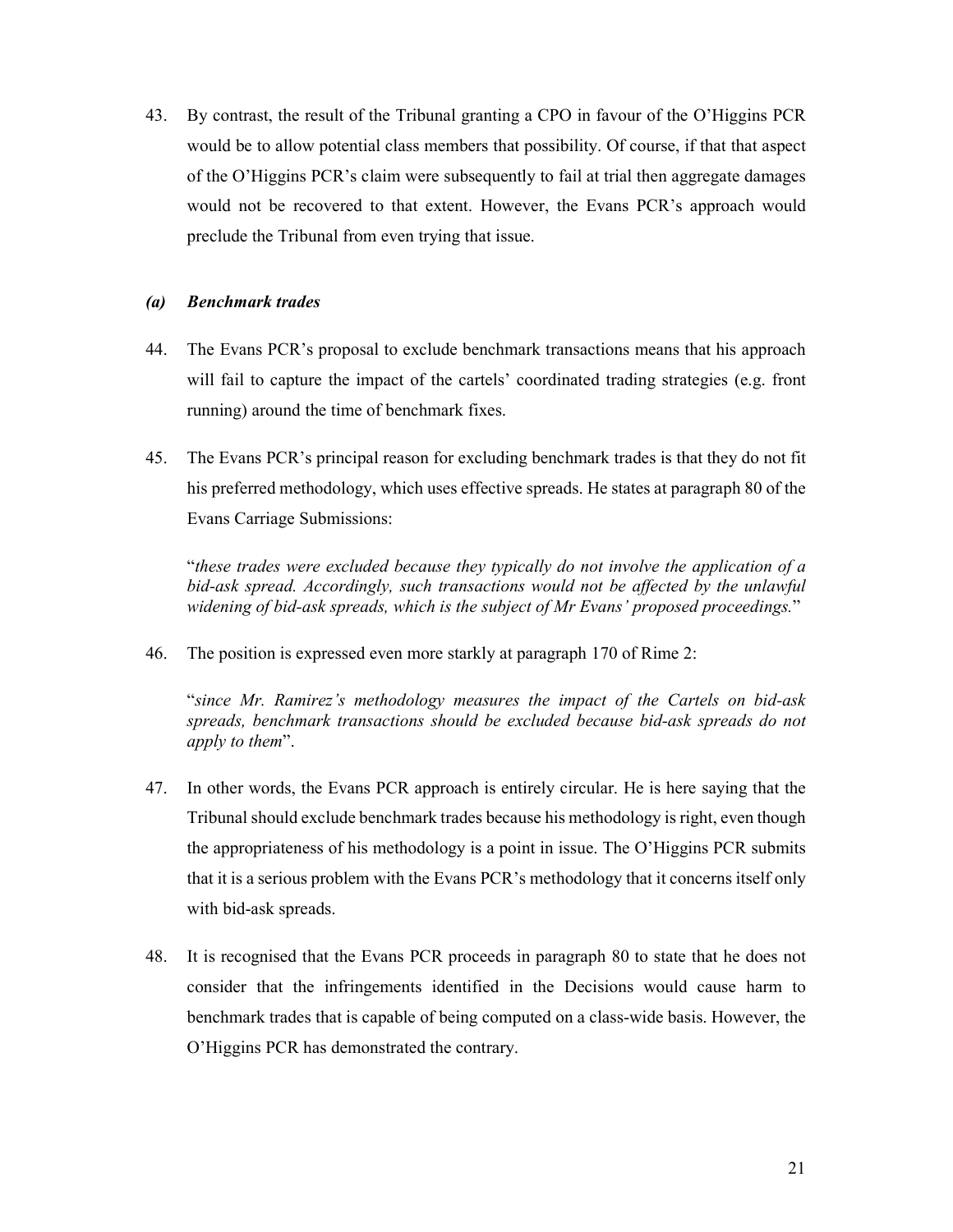49. Because benchmark transactions match buy orders and sell orders at the same price (the fix rate), the quoted bid-ask spread and effective bid-ask spread is zero in these cases. Those are the measures on which the Evans PCR's experts focus. However, there can be no assumption that the realised bid-ask spread will be zero for benchmark transactions. The O'Higgins PCR's experts' methodology incorporates reliance on the realised spread. To the extent that paragraph 84(a) of the Evans Carriage Submissions raises objections to the use of the realised spread, these objections are misconceived for the reasons given in section C2(a) above. To the extent that the Evans Carriage Submissions there allege that coordinated trading strategies such as benchmark manipulation did not have classwide effects, this is misconceived for the reasons given in section C1(b) above.

## *(b) Limit/resting orders*

- 50. As to limit/resting orders, in paragraph 81 of the Evans Carriage Submissions, the Evans PCR recognises that "*at least some of these orders may have been affected by the infringements identified in the Decisions*". Despite this, he nevertheless chooses to exclude them from his proposed collective proceedings.
- 51. His first reason for their exclusion is: "*it would be difficult to identify whether, and if so how, these transactions would be affected by any widened bid-ask spreads resulting from the infringements*" (para. 81). He refers in particular to the evidence of his expert Mr Knight who identifies that in the case of some such orders (take-profit orders) the customer may earn (rather than pay) a bid-ask spread and so benefit from the infringements. However, as Professors Breedon and Bernheim explain (see paragraphs 37 to 40 of Bernheim 3, and paragraphs 3.17 – 3.18 of Breedon 3), those possibilities will be rare:
	- (1) First, FX dealers are the primary market makers in FX trading. In a typical executed transaction, the customer pays the spread when its buy/sell order matches a dealer's ask/bid quote.
	- (2) Second, Mr Knight says this concern only even applies in principle in respect of take-profit orders yet Mr Evans excludes all resting orders.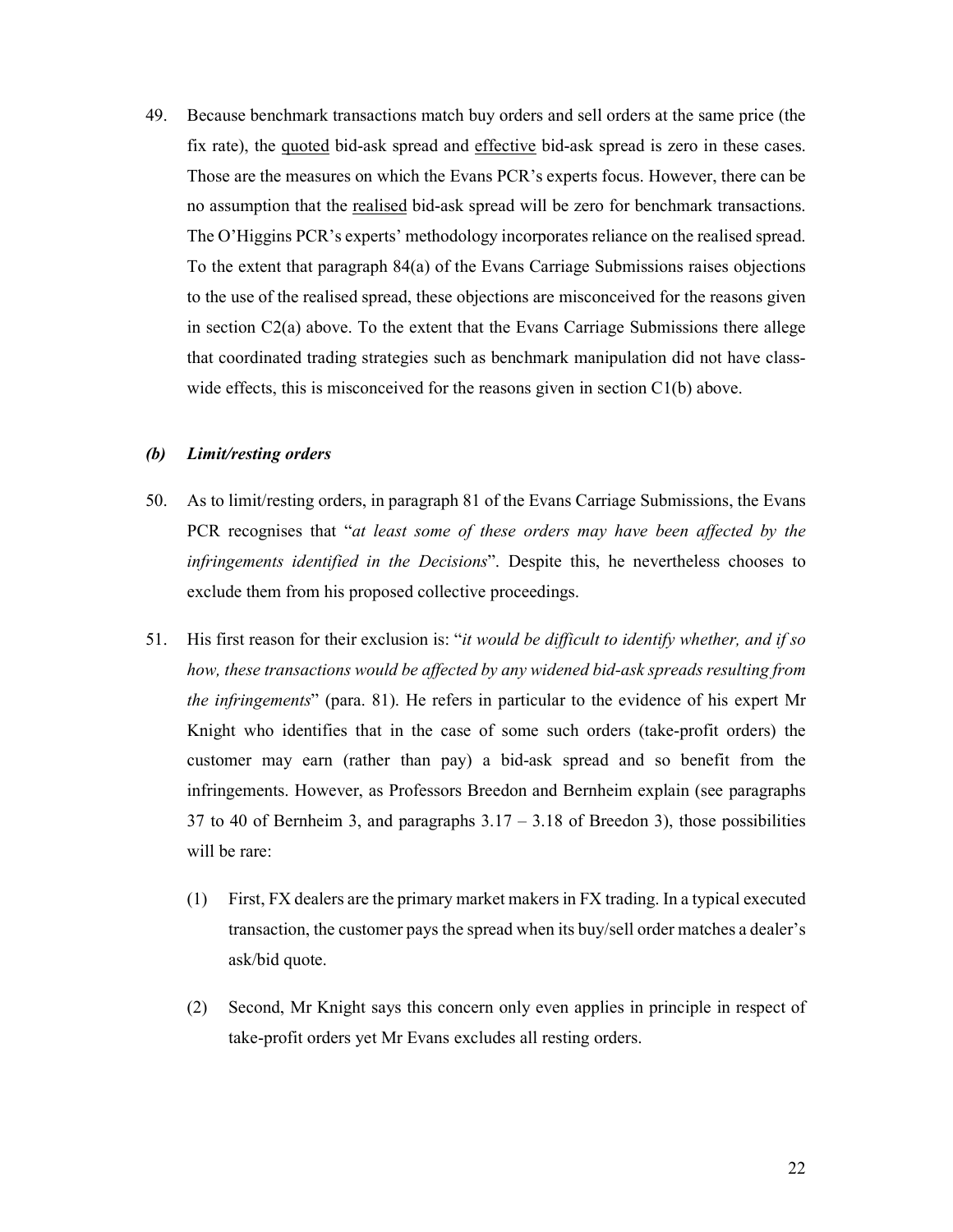- (3) Further, when a resting order is triggered on a voice trade or single bank trading platform, it is converted to a market order on which the customer pays the spread. Even if not charged the spread, a customer is likely to be hurt by collusive frontrunning (i.e. harm caused by coordinated price manipulation), as opposed to harm caused by widening the spread; as explained at paragraph 23 above, the O'Higgins PCR's experts' damages methodology will capture such harm, whereas the Evans PCR's experts' damages methodology will not.
- 52. In any event, the estimate of the overall cartel effect remains accurate even if it turns out that some of the included transactions resulted in a class member earning the spread. To the extent that customers made gains, the O'Higgins PCR's experts' regression analysis will accurately net out such 'benefits' and identify the overall net harm to the class caused by the cartels, which is the ultimate objective of the class-wide damages analysis. It is important that the harm arising from limit/resting orders be calculated, because limit/resting orders are identified by the Commission Decisions as having been impacted by the cartels (see paragraph 17(1) above) and indeed are particularly likely to have been impacted for the reasons given at paragraph 3.15 of Breedon 3, and as noted at paragraphs 45 to 46 of Bernheim 3.
- 53. The Evans PCR's second reason for excluding limit/resting orders is that "*harm may not be consistent across all transactions*" (para. 81). This is not a valid reason. Harm need not be consistent across a proposed class: see paragraph 18 above.
- 54. Mr Knight also refers to the idea that "*customers placing take-profit orders can be said to be providing liquidity to the market, in the sense that they are specifying a price at which they would be willing to enter into a Spot trade*" (paragraph 77). As Professor Breedon explains (at paragraph 3.18 of Breedon 3), this reasoning is confused. First, takeprofit orders on voice trades or single bank platforms do not provide liquidity, but rather require banks to access liquidity, which is something quite different. Secondly, it is in any event unclear why this point means that such customers have not suffered cartel harm when the trade executes. Finally, this would, in any event, provide no basis for excluding stop-loss orders (in addition to take-profit orders).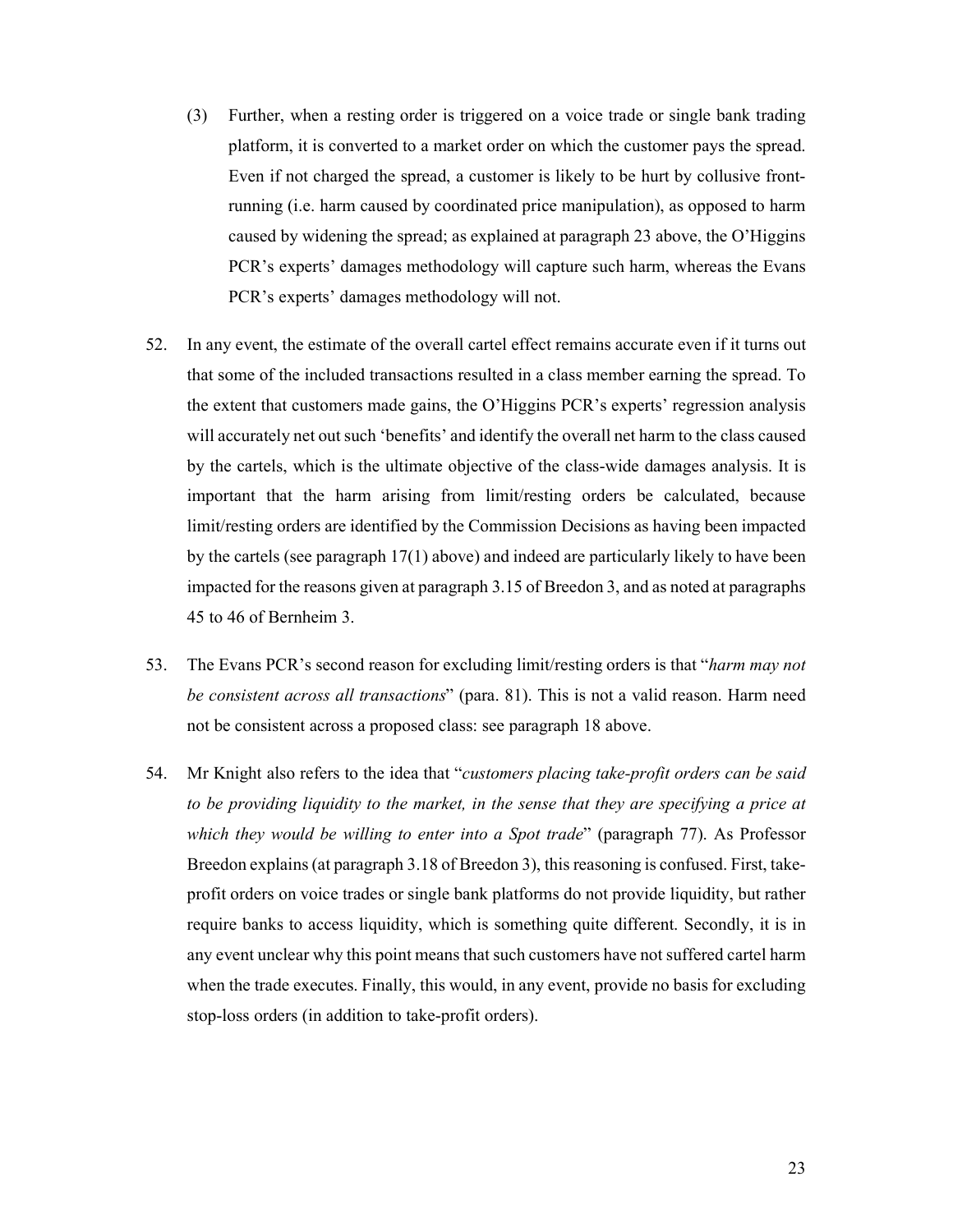# *(c) Practical problems with excluding benchmark trades and limit/resting orders*

55. A fundamental problem with the Evans PCR's approach is that it is likely to be extremely difficult in practice for his experts to exclude limit/resting orders from their analysis. Banks and relevant financial institutions do not appear to hold the relevant data – see Joint CPO Response, paragraph 63:

"*the Respondents do not hold data which enables these transactions to be reliably identified across the claims period.*"

56. To similar effect, Judge Schofield held in the US FX class proceedings:

"*Identifying and excluding benchmark trades and resting orders cannot be accomplished through generalized proof. Rather, a fact-intensive individualized inquiry would be required -- for example, a review of the relevant communications between class members and Defendants. This would be an enormous undertaking.*"8

- 57. Professor Breedon endorses this conclusion in relation to resting orders and further criticises Mr Ramirez's reliance on an old academic article which considers an irrelevant data set, at paragraphs 3.20 to 3.22 of Breedon 3.
- 58. An additional practical issue is that, as a result of excluding certain types of trades, the Evans PCR will have only a partial picture of the effect of the cartels, including their effect on spreads. Recital (9) of each of the Commission Decisions identifies three types of orders pertinent to the infringements: (1) customer immediate orders; (2) customer conditional orders; and (3) customer orders to execute a trade at a specific FX benchmark rate or fixing (see paragraph 17(1) above). By excluding categories (2) and (3) from the proposed classes and therefore from their analysis, the Evans PCR's experts' understanding of how the cartels operated and their impact on spreads would inevitably be incomplete.

# **D4. Transactions entered into in the EEA**

1 8

59. The O'Higgins PCR has proposed that a transaction falling within the class is entered into within the EEA when it is "*priced and/or accepted*" by the Relevant Financial Institution (or through the ECN) within the EEA. By contrast, the Evans PCR's test

*In re Foreign Exch. Benchmark Rates Antitrust Litig.*, 407 F. Supp. 3d 422 (S.D.N.Y. 2019), p. 433.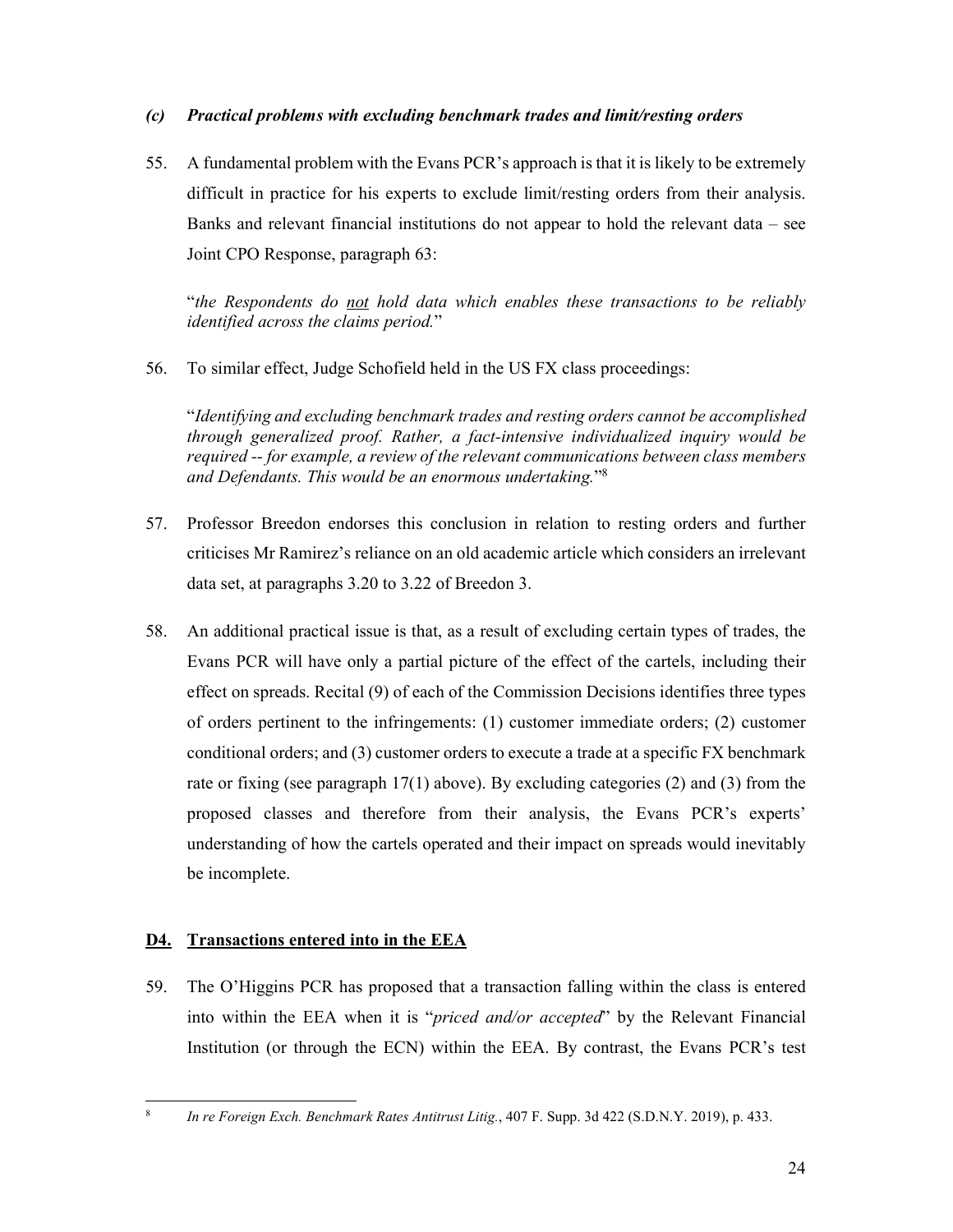proposes that a transaction is one where either (i) the Defendant or Relevant Financial Institution representative/sales desk/business unit entering into the transaction is located in the EEA or (ii) where the class member entering into the transaction is located in the EEA. Both tests are seeking to achieve the delicate task of including trades caught by the Commission Decision(s) and, as such, falling within the territorial ambit of EEA competition law. EEA competition law $9$  applies only to agreements or concerted practices to the extent that they are "*implemented*" in the EEA10 or have a "*foreseeable*", "*immediate and substantial effect*" on competition in the EEA.11 Accordingly, insofar as a cartel is implemented in and proximately affects only markets outside the EEA it cannot fall within the ambit of a Commission decision.

- 60. On this basis, the second limb of the Evans PCR's test appears to be too wide for the reasons set out at paragraph 48 of the O'Higgins Carriage Submissions. In particular, a class member even if domiciled in the EEA would not be a proper class member if its trading was transacted exclusively with, for example, the Tokyo desk of their bank. This is because trades transacted in Tokyo would fall outside the territorial ambit of EEA competition law, since they would neither have been implemented in the EEA nor would they have been likely to have had a foreseeable, immediate and substantial effect on competition in the EEA: see, for example, *Unlockd Ltd. & ors. v. Google Ireland Ltd. & ors.* [2018] EWHC 1363 (Ch) at [37]-[42].
- 61. Paragraph 87 of the Evans Carriage Submissions makes two unfounded criticisms of the aspect of the O'Higgins PCR's class definition concerned with identifying whether a transaction is entered into in the EEA.
- 62. First, the Evans PCR observes that it "*may*" be difficult for class members to consistently identify where their transactions were priced and/or accepted. It is intended that class members will be assisted by the O'Higgins PCR providing potential class members with guidance notes, showing them how to apply the class definition to typical situations. Exhibited to O'Higgins 4 are certain draft guidance notes based upon the information currently in the O'Higgins PCR's possession. No doubt, it may be appropriate to refine these guidance notes further in due course.

<sup>-&</sup>lt;br>9 <sup>9</sup> See the Commission's *Guidelines on the effect on trade* [2014] OJ C101/81 at [100].<br>
<sup>10</sup> Joined Cases 114/85 et al *Wood Pulp I* EU:C:1993:120.<br>
<sup>11</sup> Case C-413/14P *Intel Corp. v. Commission* EU:C:2017:632, at [49]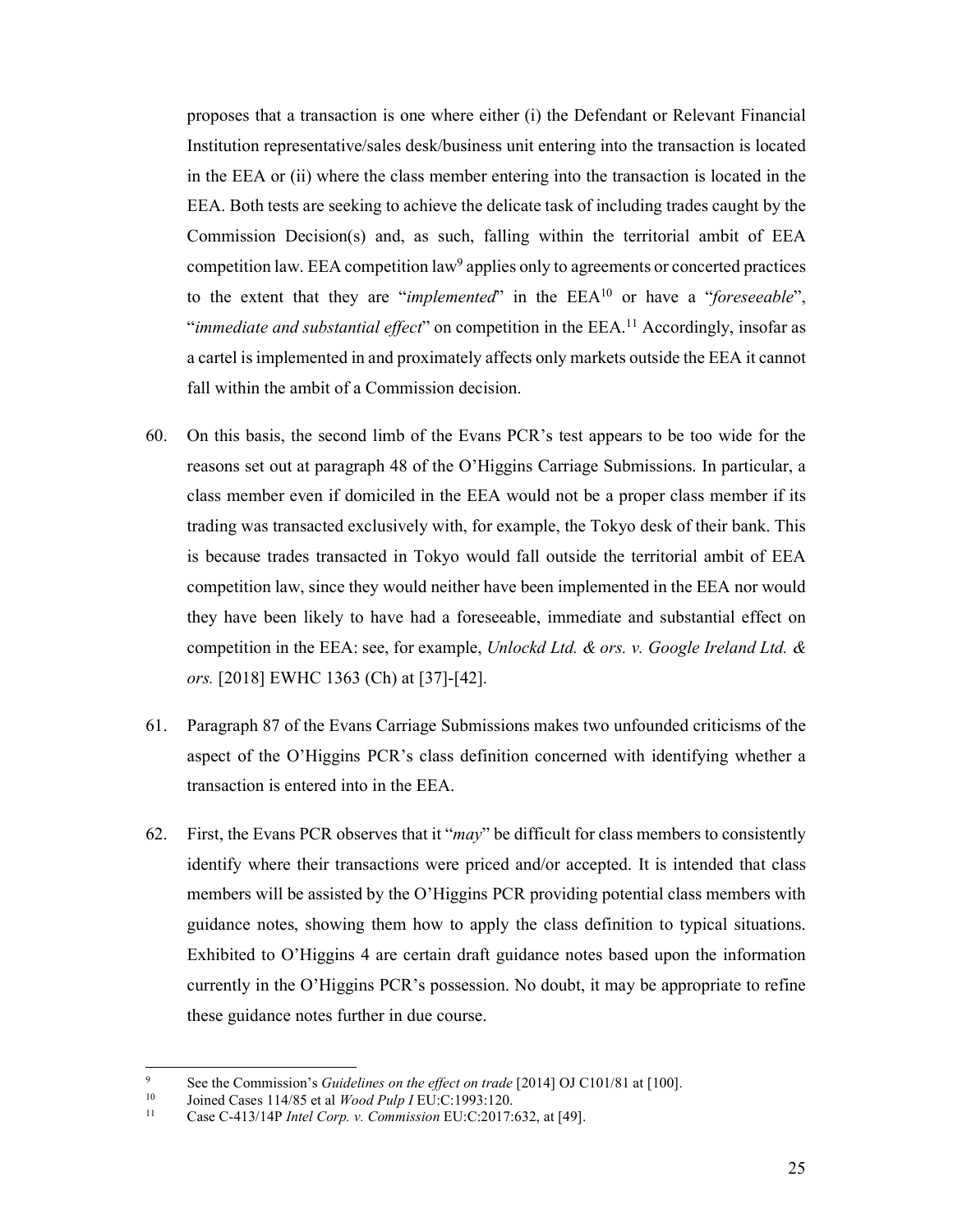63. Secondly, the Evans PCR suggests that the application of the definition with respect to available data is unclear, at least in relation to the "*priced*" limb. He suggests that it is not presently clear whether FX dealers, such as the Proposed Defendants, would necessarily maintain data as to where a transaction is priced (traders might say 'quoted'). This is an odd observation for the Evans PCR to make given that his own Claim Form states:

"*It is anticipated that the Proposed Defendants' transaction records will indicate which sales desk serviced a particular transaction*"12

## **D5. Relevant Financial Institutions**

- 64. As to paragraphs 90 to 94 of the Evans Carriage Submissions, the difference of 16 banking groups as between the lists of "*Relevant Financial Institutions*" generated by the two PCRs has been addressed at: (1) paragraph 46 of the O'Higgins Carriage Submissions; (2) paragraphs 86 to 92 of Hollway 4; and (3) paragraphs 5.7 to 5.9 of Breedon 2.
- 65. The difference appears to be a consequence of the Evans PCR additionally obtaining and using a list which the Bank of England considers confidential (and is no longer able to provide) of those who participated as "*reporting dealers*" in its 2016 submission to the BIS Triennial Central Bank Survey of Foreign Exchange and Over-the-Counter Derivatives Markets. Our underlining is to emphasise that the year (post-dating the cartel period) and the scope (non-FX OTC derivatives13) demonstrate that the Evans PCR's list is likely to be over-inclusive.
- 66. A real disadvantage of listing more Relevant Financial Institutions than is necessary is that such Relevant Financial Institutions and their affiliates are unable themselves to claim as victims. Accordingly, being over-inclusive has the potential unfairly to exclude legitimate class claimants (who are likely to be some of the larger victims of the cartels). By contrast, as Professor Breedon notes at paragraph 5.8 of his second report, the very reason why those dealers were excluded is that they were, in his opinion, unlikely to act

 $12$ <sup>12</sup> Evans Claim Form, para. 92(a).

e.g. those linked to interest rates or equities.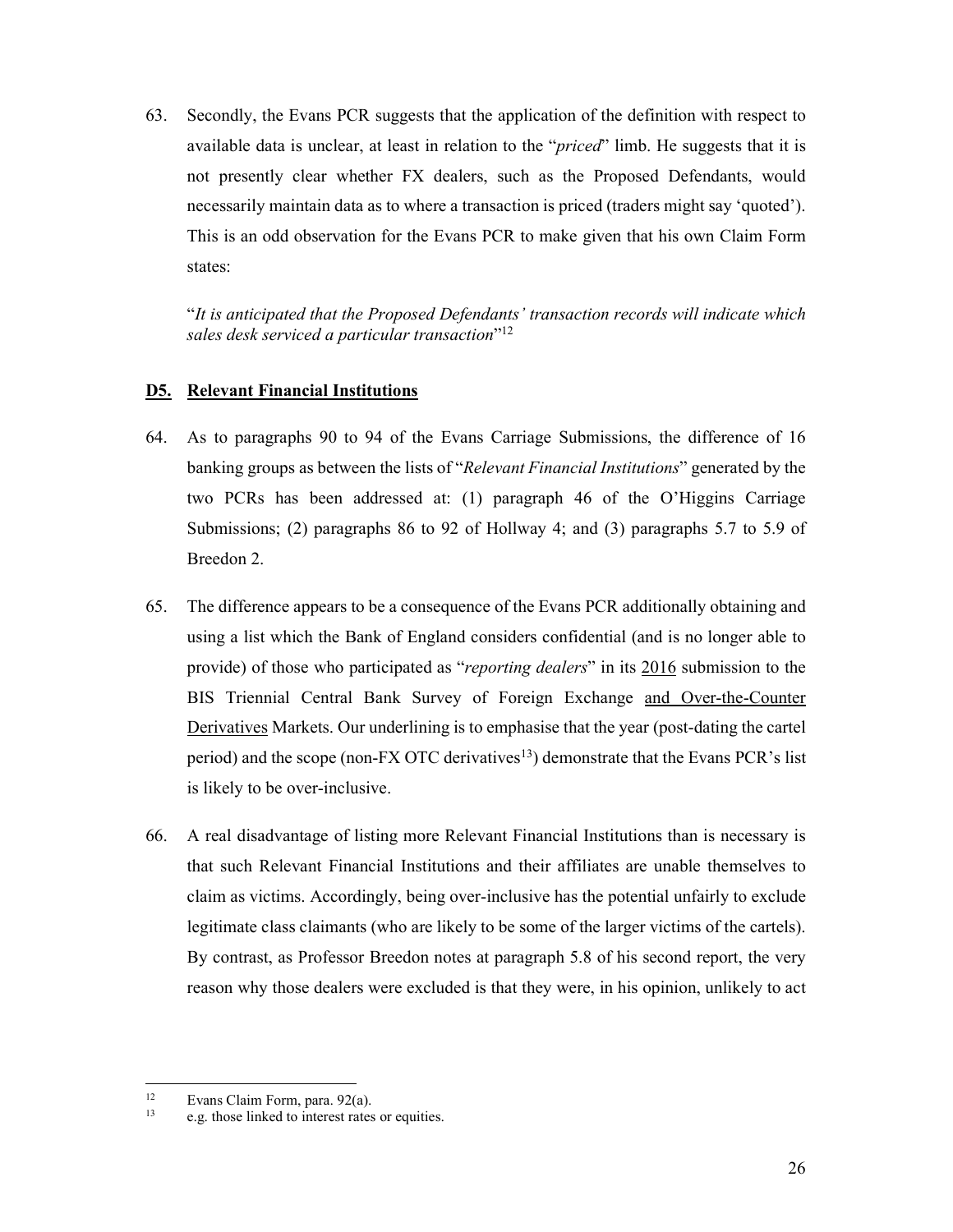as active dealers in G10 currencies, and so the actual difference between the two lists in terms of volume of commerce is likely to be small.

67. If, however, the Tribunal considers (contrary to these submissions) that the Evans PCR's list is preferable or, more plausibly, that certain of the additional banking groups identified by the Evans PCR would be appropriately included, then the O'Higgins PCR is content to amend its list accordingly.

## **E. SCOPE OF CAUSES OF ACTION**

68. As to paragraphs 96 to 100 of the Evans Carriage Submissions, the PCRs broadly agree. Paragraphs 10(10) and 69(2) of the O'Higgins Carriage Submissions are repeated.

## **F. LITIGATION PLANS**

- 69. The PCRs' litigation plans are substantively similar.
- 70. In paragraph 107 of the Evans Carriage Submissions, the Evans PCR repeats his contentions regarding the relative quality of the PCRs' estimates of class size, which have been addressed in section C2(c) above. He does not identify any significant practical differences in the litigation plans which have resulted. In fact, the O'Higgins PCR's plan more appropriately reflects the likely class size in its budget for distribution of damages: see paragraph 76(a) of Hollway 4.
- 71. In paragraph 108 of the Evans Carriage Submissions, the Evans PCR notes that he has proposed to contact certain trade associations and three global class actions firms. Comparable activities which the O'Higgins PCR has in fact already conducted are referred to in O'Higgins 3 at paragraphs  $14(e)$ -(f) and (j)-(k) and  $16(b)$ -(c), while O'Higgins 4 confirms that the O'Higgins PCR continues to communicate with the proposed class through social media (paragraph 14), national and international media, and specialist investor relations organisations. Following certification, a bigger and more targeted campaign will commence to inform opt-in and opt-out class members about the proceedings; this can of course include contacting relevant trade associations and so on, and Mr O'Higgins notes that he is happy to consider the Evans PCR's proposals in relation to publicity and adopting any which seem suitable in his own Litigation Plan.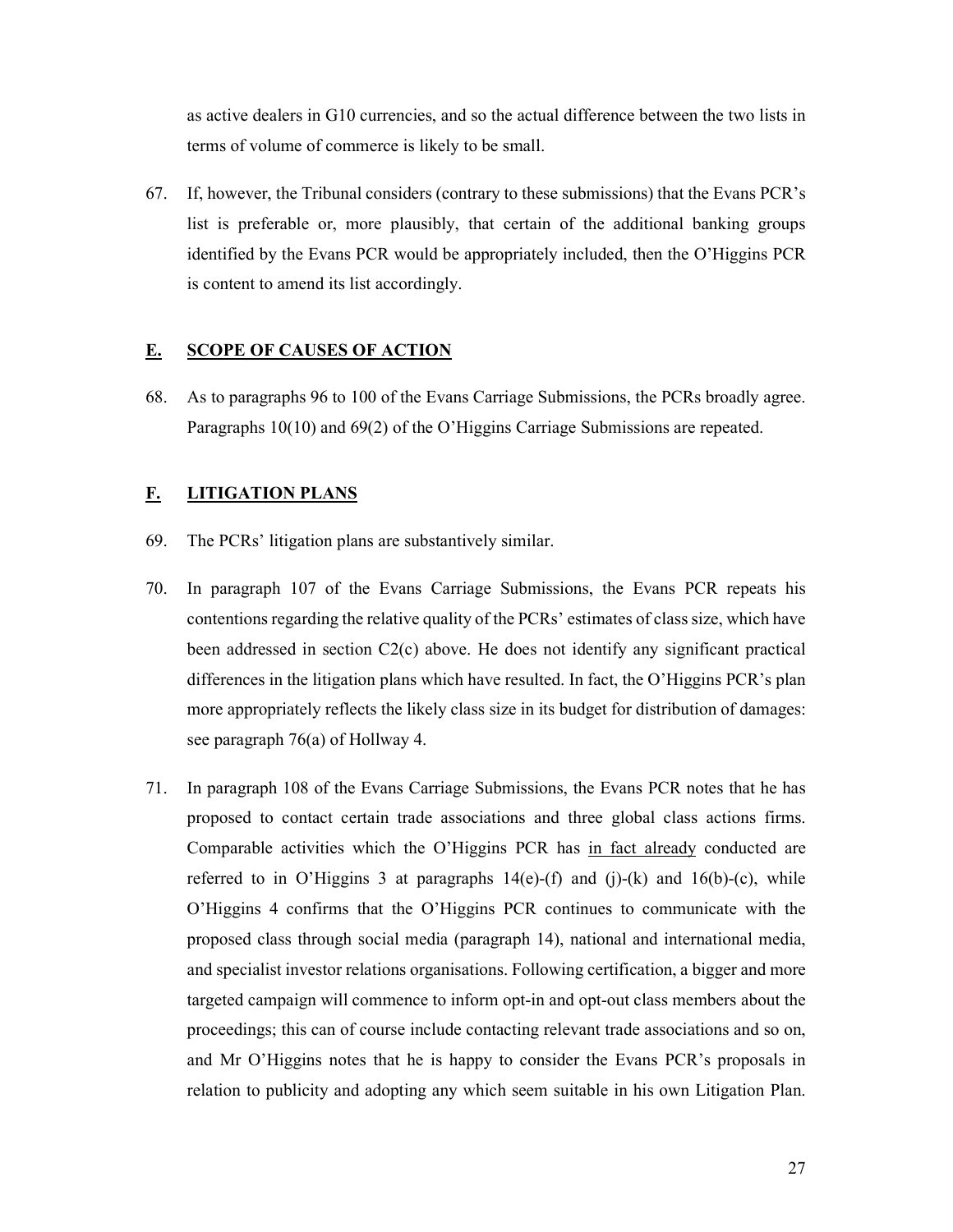The most significant difference between the two PCRs is that the O'Higgins PCR has in fact already been in contact with and communicated with many members of the proposed class directly, whereas Mr Evans does not appear to have done this to anything like the same degree.

- 72. As to paragraph 109 of the Evans Carriage Submissions, the O'Higgins PCR is equally committed to transparency and there is no material difference in this regard between the PCRs' websites and publicity of documents, as Mr O'Higgins explains at paragraph 35 of O'Higgins 4. The Tribunal is invited to peruse the websites to form its own view. The Tribunal is also invited to read paragraph 46 of Hollway 5, which explains in detailed the transparent approach taken by the O'Higgins PCR generally and in respect of the O'Higgins litigation funding agreement and ATE policies in particular.
- 73. As to paragraph 111(b), the US discovery is most unlikely to prove irrelevant. Many of the chats disclosed in the US proceedings were from UK-domiciled traders. The disclosed trading data will include data for the London desks of the defendant banks in the US Proceedings (as noted at paragraph 48 of Hollway 5). In the standalone claim brought by Allianz Global Investors GmbH and others, the Commercial Court has ordered the defendant banks to disclose the US Department of Justice's data set and trade data produced to the plaintiffs in the US class action proceedings, which indicates its relevance to non-US proceedings.<sup>14</sup> As noted in paragraphs 59 and 60 of the O'Higgins Carriage Submissions, Scott+Scott originated and has led the US proceedings from the outset, and had the largest involvement by far in those proceedings in terms of attorney hours, briefing, argument, discovery, and distribution of funds to the class.

## **G. SELECTION OF DEFENDANTS**

- 74. As to paragraphs 118 to 122 of the Evans Carriage Submissions, paragraphs 10(11) and 69(5) of the O'Higgins Carriage Submissions are repeated.
- 75. To the extent that disclosure may be needed from MUFG (which participated in only one of the cartels and for a period of barely more than one year), the Evans PCR rightly recognises in footnote 151 that there are well-recognised procedures to obtain this.

 $14$ Order in claim CL-2020-000736 dated 3 April 2020.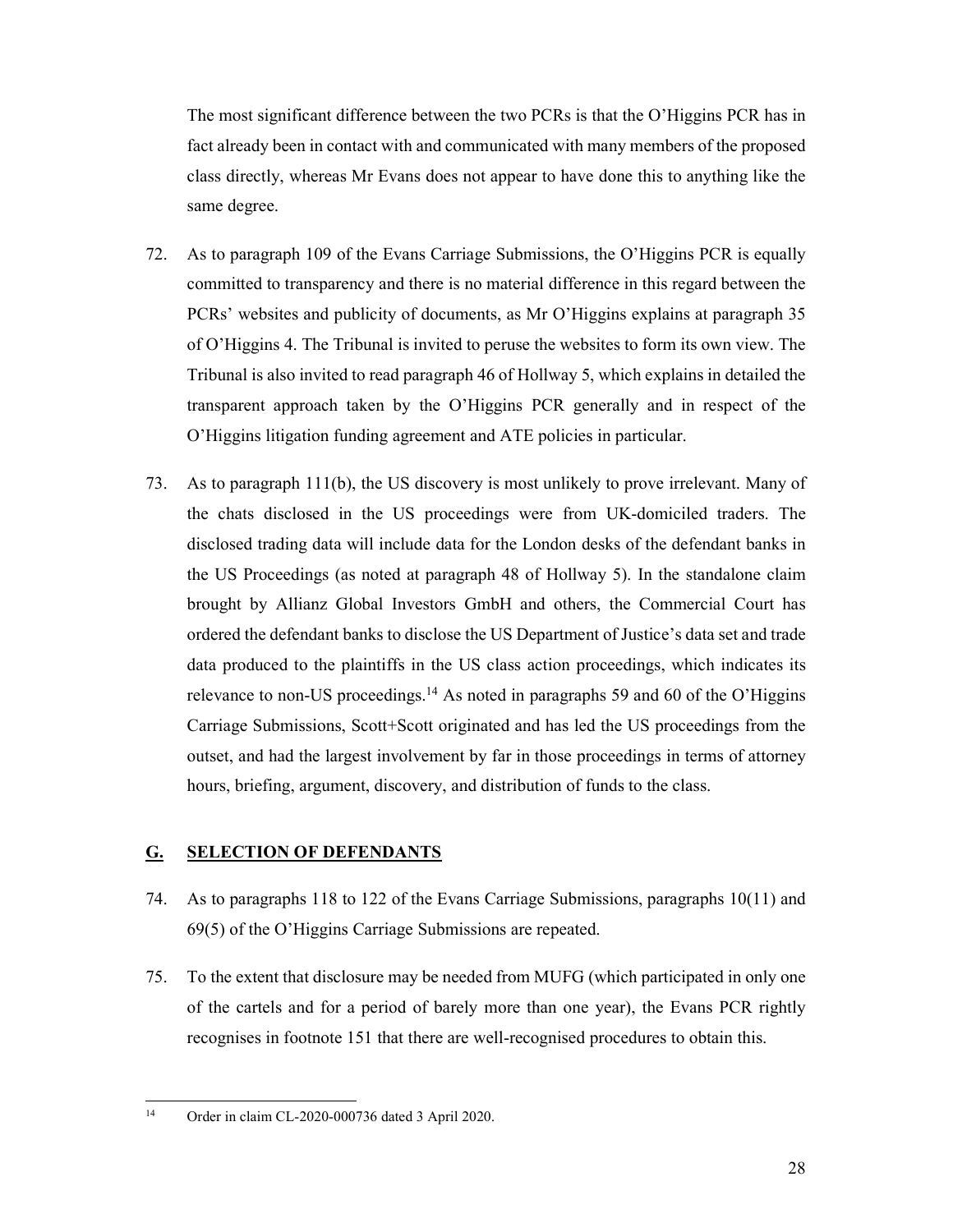## **H. QUANTUM**

- 76. As to the differences between the PCRs' preliminary estimates of the size of their proposed claims referred to in paragraphs 125 to 128 of the Evans Carriage Submissions, reference is made to paragraphs 5.41 to 5.45 of Breedon 3. As the Evans PCR notes, the estimates were only ever intended to provide a preliminary indication of the sizes of the claims advanced on behalf of the proposed classes, and it is inappropriate to place too much weight on them now.
- 77. It is noted, however, that Mr Ramirez's analysis summarised at paragraph 128 of the Evans Carriage Submissions confirm that the exclusion of types (2) and (3) transactions from the Evans PCR's class definition does have the effect of significantly reducing the quantum which is proposed to be claimed by the Evans PCR. Those sums represent net losses suffered by class members caused by the Proposed Defendants' cartels. It is in the interests of the class that attempts are made to recover such losses, as proposed by the O'Higgins PCR, and as explained in section D3 above.

## **I. PROSPECTS OF SUCCESS AGAINST DEFENDANTS**

78. As to paragraphs 129 to 132 of the Evans Carriage Submissions, and the limits of the Tribunal's ability at this stage to determine prospects of success against the Proposed Defendants, section B2 above is repeated.

## **J. QUALITY OF PCRS**

- 79. In paragraph 144 of the Evans Carriage Submissions, and footnote 165 thereto, the Evans PCR seeks to downplay the relative experience of Mr O'Higgins. In particular:
	- (1) The Evans PCR observes that the Channel Islands Competition and Regulatory Authorities ("**CICRA**"), which Mr O'Higgins chaired, was disbanded in 2020. This is true, but has nothing to do with Mr O'Higgins and is simply a result of the devolution to each of the Channel Islands of its own individual competition regulator, as Mr O'Higgins explains at paragraphs 7 to 9 of O'Higgins 4.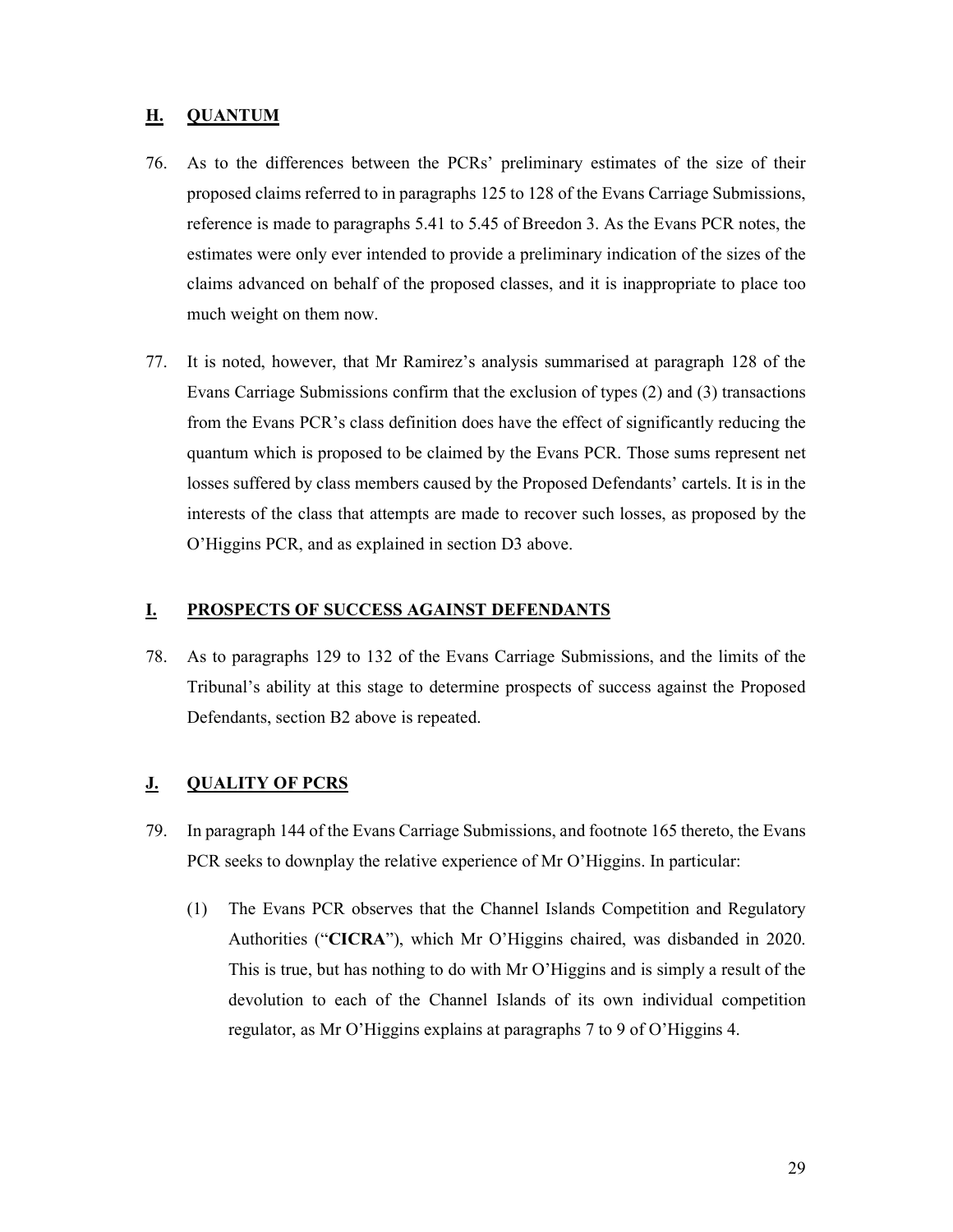- (2) The Evans PCR refers to CICRA having had other staff. So, too, did the two bodies with which Mr Evans was associated – the CMA and *Which?*. However, unlike Mr Evans' association with those bodies, Mr O'Higgins was in charge.
- (3) The suggestion that Mr Evans is better qualified because he was a CMA panel member and a policy adviser is misguided. The role of the PCR is not to decide the case, or to supplant the team of lawyers and experts whom he instructs, but rather to direct and manage that team.
- 80. Mr O'Higgins's extensive background in large-scale, high-value project management and his long career in the financial sector, and his particular interest in the pensions sector which is a key sector harmed by the cartels, makes the O'Higgins PCR conspicuously the better candidate.
- 81. As to the steps taken in relation to publicity mentioned at paragraphs 145 to 146 of the Evans Carriage Submissions, section F above is repeated.
- 82. As to the consultative panel available to the Evans PCR and described at paragraphs 147 to 148 of the Evans Carriage Submissions, paragraphs 55 and 56 of the O'Higgins Carriage Submissions are repeated in relation to the impressive panel assembled by the O'Higgins PCR.

## **K. FUNDING FOR OWN COSTS**

83. Paragraphs 150 to 165 of the Evans Carriage Submissions address the PCRs' respective funding for their own costs.

### **K1. Content/weight to be accorded**

84. A striking facet of the Evans PCR's submissions on funding arrangements is the attempt to argue that the factors rendering the O'Higgins PCR's funding arrangements superior (and plainly superior) to his should either be accorded little weight, or are, on closer inspection, disadvantages rather than advantages. This is most clearly evidenced by his submissions on the level of funding available to the O'Higgins PCR (c. £30m) versus the Evans PCR (c. £20m) under the respective LFAs. As a preliminary observation, these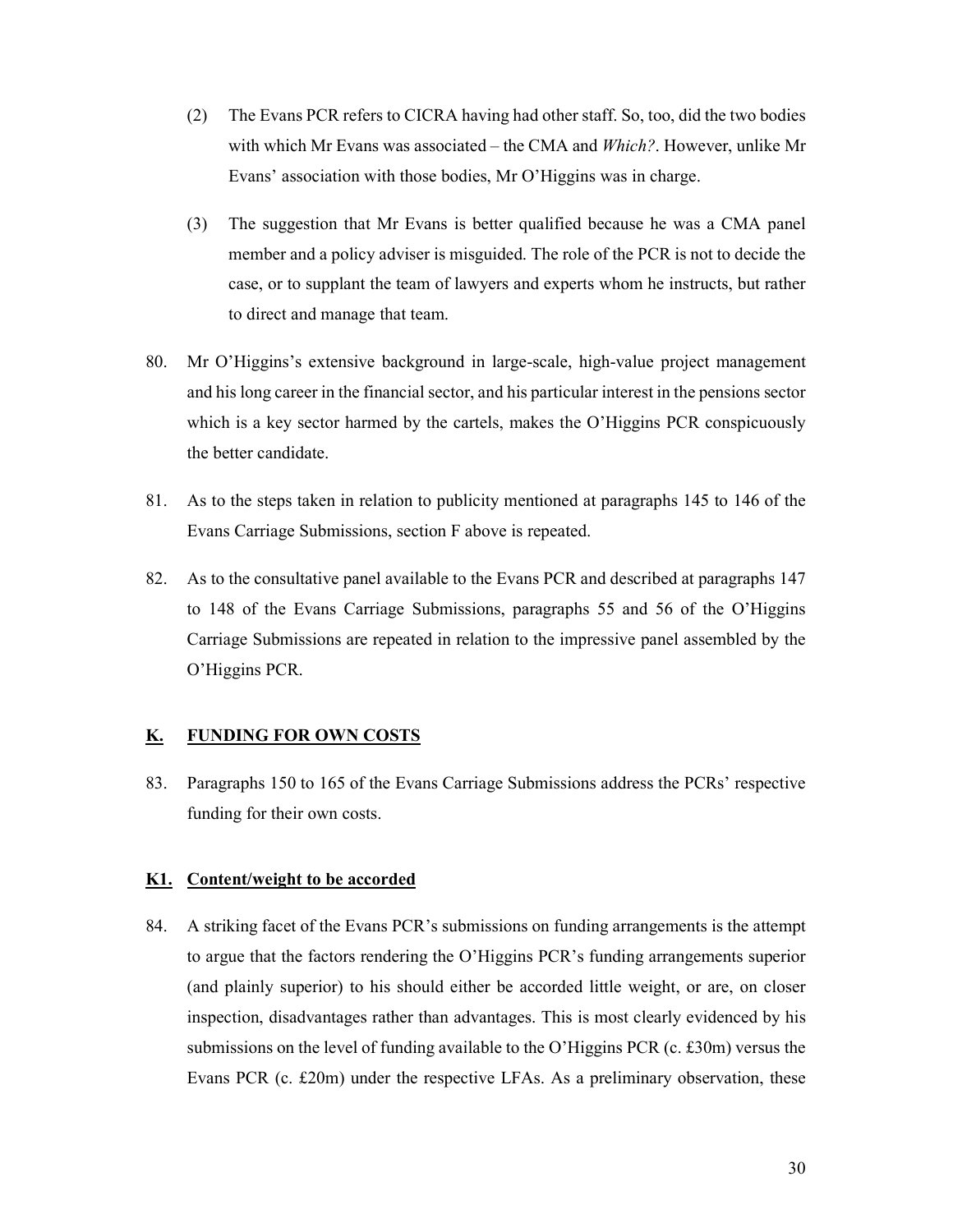submissions are of course inherently implausible and self-serving. They are necessitated by the difficult position in which the Evans PCR finds himself.

### *(a) Cost of funding*

- 85. The O'Higgins PCR accepts that the cost of funding (including success fees and other contingent fees such us contingent ATE premiums) is not of direct concern to the class members, for the reasons identified by the Evans PCR at paragraph 152. In short, the class members will not pay that cost.
- 86. Nevertheless, the Evans PCR contends at paragraph 153 of his submissions that it may be relevant because "*a greater expected return requires a greater level of undistributed*  damages and there is the potential for that to affect judgements about how to pursue the *claim … and the distribution of damages*". The point is made on several occasions and it is convenient to address it here. It is, with respect, a bold submission:
	- (1) It has no application in respect of Therium, which as an ALF founding member and a reputable and established commercial litigation funder, is committed to the ALF Code and its principles (see Purslow 1, paragraphs 8-10 and 15-16).
	- (2) It could only be a point of distinction between PCRs in respect of solicitors if the level of contingent fees payable were disparate (e.g. if one firm were on a full CFA and the other a 50/50 reduced rate CFA), or there was reason to think that the solicitor time required for one PCR's case was materially more than that required by the other. Here the solicitors are on equivalent funding arrangements, and there is no reason to think one claim would require materially more work than the other. Moreover, the O'Higgins PCR's counsel team do not stand to earn contingent fees at all.
	- (3) It is in any event unclear why this factor should be a disadvantage, as opposed to incentivising the robust pursuit of the claim for the maximum reward reasonably available.
	- (4) If by this submission the Evans PCR is implying that the O'Higgins PCR will be less likely to make robust efforts to seek to distribute any eventual settlement or judgment sum to the maximum number of class members possible, there is no basis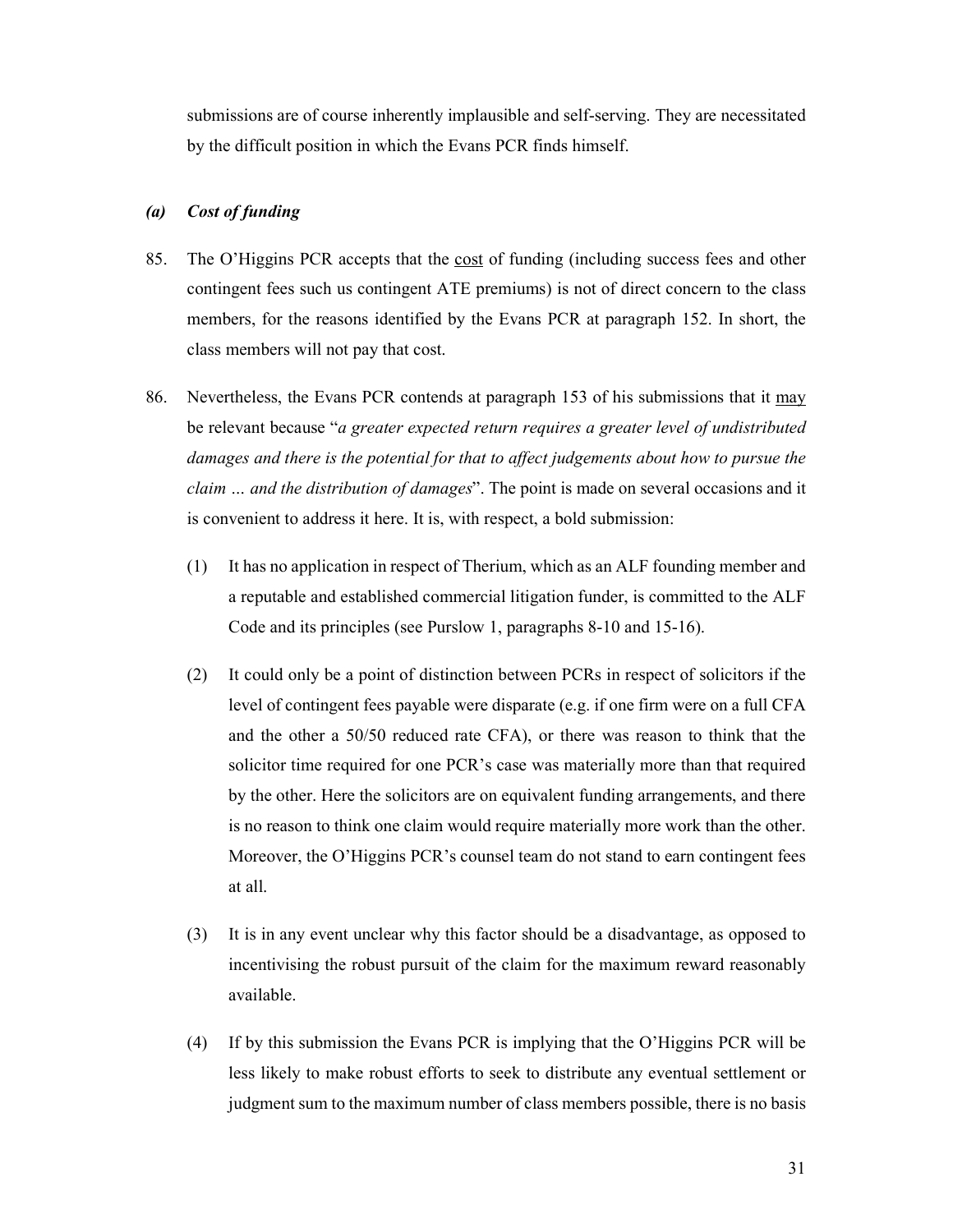for such a bold allegation. The O'Higgins PCR is committed to maximising distribution to class members and has retained a highly experienced claims administrator (Epiq, which is the claims administrator responsible for the distribution of \$2.3bn in settlements in the US Class Action) and set aside significant sums in the budget to do so.

- (5) This point is therefore of no assistance to the Evans PCR in this case.
- 87. As to transparency (addressed at paragraph 154 of the Evans Carriage Submissions), both Applicants have made their funding arrangements available and on the same terms (see further below).

### *(b) Quantity of Funding*

- 88. In paragraphs 155-156, the Evans PCR advances a number of arguments to avoid the obvious fact that a claim which is better funded is *prima facie* more likely to be in the best interests of the proposed class then one which is less well funded. To state the obvious, litigation of this type is complex, expensive and will be hard fought by extremely well-resourced and numerous defendants at every step. In the context of collective proceedings before the Tribunal where the proposed class does not have to bear the costs of any funding arrangements, the deeper the war chest, the better.
- 89. That is not to say that quantity of funding is the only relevant factor. Plainly, an otherwise deficient CPO application or carriage dispute contender should not prevail merely because it has more funding. On the other hand, absent such deficiencies, the availability of the deeper war chest is a significant benefit to the class and therefore a significant positive factor.
- 90. In those circumstances:
	- (1) As to paragraph 156(a): The spectre of one applicant "*buying*" success in the carriage dispute "*whether or not it was in other respects the most suitable candidate*" is illusory. It requires the Tribunal to be bamboozled by the availability of funding, into overlooking the fact that the applicant may be otherwise unsuitable. There is no reason to think this would happen, nor is it the case here.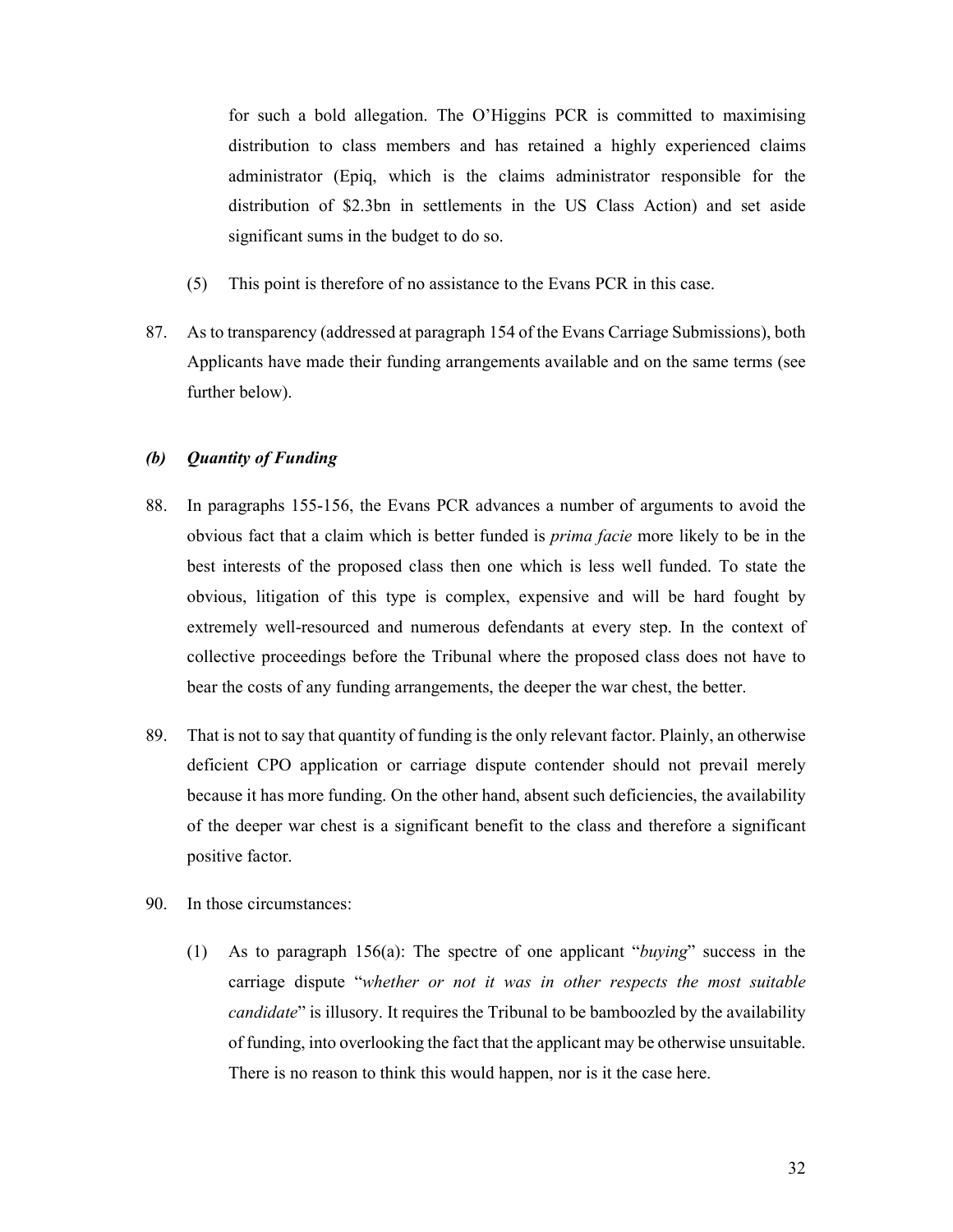- (2) As to paragraph 156(b): The Evans PCR alludes to a "*perverse incentive to maximise rather than minimise the costs of the proceedings*". This point is misconceived and conflates two issues. Maximising available funding is not the same as maximising expenditure on costs. Mr O'Higgins and Ms Hollway have both given evidence that the budget represented Scott+Scott's best endeavours to prepare a realistic estimate at the time the funding was obtained, and is not a target to be achieved.15 Further, the estimate contains "wriggle room" to cater for unanticipated costs; thus for example, the O'Higgins PCR underspent on the prefiling phase by £152,756 (or 12.7% of the phase).<sup>16</sup>
- (3) Paragraph 156(c) repeats (for the third time) the point made in paragraphs 153 and 156. This is a bad point as regards the interests of the class members for the reasons stated above. Moreover, it is a bad point as regards the interests of the Proposed Defendants for the reasons set out in the preceding sub-paragraph.

## **K2. Evaluation in the present carriage dispute**

## *(a) Cost of funding*

- 91. The O'Higgins PCR agrees with the statement at paragraph 157 that "*the cost of the funding available to each of the PCRs is broadly similar*"*.* It is also agreed that there are certain scenarios in which the O'Higgins PCR's funding will be more expensive. Equally, however, there are certain scenarios in which the Evans PCR's funding will be the more expensive. At the time of its original submissions, the O'Higgins PCR had identified this issue and concluded (as the Evans PCR seems ultimately to contend) that it is not a significant point of distinction, for that very reason.
- 92. It bears repeating that to the extent that either funding package is 'more expensive', the expense is not borne by the proposed class.
- 93. The formulae for calculating funder returns are recorded in the respective LFAs and were summarised in paragraph 34 of the O'Higgins Carriage Submissions. They are not

 $15$ See: O'Higgins 3, para. 44; Hollway 4, para. 75; Hollway 5, para. 23. Hollway 5, para. 11.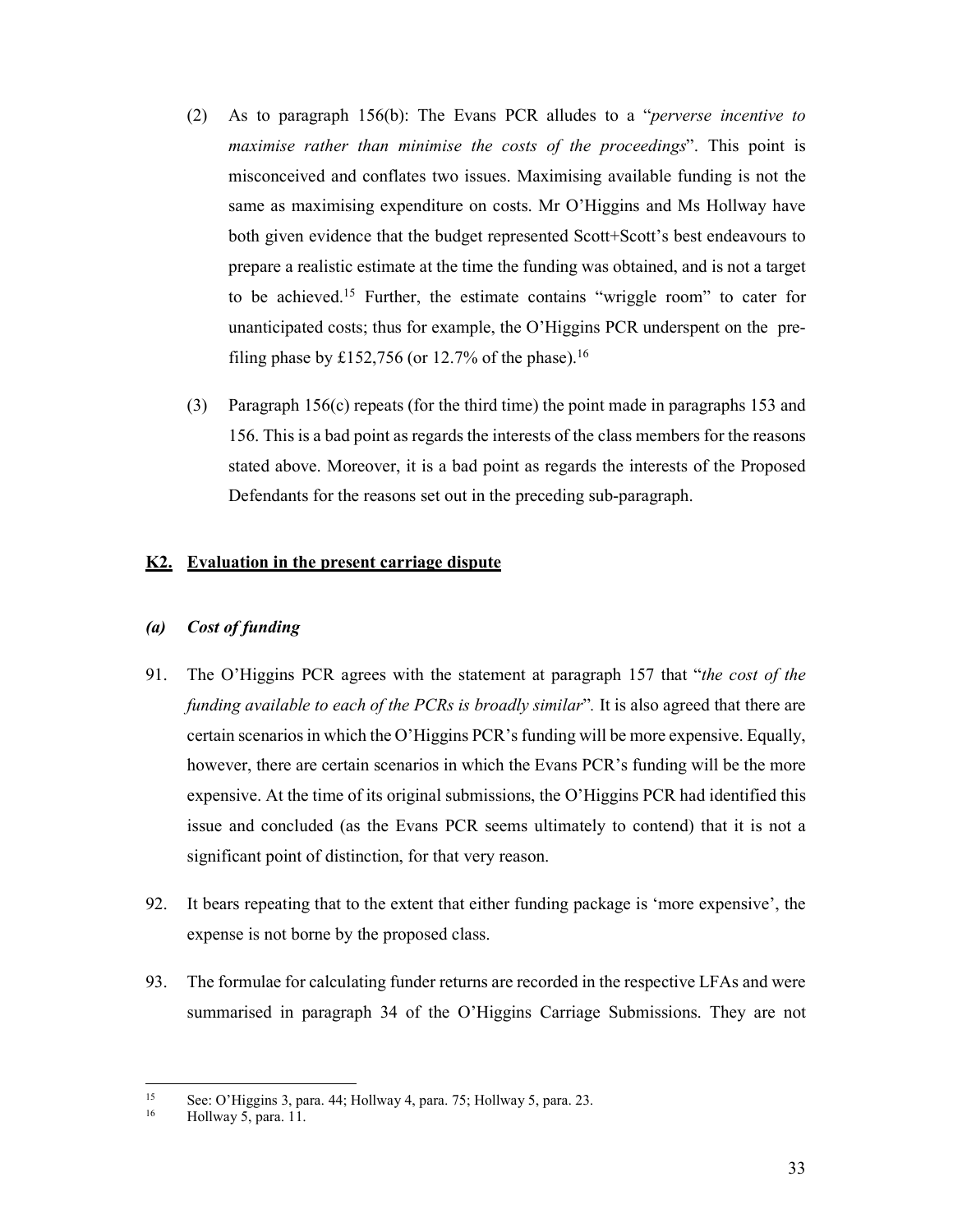repeated here. As to paragraph 160, where the Evans PCR contends that the O'Higgins PCR's funding costs "*can be seen to be greater*", this is denied:

- (1) It cannot be assumed that simply because the O'Higgins PCR has an overall higher budget, it would spend more than the Evans PCR *to reach an equivalent stage* in the litigation. The budgets are estimates, and it can reasonably be expected that the actual tasks required (such as reviewing the Proposed Defendants' disclosure), as they turn out to be, would incur similar amounts of costs. Indeed, based on expenditure to date, the expectation is that the O'Higgins PCR's actual costs are likely to be lower.
- (2) The O'Higgins PCR agrees that its funding is more expensive at "*lower levels of recovery*". If that point is to carry weight, it is necessary to identify the "*lower levels*" referred to, against the backdrop of claims pleaded at c. £2bn+. Assuming that taking the case to trial in fact costs each PCR the same amount by way of funder outlay (for the sake of argument, a rough midpoint between the budgets, of £25.5m), the Evans PCR's funding costs would exceed the O'Higgins PCR's when claim proceeds reached c. £250m.17
- (3) To take an example, if the damages were £400m:
	- (a) The O'Higgins PCR's 3x multiple of £76.5m would be exceeded by 20% of the £400m (£80m), so the total funder return would be £80m plus £25.5m repayment =  $£105.5m$ .
	- (b) The Evans PCR's funder would be entitled to  $2x$  the £25.5m = £51m, plus the greater of £25.5m and 20% of £400m (£80m), giving an overall return of £51m + £80m = £131m.
- (4) This substantial disparity would dwarf the impact of the O'Higgins PCR percentage contingency fee being referable to recovered costs (the point made by the Evans PCR in paragraph 160(b)). Assuming (generously) a £20m costs

 $17$ At £250m of claim proceeds, the O'Higgins PCR's funders and the Evans PCR's funders would be entitled to approximately the same sum  $(\text{\pounds}100\text{m})$ .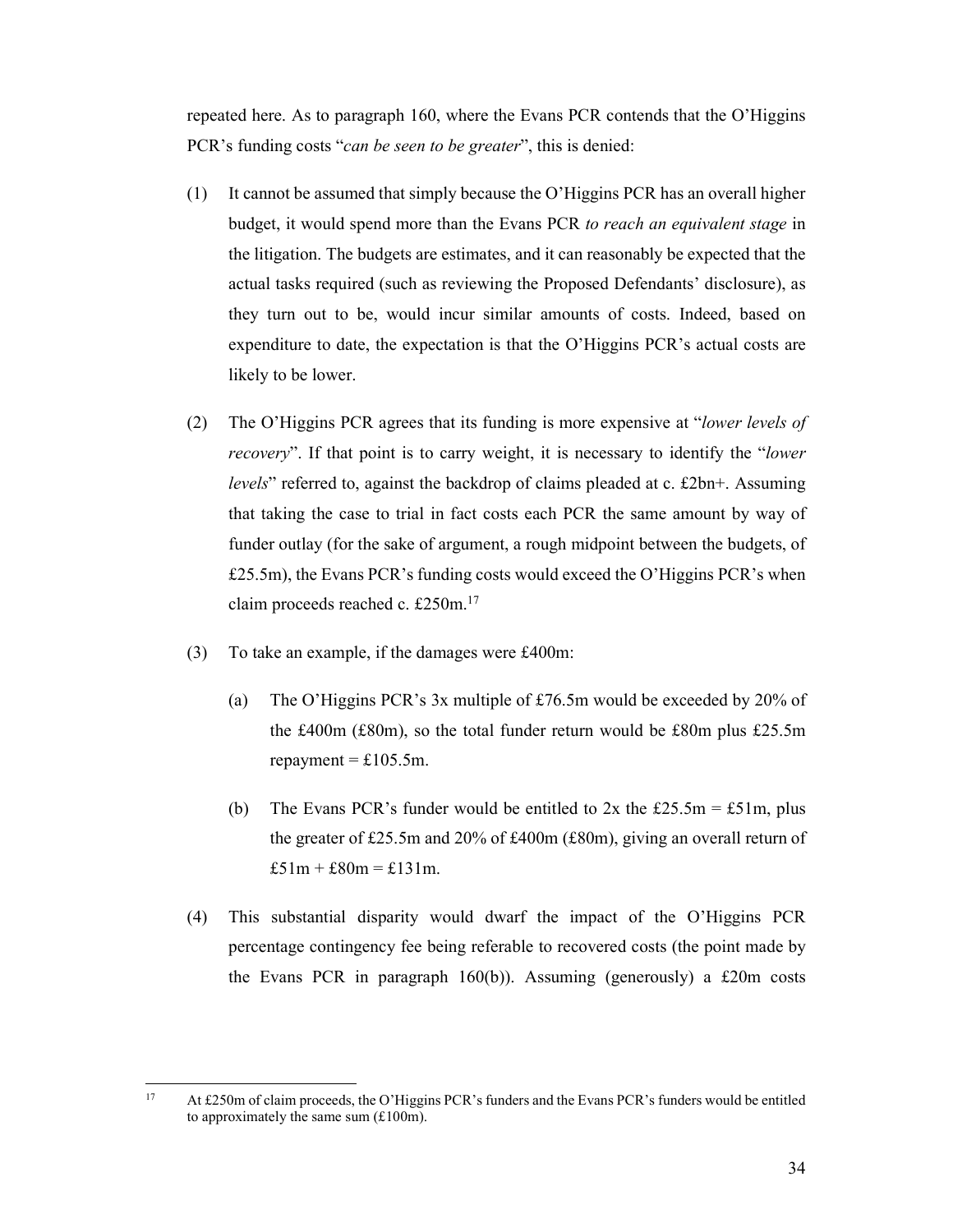recovery on £25m of costs,  $20\% = \text{\pounds}4m$ . On that basis the O'Higgins PCR's funding would cost £109.5m and Evans £131m.

- (5) The Evans PCR would remain more expensive on this example even if the case settled immediately after the last tranche of the O'Higgins PCR's funding had *just* incepted (the point made at paragraph 160(a) of the Evans Carriage Submissions). On this footing, the figures in sub-paragraph  $(3)(a)$  remain as above. The figures in sub-paragraph (3)(b) would involve an outlay for the Evans PCR of £23m (being the maximum, £2.5m disparity in outlay that this issue could generate). That would still lead to an overall funder return of £126m for the Evans PCR against £105.5m for the O'Higgins PCR.
- (6) As explained in Hollway 5,<sup>18</sup> the O'Higgins PCR has replicated the tables produced by the Evans PCR at  $AJM16$ ,<sup>19</sup> using the same assumptions and scenarios.<sup>20</sup> The Funder's Fee table shows the total funder returns at various recovery points, but the gross returns are misleading because the PCRs are assuming significantly different budgets (i.e. the funder outlay). In order to remedy this, a further calculation has been included to show the cost, in each scenario, of each £1 of funding advanced. An equivalent similar table has been prepared using the AJM16 figures for the Evans PCR.<sup>21</sup> As can be seen by comparing the tables at BAH29 and BAH30, on this metric, the O'Higgins PCR's funding is cheaper in the majority of scenarios.
- (7) These points are simply illustrative. It is possible to hypothesise various scenarios which create divergences between the costs of funding, and there are different ways of measuring that cost. The O'Higgins PCR maintains the position in his previous submissions: overall, the cost of funding between the two PCRs is similar.
- 94. As to transparency, the Evans PCR's submissions are  $-$  at best  $-$  a misrepresentation of reality.

<sup>18</sup> <sup>18</sup> Hollway 5, paras. 32-34.<br><sup>19</sup> Exhibit A IM16 to Mator

<sup>&</sup>lt;sup>19</sup> Exhibit AJM16 to Maton 4.<br><sup>20</sup> Exhibit PAH20 to Hollywy.

<sup>&</sup>lt;sup>20</sup> Exhibit BAH29 to Hollway 5.<br><sup>21</sup> Exhibit BAH20 to Hollway 5.

Exhibit BAH30 to Hollway 5.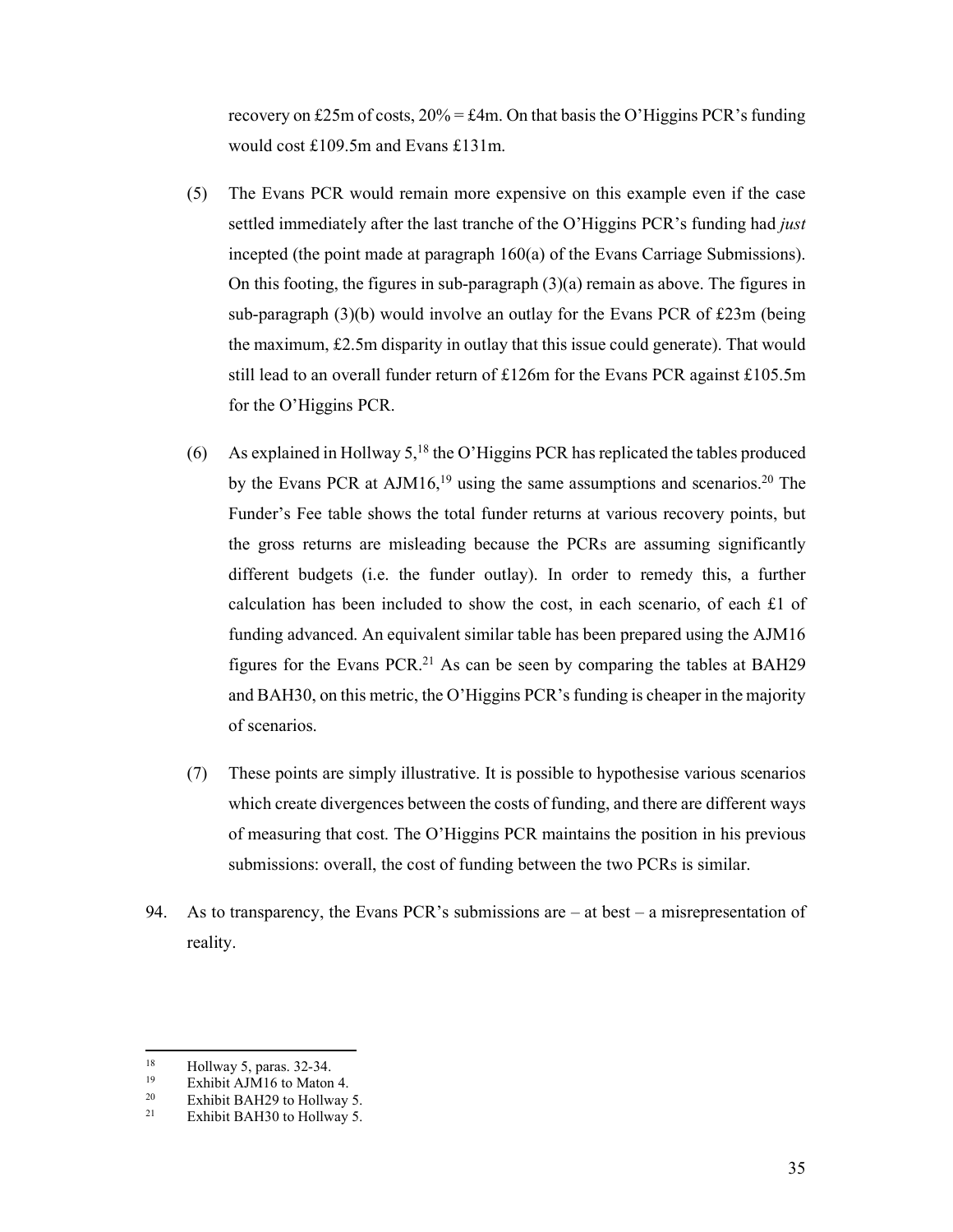- 95. At paragraph 161, the Evans PCR states that he "*has placed all of his funding arrangements in the public domain.*" This gives the impression that anyone can simply download a copy of the Evans Application funding documents by visiting the website, which is not an accurate reflection of the situation. As is clear from paragraph 66(d) of Evans 2, since 16 September 2020 anyone with an interest in seeing them "*can request (unredacted) copies of* [the Evans PCR's] *funding documents by emailing enquiries@fxclaimuk.com*". With respect, a filter process involving a request that is  $$ presumably – vetted by the Evans PCR's legal team is not the same as the documents being "*in the public domain*".
- 96. The O'Higgins LFA was removed from the Joint Confidentiality Ring on 19 February 2021. The O'Higgins LFA itself is not available on the claim website for the reasons given at paragraph 41 of O'Higgins 3, although actual members of the proposed class are able to request a copy of that document by contacting  $info@ukfxcartelclaim.com$ . More usefully to class members, a detailed summary of the O'Higgins' PCR's funding and ATE arrangements has been available on the claim website since September 2020, as paragraph 40(d) of O'Higgins 3 explains.
- 97. At the time of writing, therefore, both LFAs are available to the public on the same terms: i.e. members of the class(es) must write to the email addresses provided on the respective claim websites to request a copy.

## *(b) Quantity of funding*

- 98. Under this heading, the O'Higgins PCR would repeat paragraphs 20-23 of the O'Higgins Carriage Submissions. In short, there is an important difference between a right to more funding (particularly when the litigation progresses beyond the initial stages and challenges emerge) and a hope that more funding will be made available.
- 99. Events since the submission of the original budgets have amply demonstrated that the Evans PCR's budget is too tight. It has already been substantially overshot, and the Evans PCR now (so it appears) lacks the funding to fulfil his own revised budget. By contrast, the O'Higgins PCR's budget was designed to contain enough wriggle room to adapt to events such as those which have in fact taken place. That is notwithstanding the fact that by the time the Evans PCR made his application (which was delayed while funding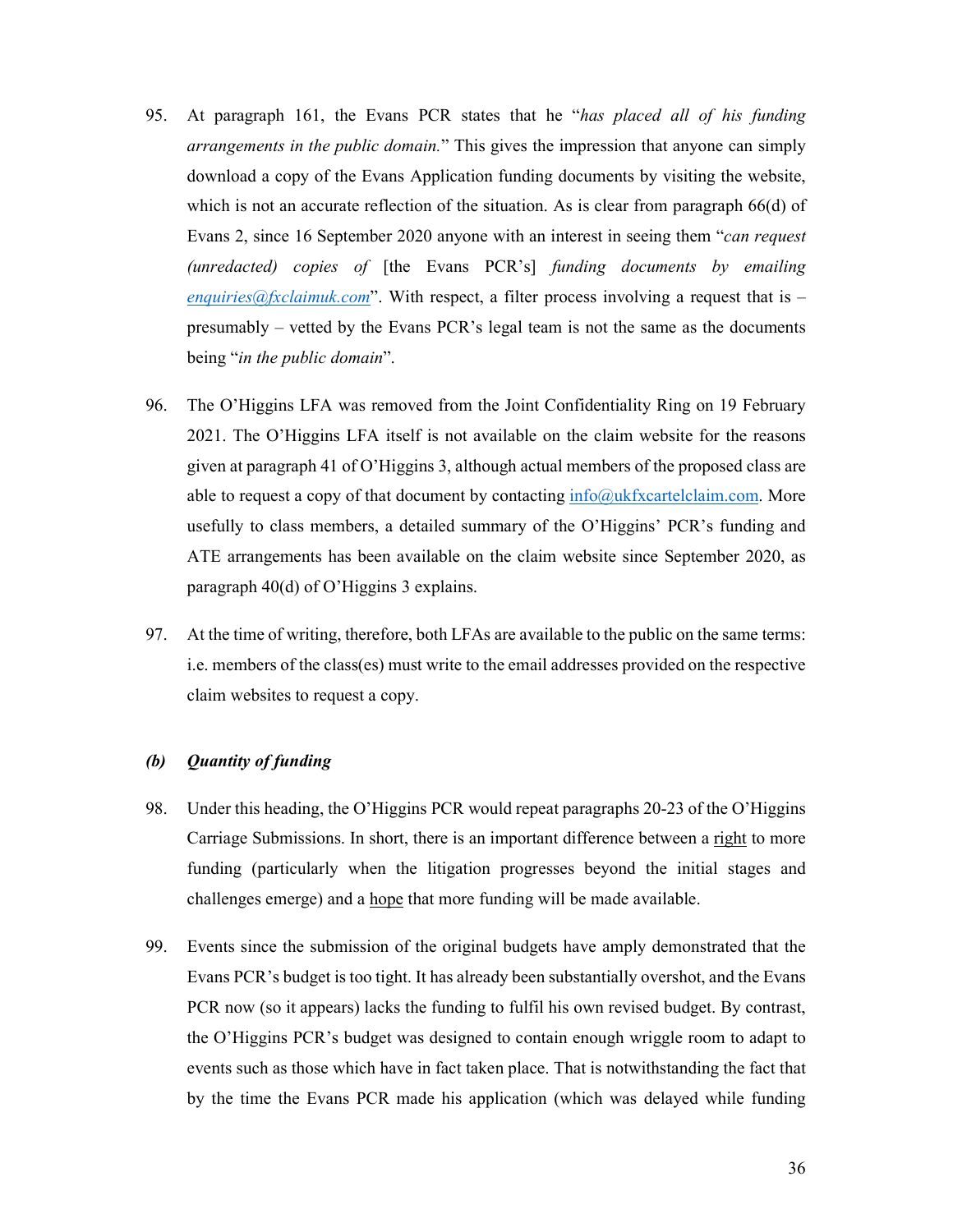arrangements were finalised)<sup>22</sup> and entered his LFA, he ought to have had a much clearer idea of the additional costs which would be occasioned by the inevitable carriage dispute and other factors.<sup>23</sup> The Evans PCR has also been able to benefit from seeing considerable publicly available information about the O'Higgins Application before issuing his own, thus potentially saving costs. $24$ 

- 100. This section addresses the Evans PCR's revised budget before turning to the O'Higgins PCR's revised budget.
- 101. The Evans PCR seeks to make a virtue of the fact that Donnybrook has already been called on to increase the level of funding available, and that it has done so to the tune of £949,063 "*to cover additional pre-CPO disbursement costs*" comprising additional ATE premiums and "*other disbursement costs*" (Evans 2, paragraph 87). The obvious point is that the Evans PCR's budget for the pre-CPO phase was inadequate.
- 102. The Evans PCR also reveals that in light of the increases to the pre-CPO costs, "*Hausfeld*  has agreed to defer seeking payment of its discounted fees from the Funder until after *certification*".25 This is a curious piece of evidence. It indicates that the Evans PCR's actual pre-CPO costs have exceeded the budget by more than the further funding of £949,063. That additional sum has been expended entirely on disbursements<sup>26</sup>, and there would therefore appear to be a further shortfall in respect of the sums needed to pay Hausfeld's discounted fees.
- 103. An examination of the Evans PCR's revised budget confirms that the pre-CPO phase was very significantly under-budgeted. In the original budget the total costs (including IPT/VAT) up to and including the CPO Application Hearing were estimated at £6,646,810.<sup>27</sup> In the revised budget<sup>28</sup> the figure for the same phases £11,319,826 plus ATE insurance deposit premiums of  $£1,646,00 = £12,965,826$ . The Evans PCR expects to spend close to <u>double</u> what it budgeted for the pre-CPO phase. It should be noted that

<sup>22</sup> <sup>22</sup> See Hollway 4, paras. 71 and 72.<br><sup>23</sup> See Hollway 5, name,  $12, 10$ 

<sup>&</sup>lt;sup>23</sup> See Hollway 5, paras. 13-19.<br><sup>24</sup> Eor example, the Evans PCR

<sup>24</sup> For example, the Evans PCR knew that the Tribunal would grant permission to serve out of the jurisdiction as it had done for the O'Higgins PCR, and had the benefit of the jurisdiction contract review carried out by the O'Higgins PCR's legal team. See Hollway 4, para. 61.<br>
See Evans 2, para. 89.<br>
See Evans 2, para. 87

 $\frac{26}{27}$  See Evans 2, para. 87.

<sup>27</sup> Arrived at by adding the Totals for each of phases 1-3.<br>  $28 \quad \text{Fwhithit PCE12 to Evone 2}$ 

Exhibit PGE12 to Evans 2.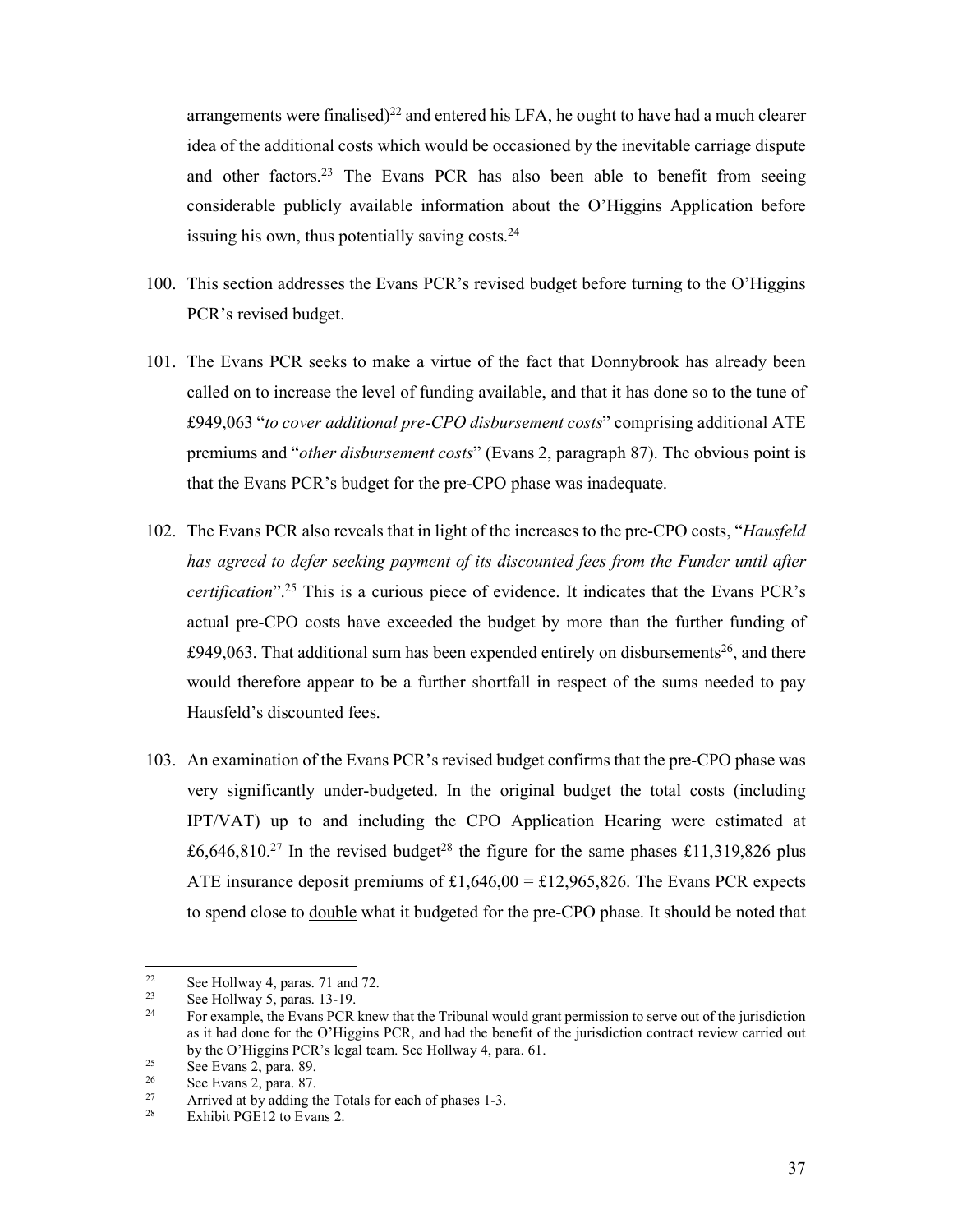it is misleading to compare the bold "*Total*" figures in the Evans PCR's original and updated budgets with one another since the "*ATE Insurance*" row in the updated budged has been moved to below the "*Total*" row and is excluded from it. The reason for this subtle but important modification is not clear, but it certainly does not promote transparency.

- 104. Further adding to the lack of transparency in relation to the Evans PCR's solicitors' fees, the amount budgeted for the pre-CPO phase has increased threefold, from £2,109,675 million to £6 million.<sup>29</sup> However, no explanation is provided for this dramatic increase and any attempt to anticipate or to work out this increase in the absence of any explanation is further hindered by the fact that the Evans PCR has adopted a different structure for his budget for the pre-CPO phase than the structure of the original budget. Specifically, where previously there were three separate sections covering this phase,  $30$ the Evans PCR's updated litigation budget now provides just one section, "*Pre-CPO*". The O'Higgins PCR submits that – far from promoting transparency – the Evans PCR's approach to his revised budget only leads to confusion, including for any class member with sight of the original and the revised Evans Application budgets.<sup>31</sup> In addition, as noted above, the Evans PCR states that the *reduced* rate fees of Hausfeld are now to be deferred until subject to a CPO being granted. The pre-CPO reduced rate fees are now said to be £3m, far in excess of the estimated £1.05m, but the funding available has not increased by a commensurate sum. The Evans PCR's budget is therefore deficient.
- 105. In a similar vein, the bottom right-hand corner of the Evans PCR's updated budget is again, misleading and not transparent. The total anticipated cost of the litigation in the budget is not £24,481,362 (as stated in the "*Total*" row), but £29,531,362 when ATE deposit premiums are included. This includes solicitor costs at undiscounted rates. The budget does not provide a figure for how much of the £29.53m would be needed during the course of the litigation. This cannot easily be calculated from the budget because it does not specify which of the fees have had VAT applied. However, the O'Higgins PCR believes it can identify the disbursements on which no VAT has been charged.<sup>32</sup> On that basis, total 'pay as you go' costs using the discounted solicitor rates given in AJM16,

<sup>29</sup> <sup>29</sup> See Hollway 5, para. 29.d.<br><sup>30</sup> Entitled "*L Claim Form &* 

<sup>&</sup>lt;sup>30</sup> Entitled "*1. Claim Form & CPO Application*", "*2. First CMC*" and "*3. CPO Application Hearing*".<br><sup>31</sup> See Hollway 5, para. 29.c.<br><sup>32</sup> Daing the foce of Mr Bime. Mr Bemires, Mr Exerc bimes!f and 'mise avrances'.

Being the fees of Mr Rime, Mr Ramirez, Mr Evans himself and 'misc expenses'.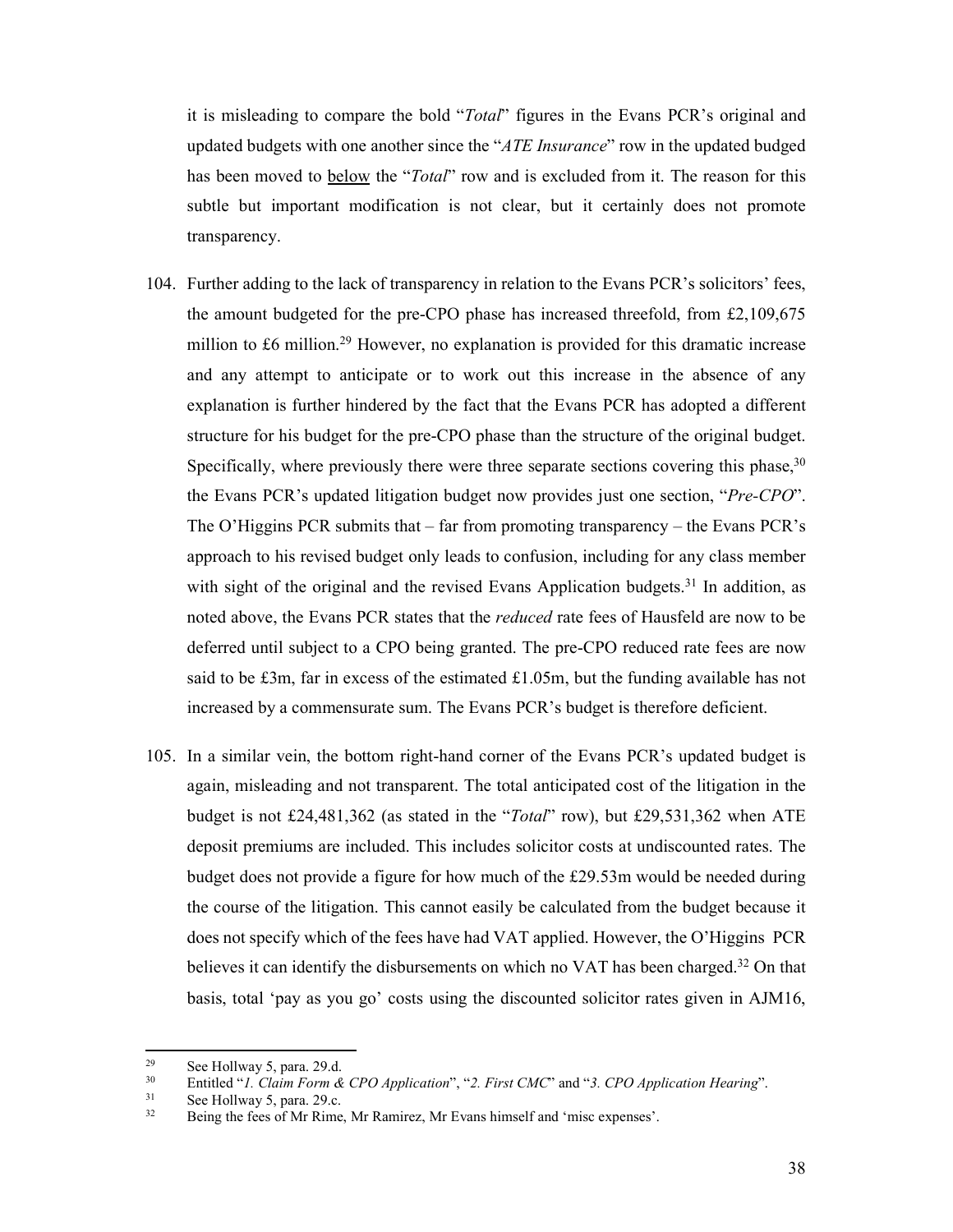inclusive of VAT, would be £22.76m. That is against available funding of £19.6m. On this basis, the Evans PCR is over £3.1m short of the funding needed to achieve his own budget.

- 106. None of this instils confidence that the remainder of the budget will be sufficient a point already made in respect of the omission from the Evans PCR's budget of significant items (see O'Higgins Carriage Submissions, para. 36). The Evans PCR's submissions now also reveal the possible need to increase the budget to purchase more ATE insurance (see further below). There are other oddities about the updated Evans PCR budget. For example, the row of "*Total (excluding VAT)*" does not aggregate to the figure given in the "*Total Pre-Contingency*" column.
- 107. The fact that the Evans PCR's own pre-CPO budget was underestimated so substantially also undermines his assertion that the O'Higgins PCR's pre-CPO budget is "*indicative of inefficiency and wastefulness*" (an allegation in paragraph 165 which is in any event unparticularised and denied). See, in this regard, paragraph 29(a) of Hollway 5. The timing of the O'Higgins Application is addressed further below.
- 108. Turning to the O'Higgins PCR's own revised budget<sup>33</sup>, it is accepted that the pre-CPO costs which will now be incurred will exceed the amount which had been estimated in that phase. There were good reasons for that, as explained in Hollway 5, paras. 12 to 21, not least the unanticipated carriage dispute, the long pre-CPO lead time and the contract review process. However, and importantly, this has not required an overall increase in the O'Higgins PCR's budget. This is partly because costs were saved in the preapplication phase which went under-budget, $34$  and partly because significant expert evidence and disclosure work was brought forward into the pre-CPO phase, which will not now need to be done later.<sup>35</sup> Additionally, the O'Higgins PCR, its solicitors and its funders have reappraised later litigation phases and determined that some costs can be trimmed and reallocated. These matters are explained in detail in Hollway 5, paragraphs 22 to 27, and are not repeated here.

 $33$  $\frac{33}{34}$  Exhibit BAH28 to Hollway 5.

 $34$  See Hollway 5, para. 11.<br> $35$  See Hollway 5, para. 12.

See Hollway 5, para. 13.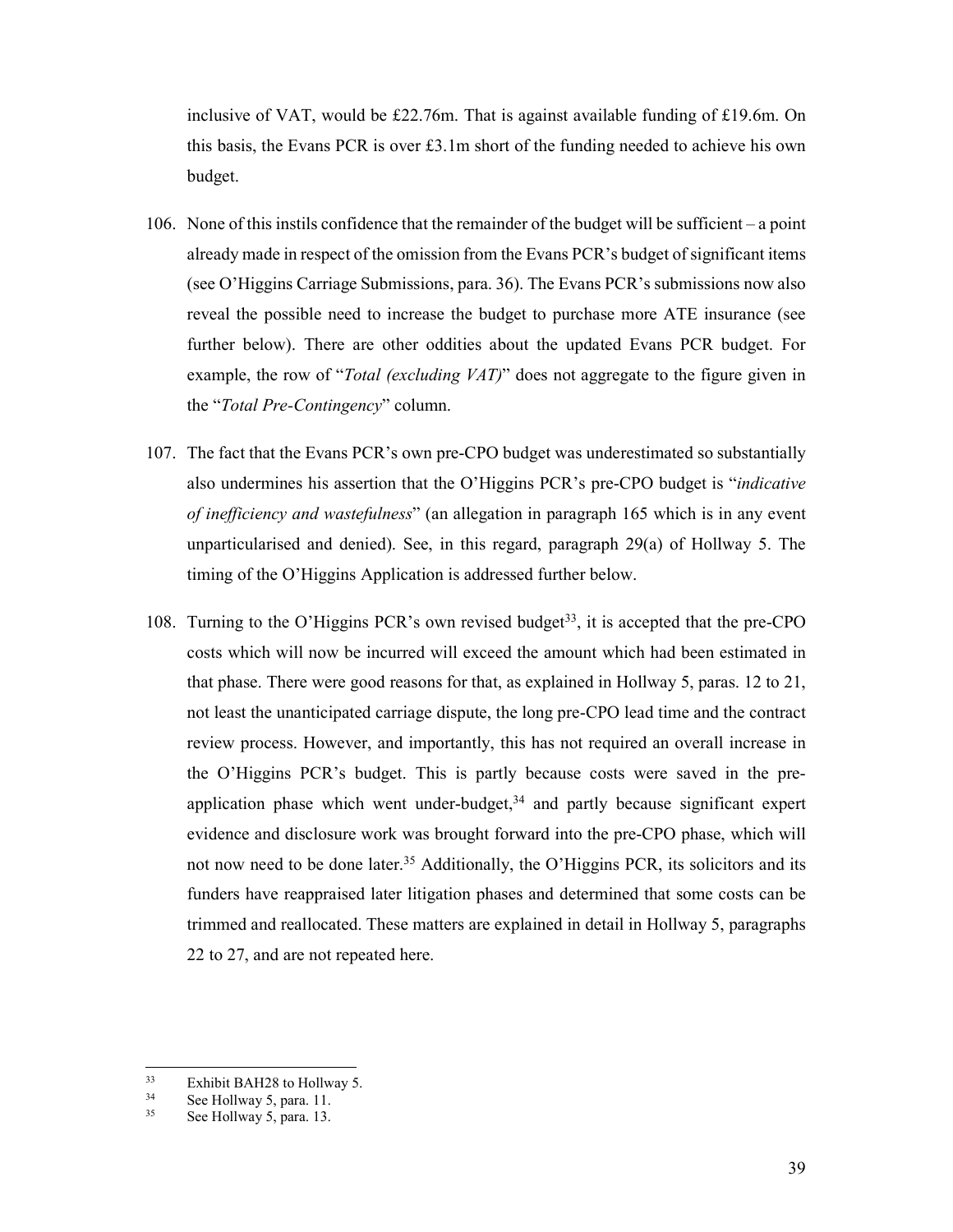## **L. FUNDING FOR ADVERSE COSTS**

109. Paragraphs 166 to 169 of the Evans Carriage Submissions briefly address the PCRs' relative funding for adverse costs.

### **L1. Content/weight to be accorded**

- 110. The Evans PCR's submissions seek to explain away and minimise the agreed fact that he has significantly less ATE insurance than the O'Higgins PCR (£23m v. £33.5m).
- 111. Once more, it bears repeating that the touchstone for determination of the carriage dispute is the best interests of the proposed class. In circumstances where the class does not ultimately pay for the ATE insurance, but where inadequate insurance may impair robust pursuit of claims, the O'Higgins PCR has the stronger application. In addition, fairness to the Proposed Defendants, albeit a secondary consideration, suggests that a higher level of ATE is desirable.
- 112. At paragraph 166, the Evans PCR makes much the same points which he made in relation to the availability of funding for own costs, which are equally flawed here.

### **L2. Evaluation in the present carriage dispute**

- 113. At paragraph 167, the Evans PCR contends that the disparity between the cover available to the two PCRs should not be a material factor "*in circumstances where the Defendants do not allege that either PCR's ATE insurance is insufficient to be authorised as class representative*". This does not follow. The requirements for authorisation are not the same as the considerations for resolving a carriage dispute. In the latter context, the relative extent of ATE is a material factor. This is no doubt why the Evans PCR considers it relevant to argue, speculatively, that if the O'Higgins PCR is not authorised, the Evans PCR will acquire its ATE cover.
- 114. At paragraph 168, the Evans PCR then contends that the O'Higgins PCR's insurance program is more expensive than his own. As to that:
	- (1) Once more, it bears emphasis that this expense is not borne by the proposed class. The Evans PCR does not (and could not fairly) suggest that ATE insurers seeking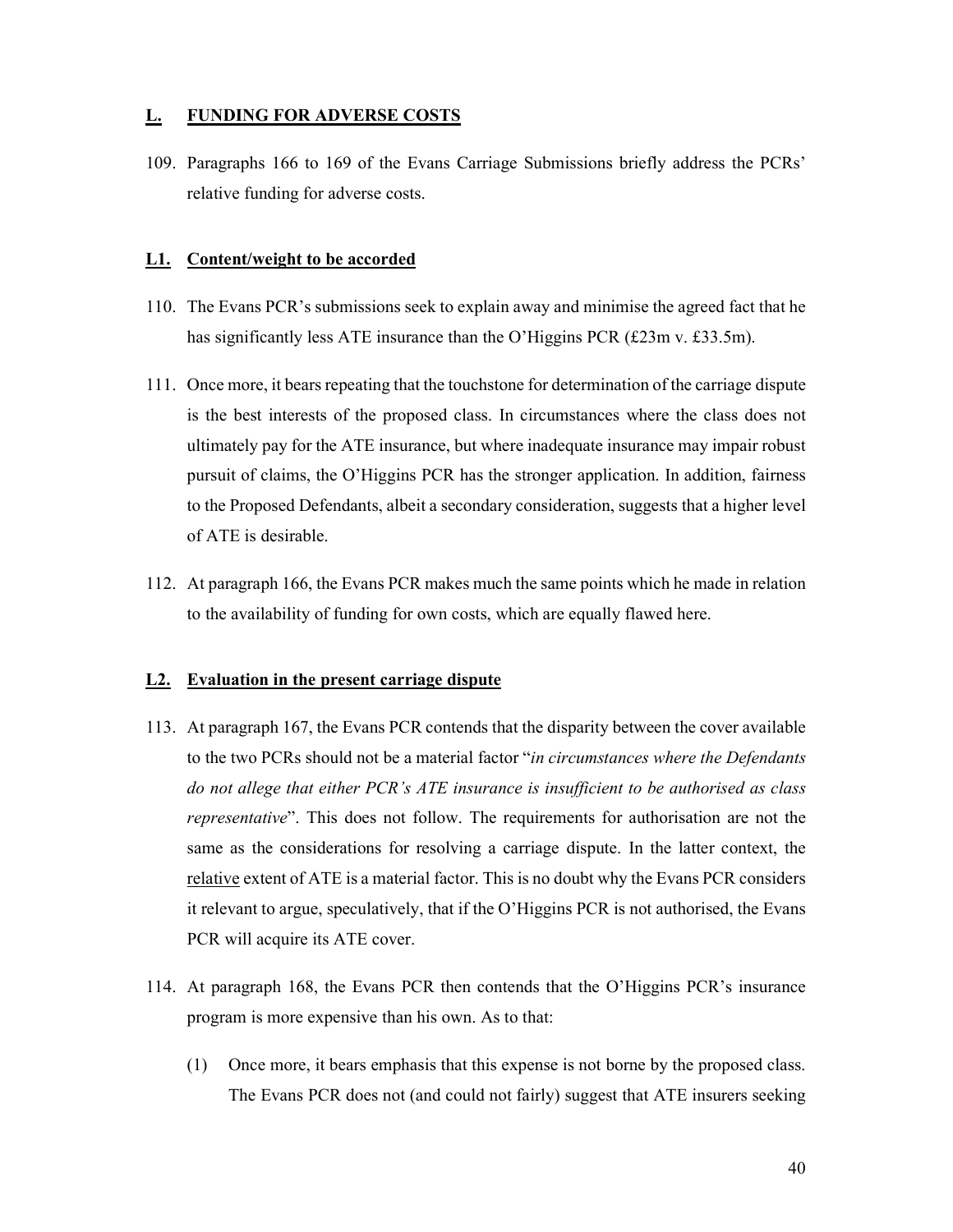payment of contingent premiums might somehow influence decision-making in the litigation. In those circumstances, it is unclear how this could be relevant to the interests of the proposed class at all.

- (2) The Evans PCR's calculations are broadly correct.<sup>36</sup> The average total expense ratio for the respective programs is 65% for the Evans PCR and 69% for the O'Higgins PCR. However, this is not a like-for-like comparison as: (i) the O'Higgins PCR has an extra £10m of ATE cover; and (ii) the Evans PCR's calculation does not cover the cost of providing security for pre-CPO costs. At any rate it is unsurprising, given that the same risk is being insured, that the cost of each program is fairly similar.
- (3) Further, the Evans PCR's position fails to account for the fact that the O'Higgins PCR brought its application first and had to convince ATE insurers to provide insurance in circumstances where there was a higher risk involved with providing such cover. The fact that the Evans PCR was able to acquire marginally better terms on an inferior level of ATE cover from a position where the insurers were aware that other insurers had been willing to back a first applicant ought therefore to be unsurprising.
- (4) It should also be recalled that the Evans PCR did not acquire any pre-CPO ATE insurance, leading to the Proposed Defendants demanding, and ultimately obtaining, security for their pre-CPO costs. Thus, unless the Evans PCR's application is certified, his insurers (by contrast with the O'Higgins PCR's insurers) take no risk.
- 115. As to the Evans PCR's speculation in paragraph 169 that, if the O'Higgins PCR is not certified, the underwriting capacity freed up would move to the Evans PCR's claim:
	- (1) As with funding, it is plainly better for the proposed class to have a contractual right to ATE insurance than a hope that some will become available (along with the funding to buy it) in the future.
	- (2) The Evans PCR provides no evidence from anyone in the ATE market confirming this would in fact take place. Little weight can be placed on the hearsay evidence

 $36$ The maximum premium for the O'Higgins PCR's 1<sup>st</sup> excess layer is in fact £8,975,000 and not £9m.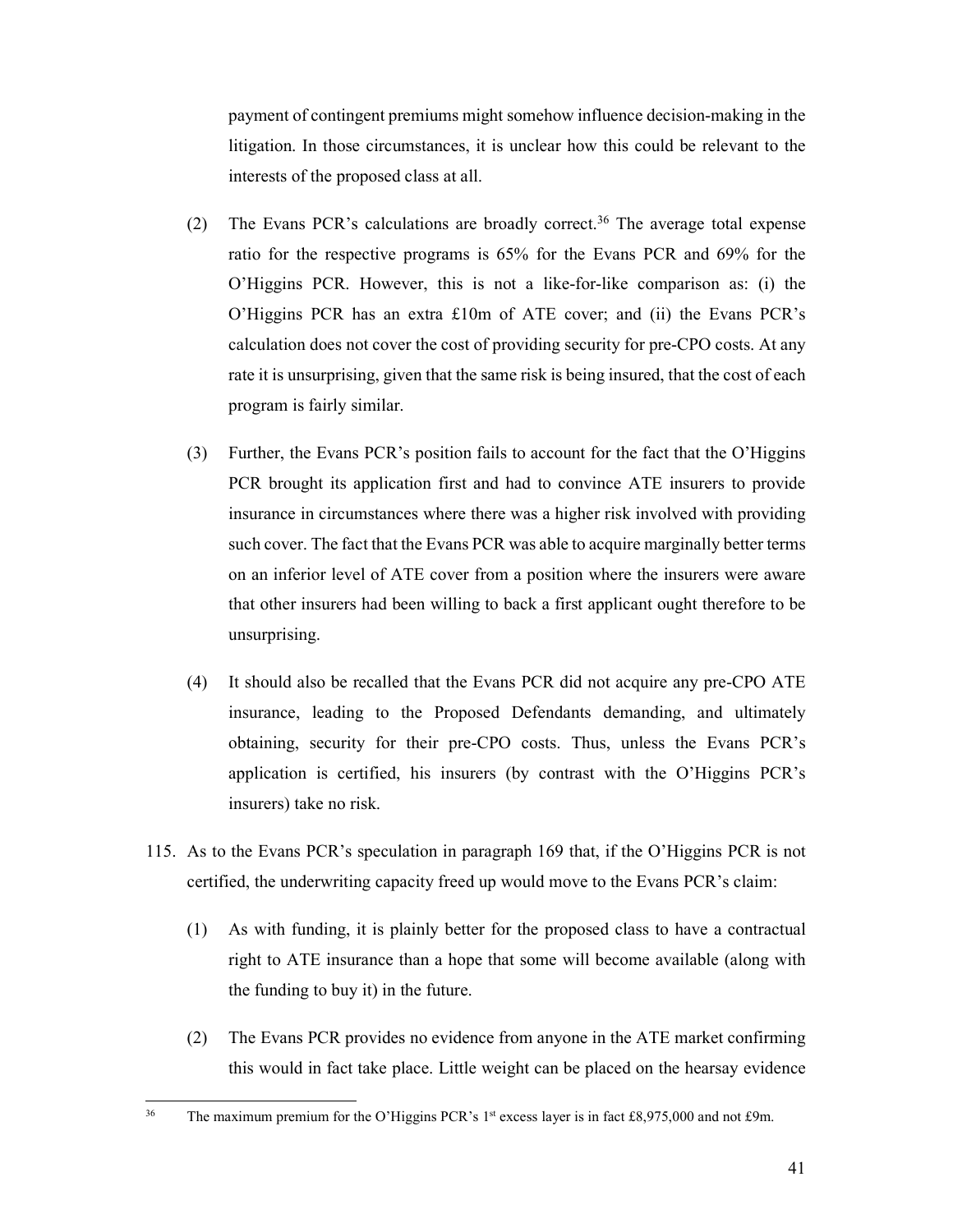of Mr Chopin since the Tribunal does not know what these conversations involved, or whether the suggestions from the market were challenged or tested by Mr Chopin. Further, there is no reliable evidence as to how much this additional ATE would cost.

- (3) Other scenarios can be envisaged as at least equally likely. If the O'Higgins PCR were to lose the carriage dispute resulting in a sizeable ATE insurance pay-out, the market might take fright at this litigation. Further, if the Evans PCR does intend to acquire further ATE "*should this be necessary*" (i.e. on an 'as and when' basis, per paragraph 27 of Chopin 3 and paragraphs 84-85 of Evans 2) his bargaining position will likely be weaker than it would have been at the outset.
- 116. With less ATE insurance, the Evans PCR will be more vulnerable to the possibility of personal exposure in the event of large adverse costs orders that exceed his ATE cover. As such, the Evans PCR is liable to be less inclined (or perceived by the Proposed Defendants as less inclined) robustly to pursue the litigation without fear. In those circumstances the members of the proposed class are significantly better off under the O'Higgins PCR's ATE program than under that available to the Evans PCR.

## **L3. Transparency**

 $37$ 

- 117. The Evans PCR seeks as he does with funding documents to distinguish between the approaches of the two Applicants in relation to their respective ATE documents.<sup>37</sup> While repeated, the point is presented in a misleading way and, in any event, is without substance.
- 118. As with the Evans LFA, the Evans PCR's ATE arrangements are not "*in the public domain*"; rather, an interested party must apply to obtain copies. The decision to release the ATE policies to the proposed class and to the whole world by placing them online is not of course a decision which the O'Higgins PCR can take unilaterally. What it has done is to provide a detailed summary of the ATE arrangements for the O'Higgins Application on the claim website.

See, for example, paragraphs 109, 116, 146 of the Evans Carriage Submissions.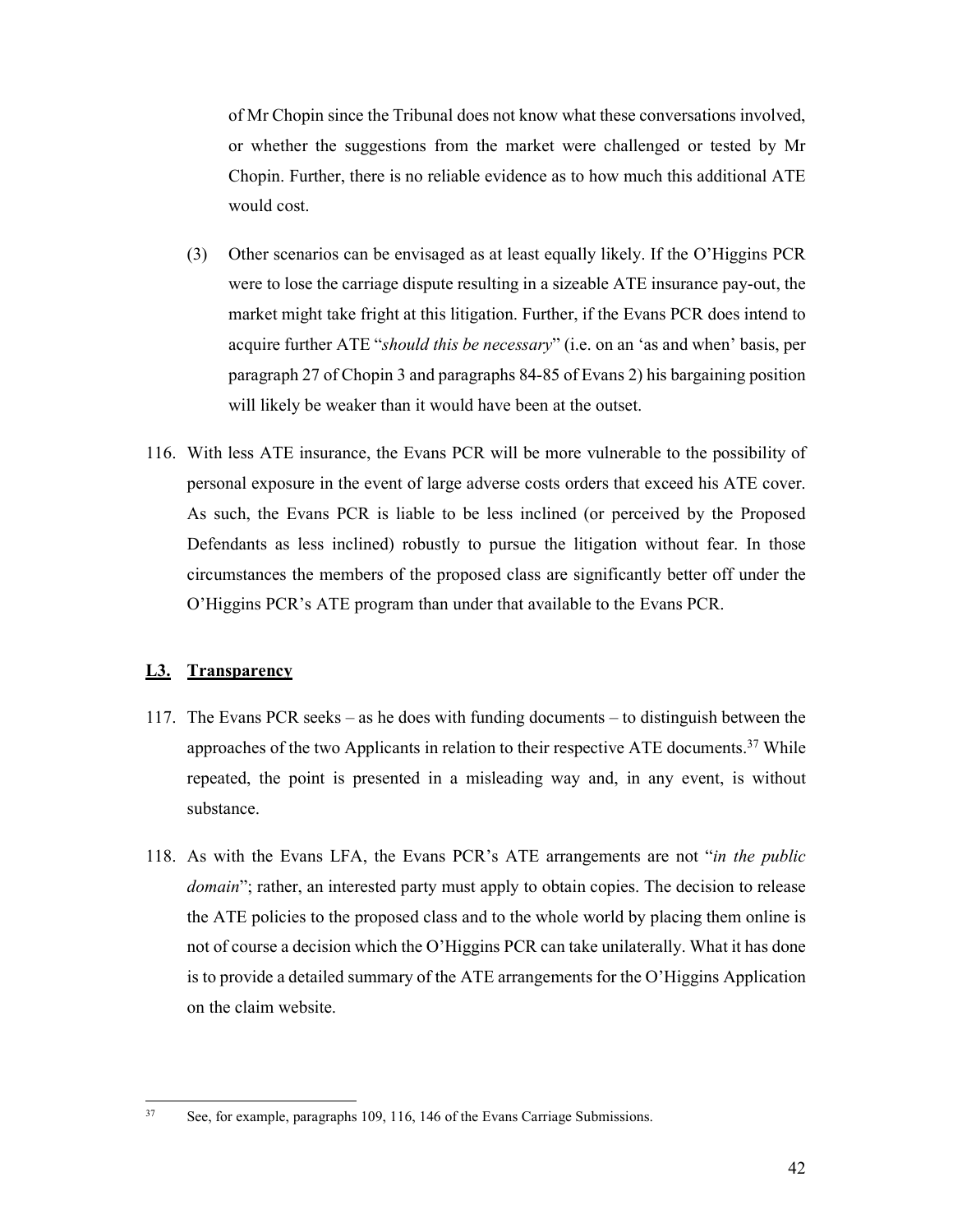- 119. The Evans PCR's attempt to frame the difference in approach as an issue of transparency is to misplaced for the following reasons:
	- (1) The information provided in the detailed summary on the O'Higgins Application claim website contains all of the key information relating to the ATE cover, including: (i) level of cover; (ii) insurer rating; and (iii) approximate cost of the premiums payable. Given this, it is not apparent – on any reasonable assessment – what further terms a potential member of the proposed class would be interested in that would necessitate access to the underlying documents.
	- (2) As explained above, in the case of the O'Higgins Application, the proposed class has the benefit of £33.5 million in ATE cover; this represents over £10 million more than the protection offered by the arrangements made by the Evans PCR. In circumstances where the proposed class will not be exposed to any costs associated with the ATE insurance (i.e. because any premiums payable come from undistributed damages), the O'Higgins PCR questions both the necessity of, and any supposed benefit gained from, the ATE policies being available to the classes the Evans PCR seeks to represent.

### **M. QUALITY OF PCRS' LEGAL TEAMS**

120. The O'Higgins PCR's evidence on this topic is identified and summarised at section H of the O'Higgins Carriage Submissions.

### **N. PRIORITY OF COMMENCEMENT**

- 121. The O'Higgins PCR fundamentally disagrees with the Evans PCR's exaggerated contentions that relative priority of commencement should be "*of very limited (if any) relevance*" (para. 178) and that "*the Tribunal should accord no weight at all to the fact that the O'Higgins PCR was first to file its CPO application*" (para. 188).
- 122. As to the law, paragraph 8 of the O'Higgins Carriage Submissions explaining the significant weight placed on the 'first-to-file' factor in Canada and Australia is repeated. As there explained, the position is significantly more nuanced than suggested by the Evans Carriage Submissions at paras. 184-187, with the 'first-to-file' factor being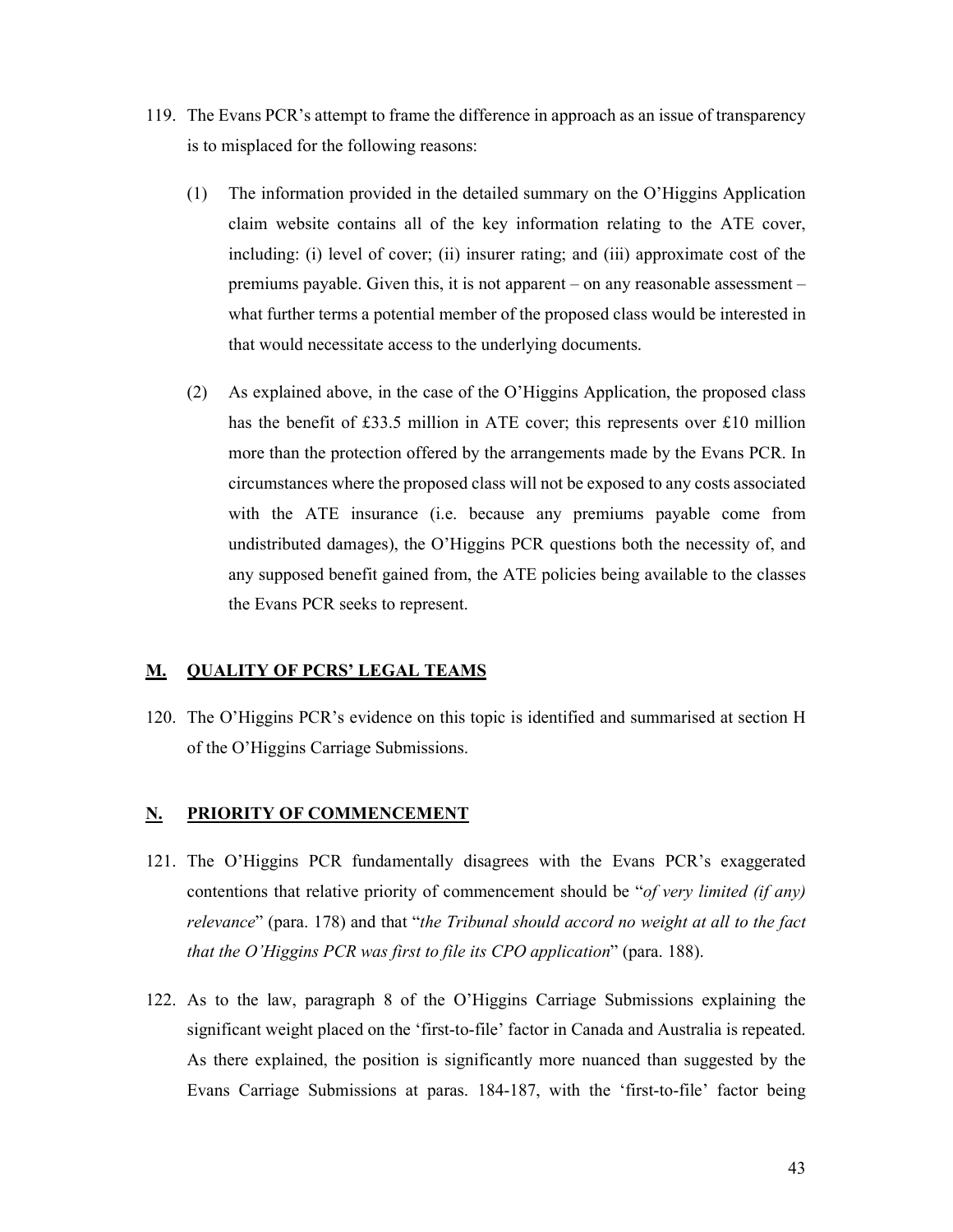accorded weight to varying degrees, even where a default rule in favour of the first to file is not applied.

- 123. As to the legal policy and its application to this case, section C of the O'Higgins Carriage Submissions is repeated. In particular, it is noted that an approach placing weight on the 'first-to-file' factor promotes procedural economy, rewards investment and prevents free-riding. It also rewards those individuals or entities who put their reputations on the line by going first. Stepping forward to sue some of the world's largest financial institutions is no small matter and will require (and has required) a great deal of the time and energy of Mr O'Higgins and the O'Higgins Application team. The O'Higgins PCR brought the Application in the public interest and in order to hold the Respondent cartelists to account. Doing so first, and without any blueprint to follow, was a bold endeavour. His investments and risk-taking on behalf of the proposed class members should be rewarded.
- 124. The overall effect of placing weight on the 'first-to-file' factor is to facilitate access to justice by preventing costly satellite carriage disputes for proposed class representatives who have the wherewithal and make the effort to file collective proceeding claims, which is in the interests of the collective proceedings regime and hence putative class members overall.
- 125. The suggestion in paragraph 187 of the Evans Carriage Submissions that the 135 days which elapsed between the filing of the O'Higgins Application and the filing of the Evans Application is "*only a short time*" is illusory. It is to be contrasted, for example, with the Ontario rule mentioned at paragraph 8 of the O'Higgins Carriage Submissions under which there is no right to initiate a carriage dispute where the second proceeding is commenced more than 60 days after the first.
- 126. The suggestion at paragraph 189 of the Evans Carriage Submissions that the original O'Higgins claim form required significant amendment is incorrect. As is clear from a red-line comparison, the changes were minimal; the O'Higgins PCR's references to decisions of other regulators (which were deleted at that point) reflect as much as anything the deep knowledge and understanding acquired by the O'Higgins PCR team about what was publicly known about the cartels before the O'Higgins Application was filed.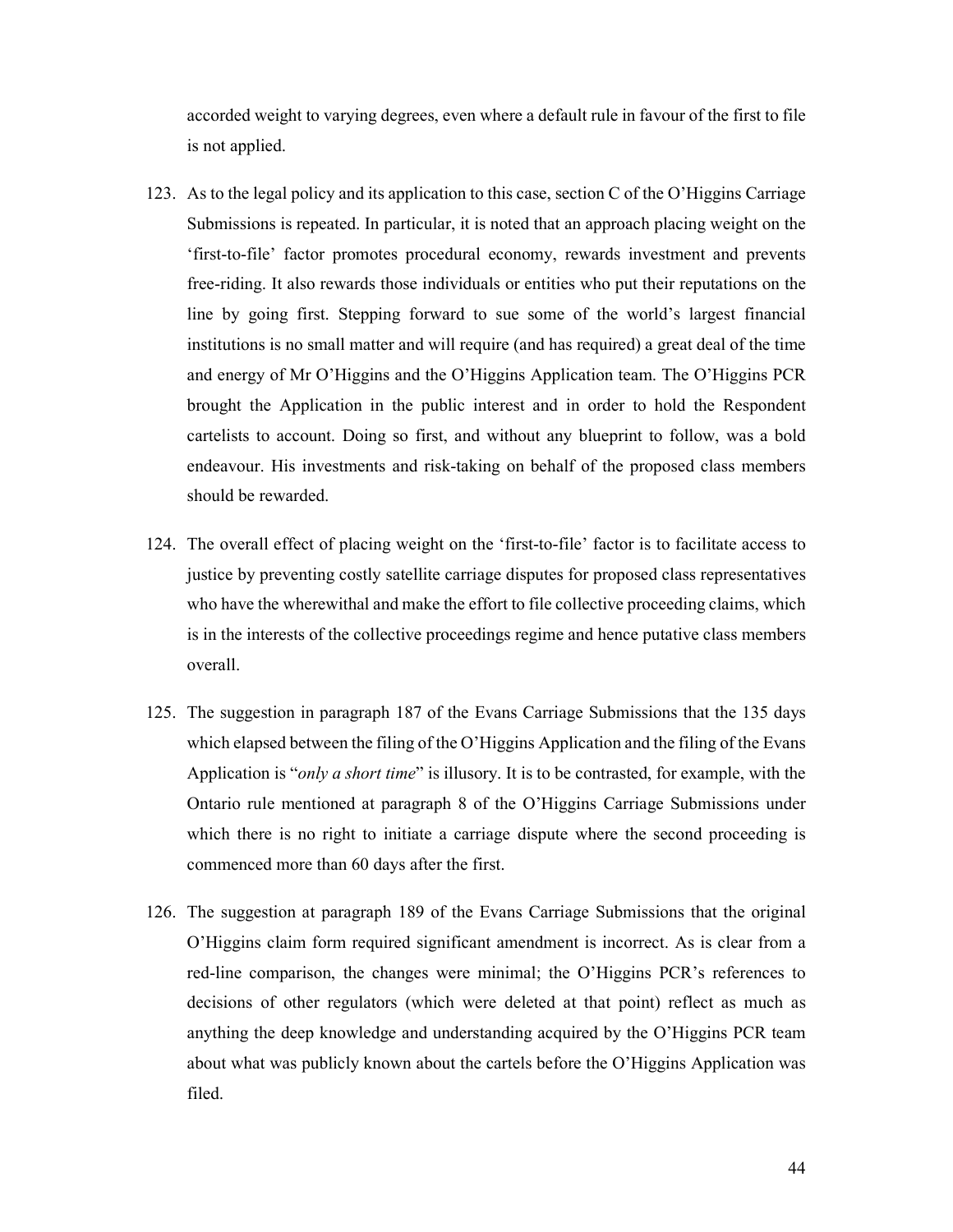- 127. Similarly, paragraphs 195 to 208 of the Evans Carriage Submissions also seem to criticise the O'Higgins PCR for supplementing its application following its filing. Such supplementation has of course been necessitated by the carriage dispute itself. Had it not been for the carriage dispute, it would not have been necessary to (for example) instruct Professor Bernheim at this early stage. Instead, the O'Higgins PCR took the decision to bring forward the costs of instructing him, as Ms Hollway explains at paragraph 24(b) of Hollway 5. This very factor is an example of why it is helpful in the interests of the overall collective proceedings regime to place weight on the 'first-to-file' factor, since encouraging the initiation of carriage disputes is causative of additional costs which is not in the interests of either the collective proceedings regime or of class members.
- 128. As to the suggestion in paragraph 191 that the later filing of the Evans Application has not impacted on the progress of the Proposed Proceedings, this is merely happenstance. It would plainly have done so but for the Tribunal's policy of postponing the determination of CPO applications until after the Supreme Court's judgment in *Merricks.*

### **O. PREPARATION AND READINESS OF ACTION**

- 129. The O'Higgins PCR respectfully submits that the care and quality of its preparations, set out in the submissions and factual and expert evidence filed on its behalf, speak for themselves. Specific points of comparison between the two PCRs have of course been addressed above and in the O'Higgins Carriage Submissions.
- 130. It is suggested in particular that the O'Higgins PCR's experts' superior methodology, as explained in section C2 above, demonstrates the O'Higgins PCR's generally more "*superior investigation and analysis*" and "*informed and sophisticated understanding*" of the issues to which these proceedings will give rise, to adopt the language from the Canadian caselaw mentioned at paragraph 193 of the Evans Carriage Submissions.
- 131. In particular, the O'Higgins PCR's experts have developed a sophisticated methodology which is capable of:
	- (1) Addressing all three types of customer orders identified as having been affected by the Commission Decisions, and all types of cartel behaviour, including the manipulation of limit/resting orders and the widespread practice of 'fixing the fix',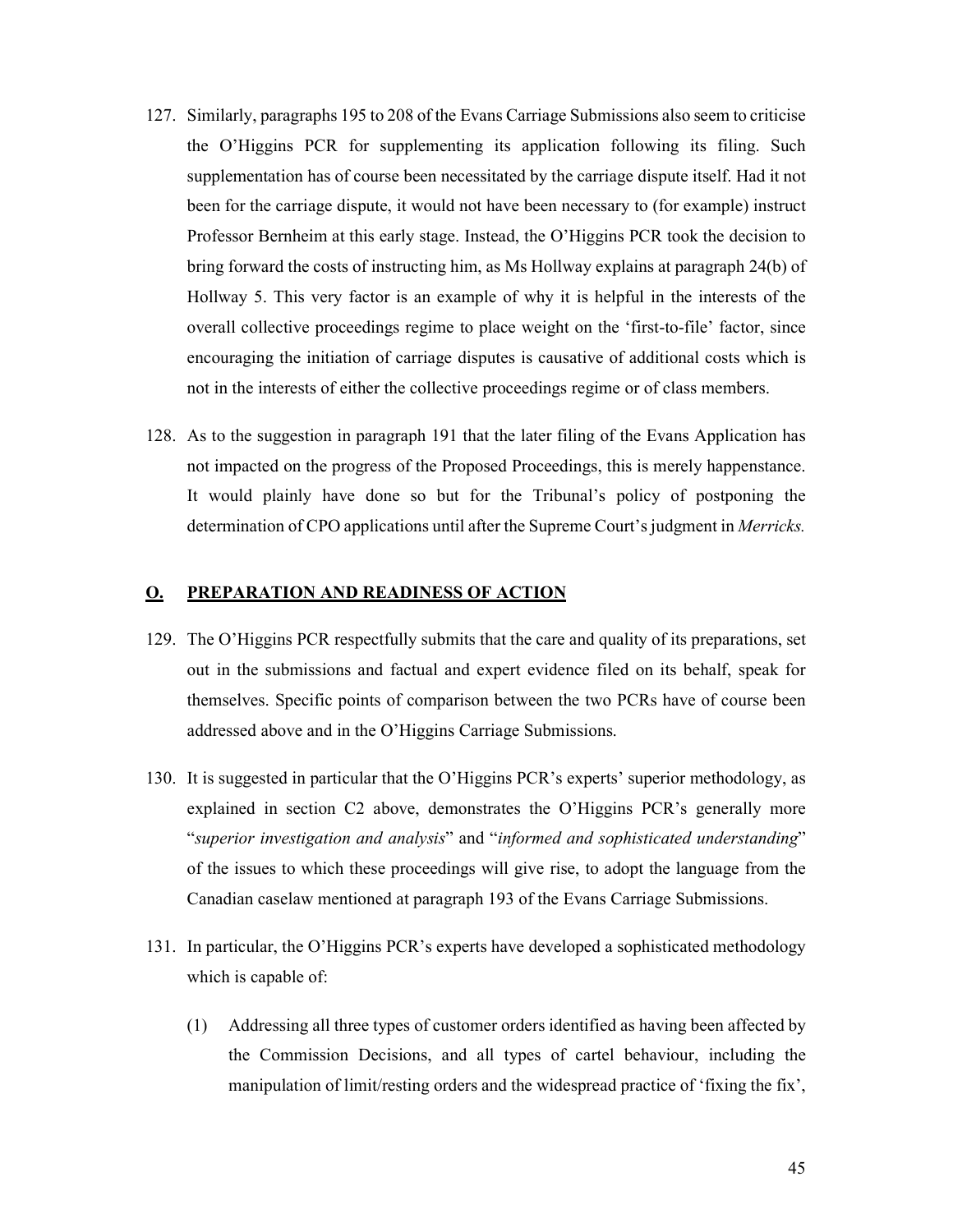both of which were particularly significant targets of the Proposed Defendants' cartel activity and were likely to have caused significant harm; and

- (2) Being implemented only on the basis of data obtained from the Proposed Defendants, so that it is not necessary to rely on or assume that it will be possible to obtain data from third-party sources in order for the damages methodology to be workable (though, as explained above, the O'Higgins PCR's experts will of course consider and make use of such data if they become available).
- 132. The O'Higgins PCR further benefits from the intimate involvement of Scott+Scott in the US proceedings; as noted in paragraphs 59 and 60 of the O'Higgins Carriage Submissions, Scott+Scott has led the US proceedings from the outset and had the largest involvement by far in those proceedings. By contrast, the Evans PCR's apparent unfamiliarity with the US proceedings has meant that his experts have not avoided pitfalls which could have been avoided had the US proceedings been considered. The proposal to exclude damages caused in respect of limit/resting orders is one obvious example, it having already been concluded in the US proceedings that extracting such orders from the data is not possible, as explained at paragraph 56 above.
- 133. Finally, the O'Higgins PCR's superior funding and ATE insurance position, as set out in sections K and L above, place it in an excellent position to "*assume carriage of this proceeding forthwith*", recalling that this is high-stakes litigation against exceptionally well-funded counterparties such that the funding position is key. The O'Higgins PCR's ability to procure such funding itself reflects superior "*on-the-ground legal work*".
- 134. As to the points mentioned in paragraphs 195 to 236 of the Evans Carriage Submissions:
	- (1) Paragraphs 195 to 208 and 212 to 225 seek to place significant weight on the fact that the Evans PCR waited until he had access to the Commission Decisions before filing. As explained at paragraphs 126 to 127 above, these points are misplaced. The substantive changes made to the O'Higgins Application claim form post-filing to take account of the Commission Decisions have in fact been minimal, as explained in Hollway 5, paragraphs 40 to 45. It is in any event not understood what possible relevance these changes can have to the evaluation of the two proposed PCRs' claims as they stand now.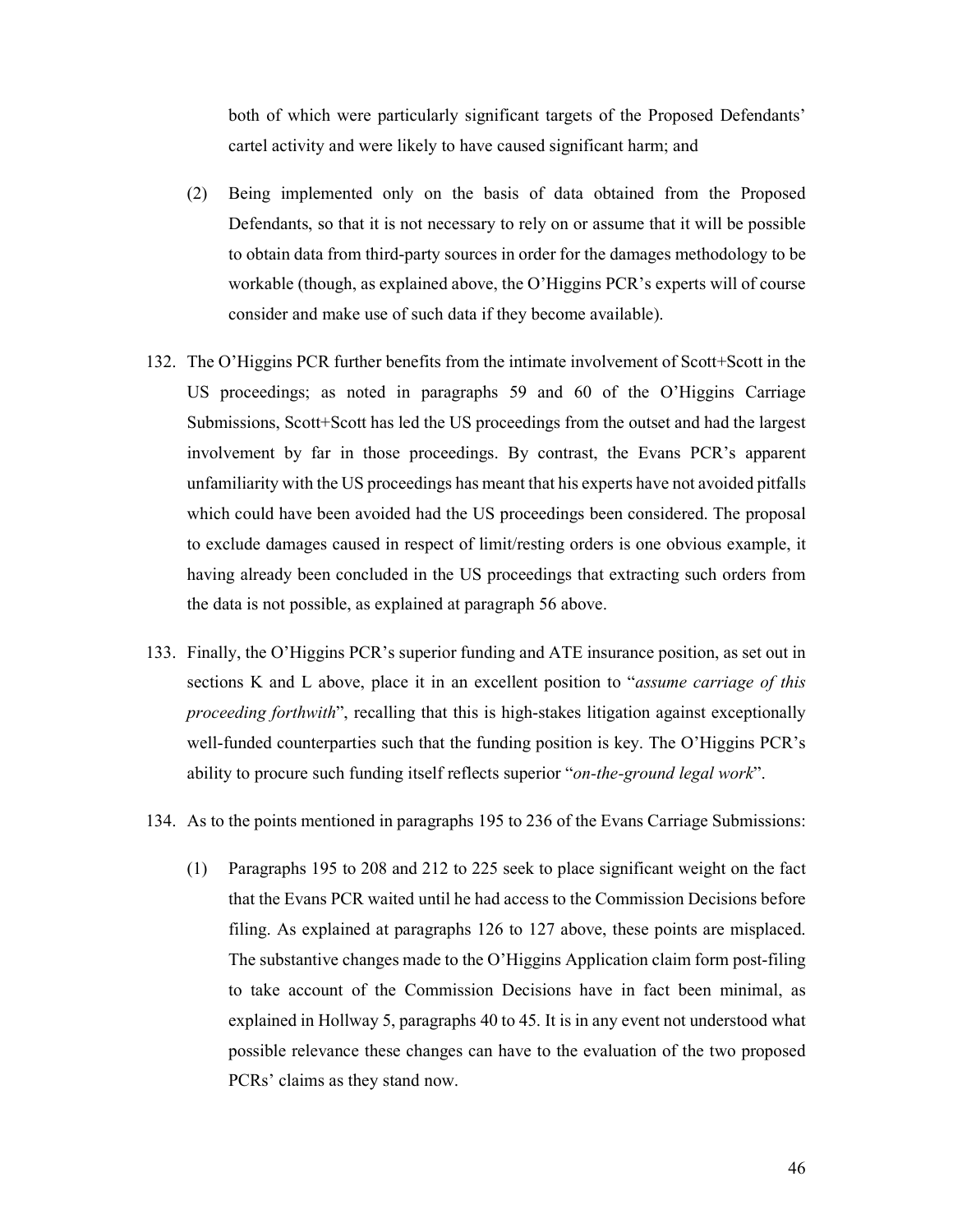- (2) Further, such supplementation as has occurred in particular the decision to instruct Professor Bernheim prior to the grant of the CPO, rather than after, criticised at paragraphs 226 to 236 of the Evans Carriage Submissions – has been occasioned by the carriage dispute itself, as noted at paragraph 127 above. (The suggestion at paragraph 233(b) that there are differences between the positions taken by Professors Breedon and Bernheim is misplaced: the specific points mentioned are addressed at the relevant places above (see paragraphs 26 and 27) and the O'Higgins PCR's experts confirm that there is no such disagreement between them (see, in particular, paragraphs 72-82 of Bernheim 3).
- (3) Paragraphs 209 to 211 criticise the inclusion of certain pre-filing costs in the O'Higgins PCR's budget. This point is irrelevant to the carriage dispute: the money has been spent, and if the Proposed Defendants wish to contend in due course that such costs are irrecoverable no doubt they will do so and the debate can be had at that point. In case relevant, Ms Hollway explains the valuable work which was done pre-filing at paragraphs 36 to 39 of Hollway 5, and noting that it is proper for transparency reasons to include all actual, realised costs in the budget, so as not to give a false impression of 'efficiency' by failing to include relevant costs.

## **P. PREPARATION AND PERFORMANCE AT CARRIAGE HEARING**

135. As to paragraphs 237 and 238 of the Evans Carriage Submissions, paragraphs 10(8) and 69(4) of the O'Higgins Carriage Submissions are repeated.